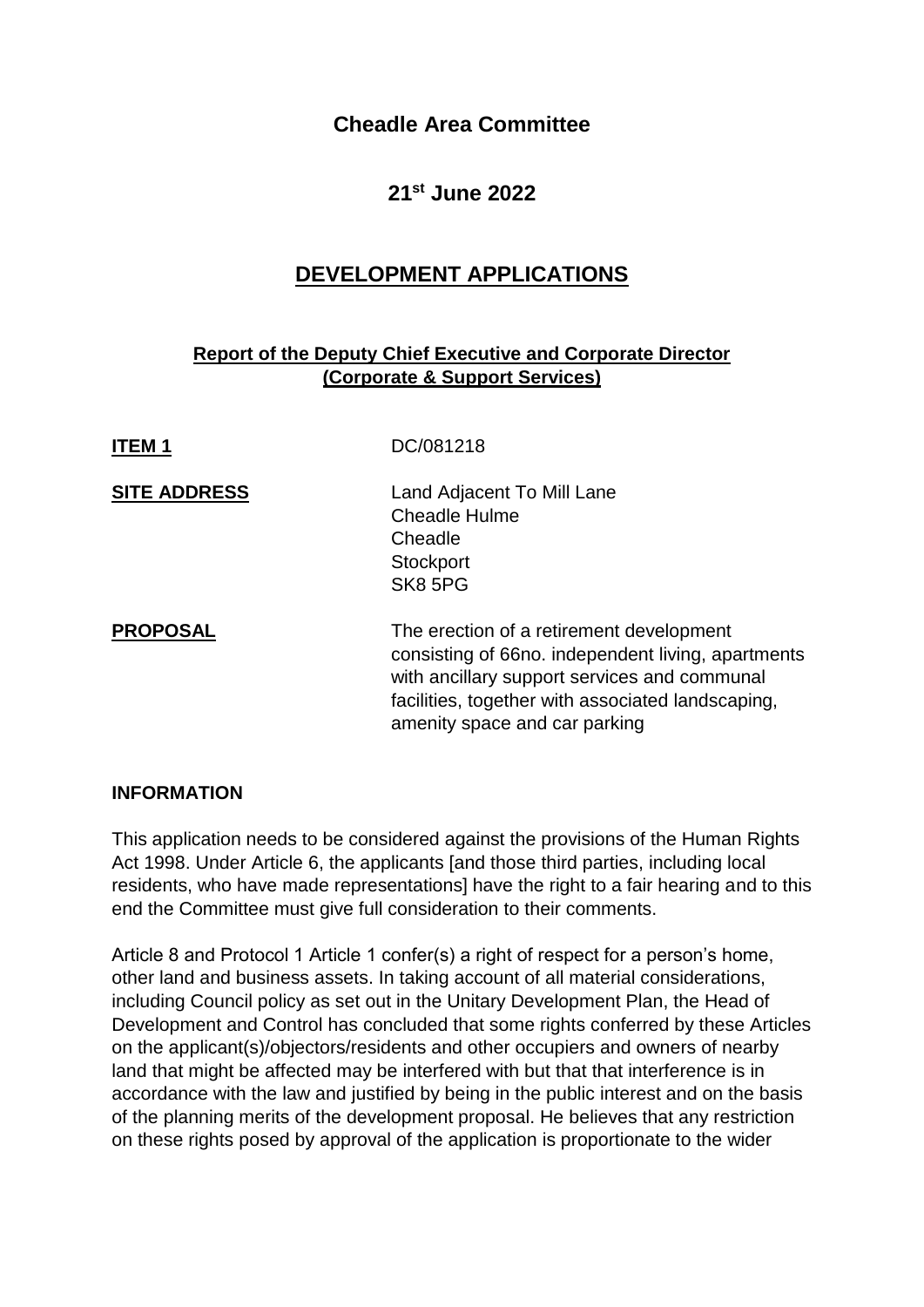benefits of approval and that such a decision falls within the margin of discretion afforded to the Council under the Town and Country Planning Acts.

This Copyright has been made by or with the authority of SMBC pursuant to section 47 of the Copyright Designs and Patents Act 1988 ('the Act'). Unless the Act provides the prior permission of the copyright owner'. (Copyright (Material Open to Public Inspection) (Marking of Copies of Maps) Order 1989 (SI 1989/1099)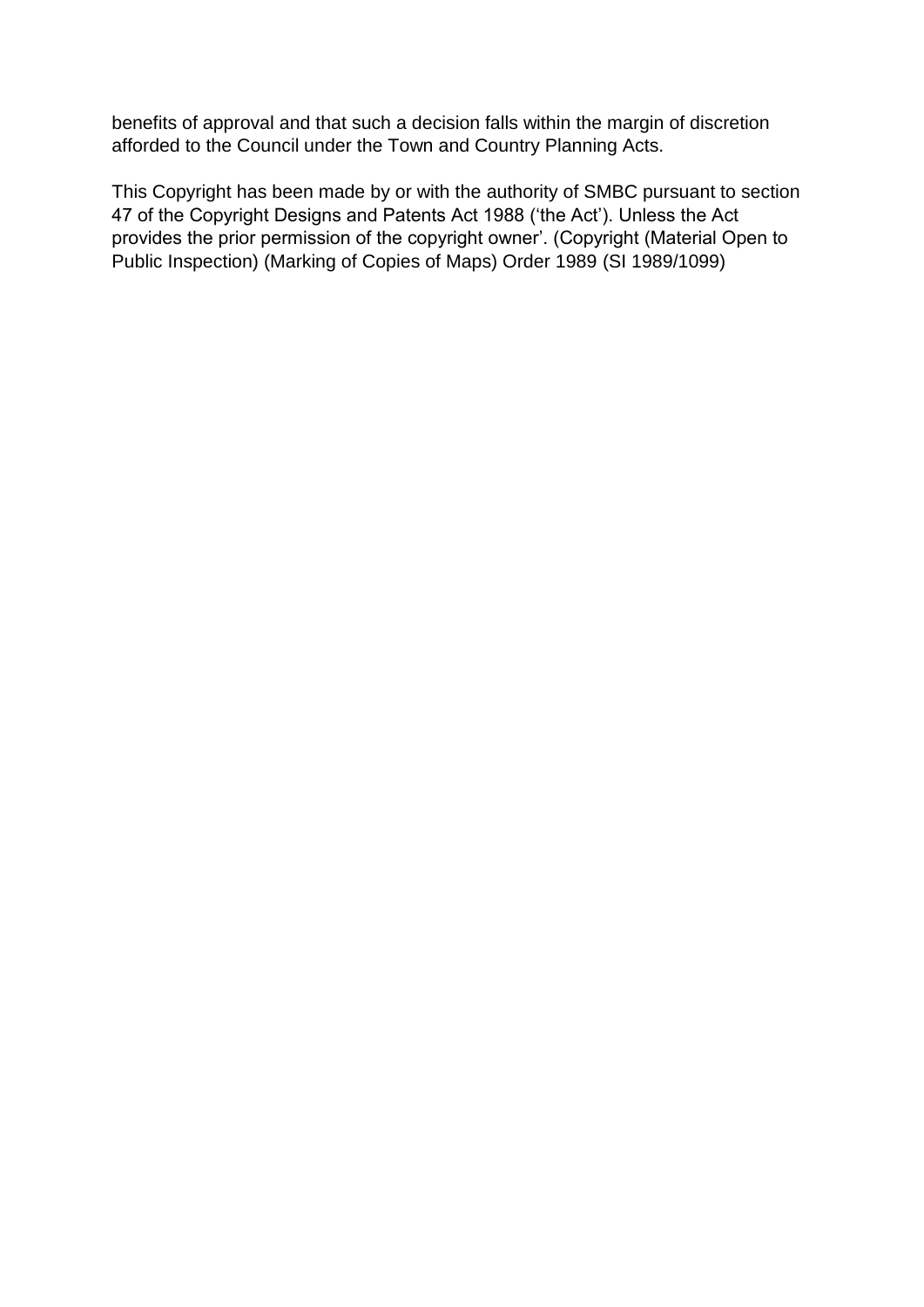## **ITEM 1**

| <b>Application</b><br><b>Reference</b> | DC/081218                                                                                                                                                                                                                         |
|----------------------------------------|-----------------------------------------------------------------------------------------------------------------------------------------------------------------------------------------------------------------------------------|
| Location:                              | Land Adjacent To Mill Lane<br><b>Cheadle Hulme</b><br>Cheadle<br>Stockport<br>SK8 5PG                                                                                                                                             |
| <b>PROPOSAL:</b>                       | The erection of a retirement development consisting of 66no.<br>independent living, apartments with ancillary support services and<br>communal facilities, together with associated landscaping, amenity<br>space and car parking |
| <b>Type Of</b><br><b>Application:</b>  | <b>Full Planning Application</b>                                                                                                                                                                                                  |
| <b>Registration</b><br>Date:           | 19 <sup>th</sup> May 2021                                                                                                                                                                                                         |
| <b>Expiry Date:</b>                    | 28 <sup>th</sup> July 2022 (extension of time agreed)                                                                                                                                                                             |
| <b>Case Officer:</b>                   | Rebecca Whitney                                                                                                                                                                                                                   |
| <b>Applicant:</b>                      | <b>Anwyl Partnerships Ltd</b>                                                                                                                                                                                                     |
| Agent:                                 | <b>Mosaic Town Planning</b>                                                                                                                                                                                                       |

## **DELEGATION/COMMITTEE STATUS**

More than 4 neighbour objections have been received, contrary to the case officer's recommendation of approval.

In addition, the application is considered to constitute a departure from the development plan. The application can therefore only be approved by the borough wide Planning and Highways Regulation Committee.

Should Cheadle Area Committee be minded to grant permission, under the Delegation Agreement, the application should be referred to the Planning & Highways Regulations Committee.

If members are minded to grant planning permission the application must first be referred to the Secretary of State for Housing, Communities and Local Government to give him the opportunity to determine the application himself should he wish to do so (major development in the Green Belt).

PLEASE NOTE: The recent consultation period for neighbour consultation letters and the site notice have expired as of  $10<sup>th</sup>$  June 2022, however as a result of a systems issue the application was not advertised in the local press until 1<sup>st</sup> June 2022. This consultation via press notice is live and will expire on 22nd June 2022.

Members will be provided with any comments received following the publication of this report at the meeting of the Committee, and a decision will not be issued until this consultation period is complete.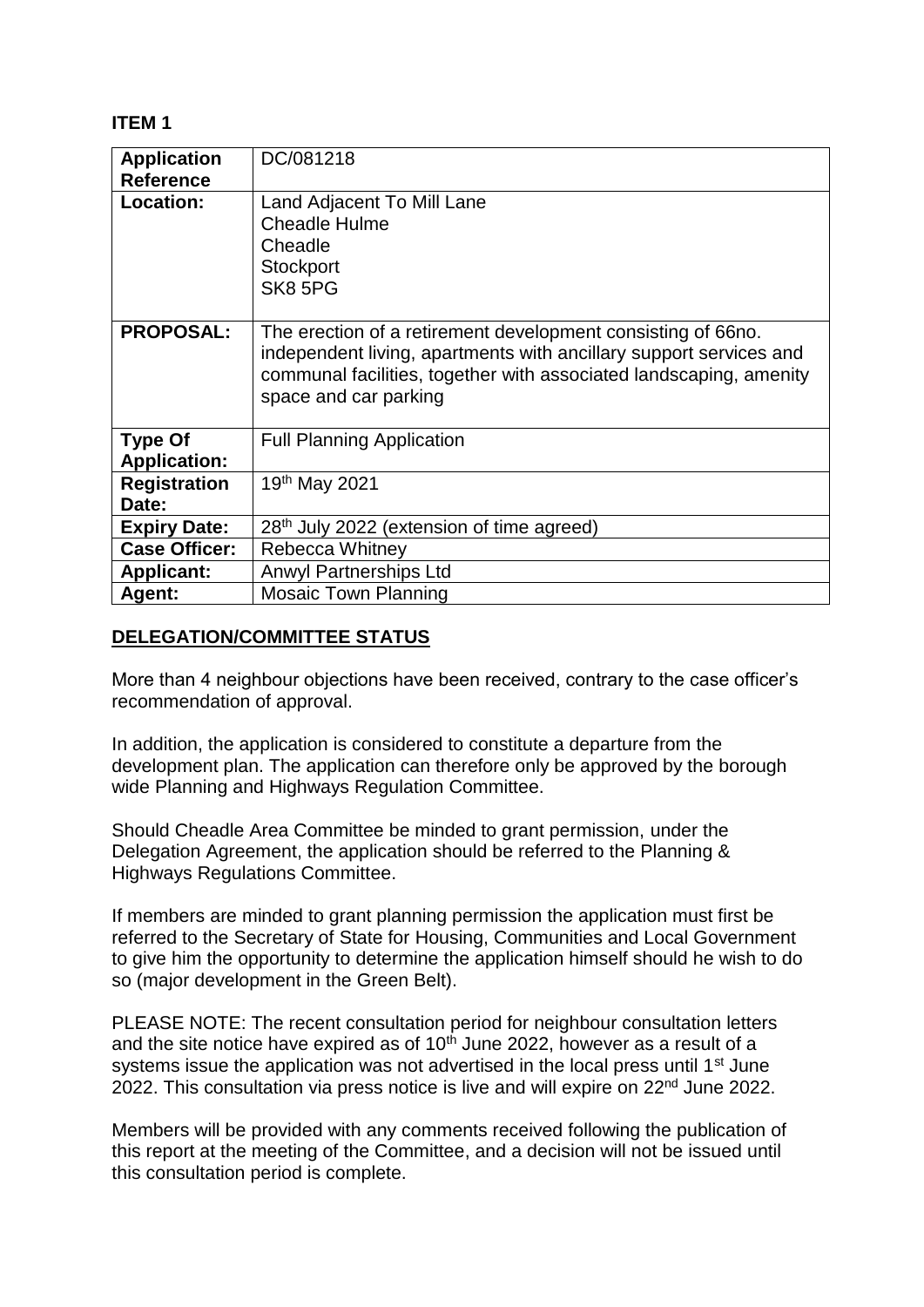Should Cheadle Area Committee be minded to grant permission, under the Delegation Agreement, the application should be referred to the Planning & Highways Regulations Committee, and at this stage, Members will be provided with a written update including any additional consultation responses received.

## **DESCIPTION OF DEVELOPMENT**

It is proposed to develop a retirement development for occupants over 55 years of age, comprising 66 apartments (36no. 2 bed apartments, and 30no. 1 bed apartments). 39 car parking spaces are proposed within the curtilage, together with amenity space, landscaping and associated bin and cycle storage.

The proposed development would be three storeys in height for the most part, with a two storey element to the front of the site creating an elongated L-shaped layout.

The proposed layout incorporates a new access direct from Ladybridge Road. The existing site entrance off Mill Lane would be permanently closed off to vehicular traffic, although a pedestrian link to/from the site would be available.

The application is supported by existing and proposed plans and elevations, and the following reports:

- Planning Statement
- Design and Access Statement
- Energy Statement (Contained within Design and Access Statement)
- Sustainability Checklist (Contained within Design and Access Statement)
- Arboricultural Assessment
- Ecological Impact Assessment
- Air Quality Screening Report
- Noise Assessment Report
- Heritage Desk Based Assessment
- Ground Condition Study
- Flood Risk Assessment
- Foul Sewage Utilities Statement
- Transport Assessment
- Landscape and Visual Impact Assessment
- Housing Need Assessment
- Sequential Assessment
- Affordable Housing Statement
- Planning Statement
- Statement of Community Involvement
- Crime Impact Statement
- Landscape Strategy

## **SITE AND SURROUNDINGS**

The site includes mature trees and landscaping, with hardstanding, and is located on the corner of Ladybridge Road and Mill Lane, adjacent to Micker Brook, within the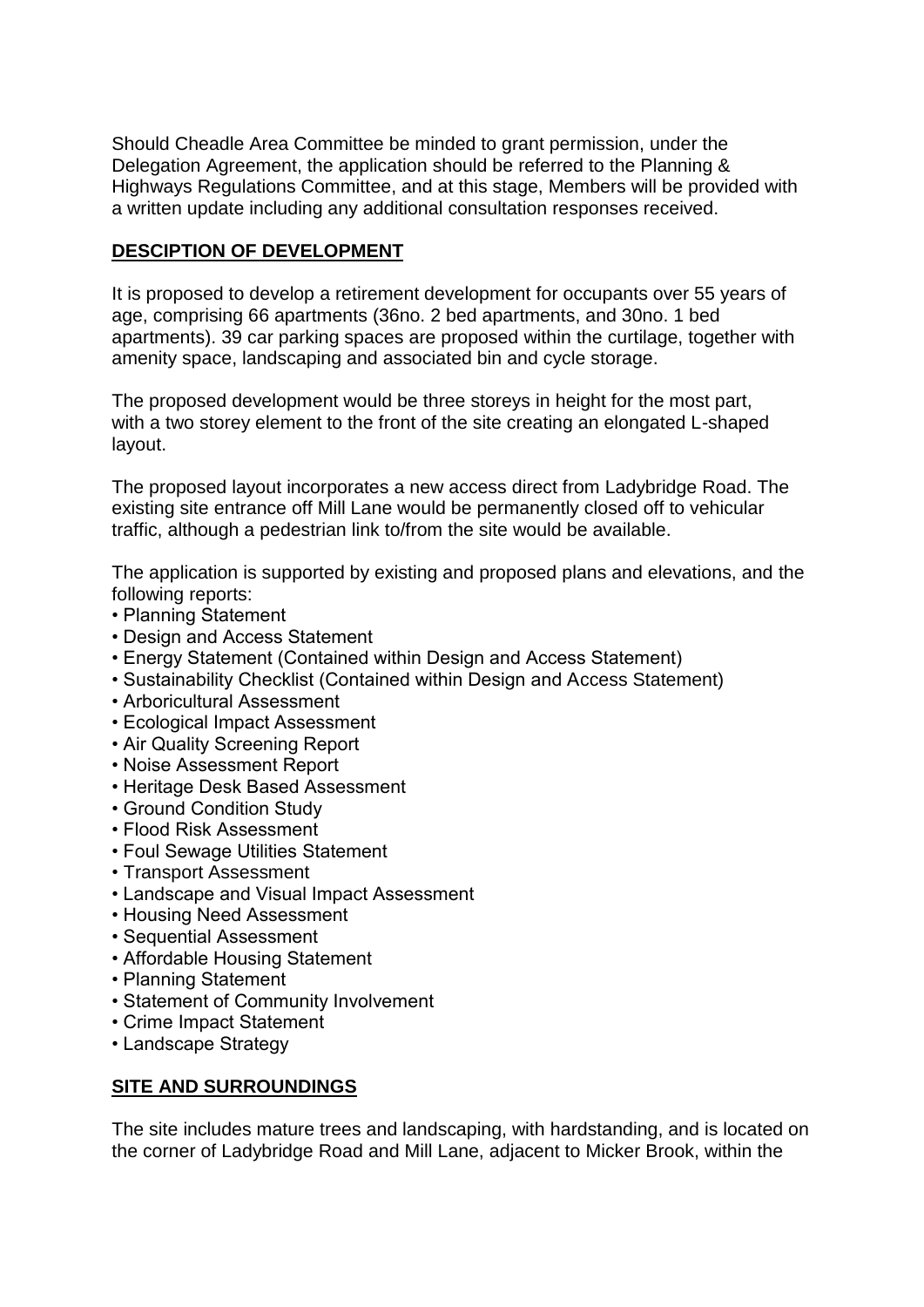Ladybridge river valley, a narrow green corridor located within the Green Belt and Landscape Character Area.

The site is currently vacant and has been for a period of approximately 15 years, before which it was occupied by a garden centre which ceased operation in the 1990s.

Housing is located to the northeast and southwest of the Green Belt corridor within areas classified as Predominantly Residential Areas.

Existing built form within the general vicinity of the site includes a dwelling and curtilage structures off Ladybridge Road, with a public house and a dwelling also located off Mill Lane. Existing development is a maximum of circa 2 storeys in scale and is screened by mature trees and landscaping.

## **POLICY BACKGROUND**

Section 38(6) of the Planning and Compulsory Purchase Act 2004 requires applications/appeals to be determined in accordance with the Statutory Development Plan unless material considerations indicate otherwise.

## **The Statutory Development Plan includes:-**

• Policies set out in the Stockport Unitary Development Plan Review (SUDP) adopted 31st May 2006 which have been saved by direction under paragraph 1(3) of Schedule 8 to the Planning and Compulsory Purchase Act 2004; &

• Policies set out in the Stockport Local Development Framework Core Strategy Development Plan Document (CS) adopted 17th March 2011

## **Saved policies of the SUDP Review**

EP1.7: Development and Flood Risk EP1.9: Safeguarding of Aerodromes and Air Navigation Facilities EP1.10: Aircraft Noise GBA1.2: Control of Development in the Green Belt GBA1.5: Residential Development in the Green Belt LCR1.1: Landscape Character Areas MW1.5: Control of Waste from Development NE3.1: Protection and Enhancement of Green Chains

#### **LDF Core Strategy/Development Management Policies**

CS1: OVERARCHING PRINCIPLES: SUSTAINABLE DEVELOPMENT – ADDRESSING INEQUALITIES AND CLIMATE CHANGE SD-1: Creating Sustainable Communities SD-3 Delivering the Energy Opportunities Plans – New Development SD-6 Adapting to the Impacts of Climate Change

CS2: HOUSING PROVISION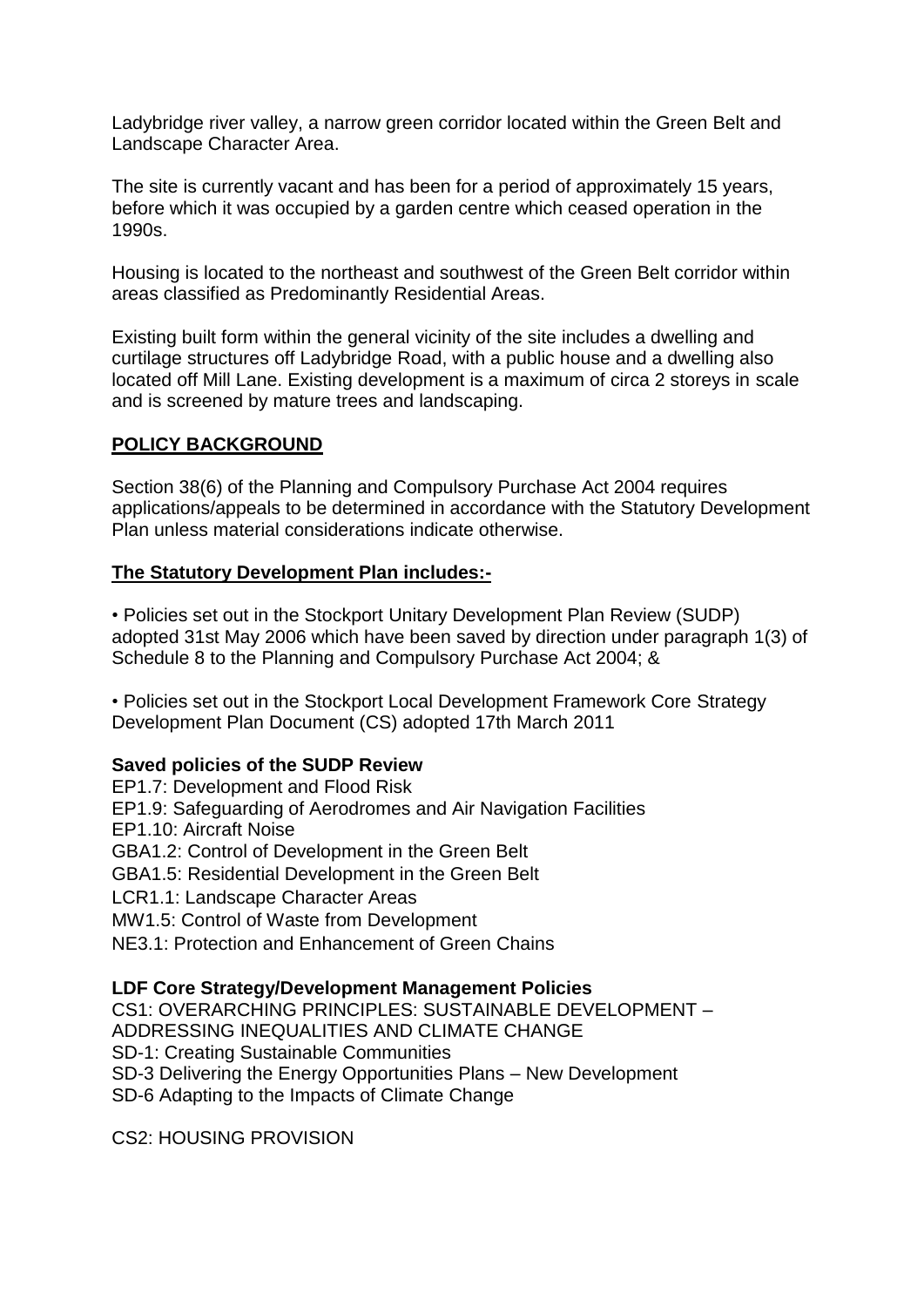CS3 MIX OF HOUSING

CS4 DISTRIBUTION OF HOUSING H-1: Design of Residential Development H-2: Housing Phasing H-3: Affordable Housing

CS8: SAFEGUARDING AND IMPROVING THE ENVIRONMENT SIE-1: Quality Places SIE-3: Protecting, Safeguarding and Enhancing the Environment SIE-5: Aviation Facilities, Telecommunications and Other Broadcast Infrastructure

CS9: TRANSPORT AND DEVELOPMENT

CS10: AN EFFECTIVE AND SUSTAINABLE TRANSPORT NETWORK T-1: Transport and Development T-2: Parking in Developments T-3: Safety and Capacity on the Highway Network

## **Supplementary Planning Guidance**

Supplementary Planning Guidance does not form part of the Statutory Development Plan; nevertheless it does provide non-statutory Council approved guidance that is a material consideration when determining planning applications.

The following are relevant to the determination of this application: Open Space Provision and Commuted Payments SPD Sustainable Design and Construction SPD Sustainable Transport SPD Design of Residential Development SPD

## **National Planning Policy Framework (NPPF)**

A Revised National Planning Policy Framework (NPPF) issued by the Secretary of State for Housing, Communities and Local Government (MHCLG) on 20th July 2021 and replaced the previous NPPF (originally issued 2012 & revised 2018 and 2019). The NPPF has not altered the fundamental legal requirement under Section 38(6) of the Planning and Compulsory Purchase Act 2004 that decisions must be made in accordance with the Development Plan unless material considerations (such as the NPPF) indicate otherwise.

The NPPF representing the governments up-to-date planning policy which should be taken into account in dealing with applications focuses on achieving a lasting housing reform, facilitating the delivery of a greater number of homes, ensuring that we get planning for the right homes built in the right places of the right quality at the same time as protecting our environment. If decision takers choose not to follow the NPPF, then clear and convincing reasons for doing so are needed.

N.B. In respect of decision-taking the revised NPPF constitutes a "material consideration".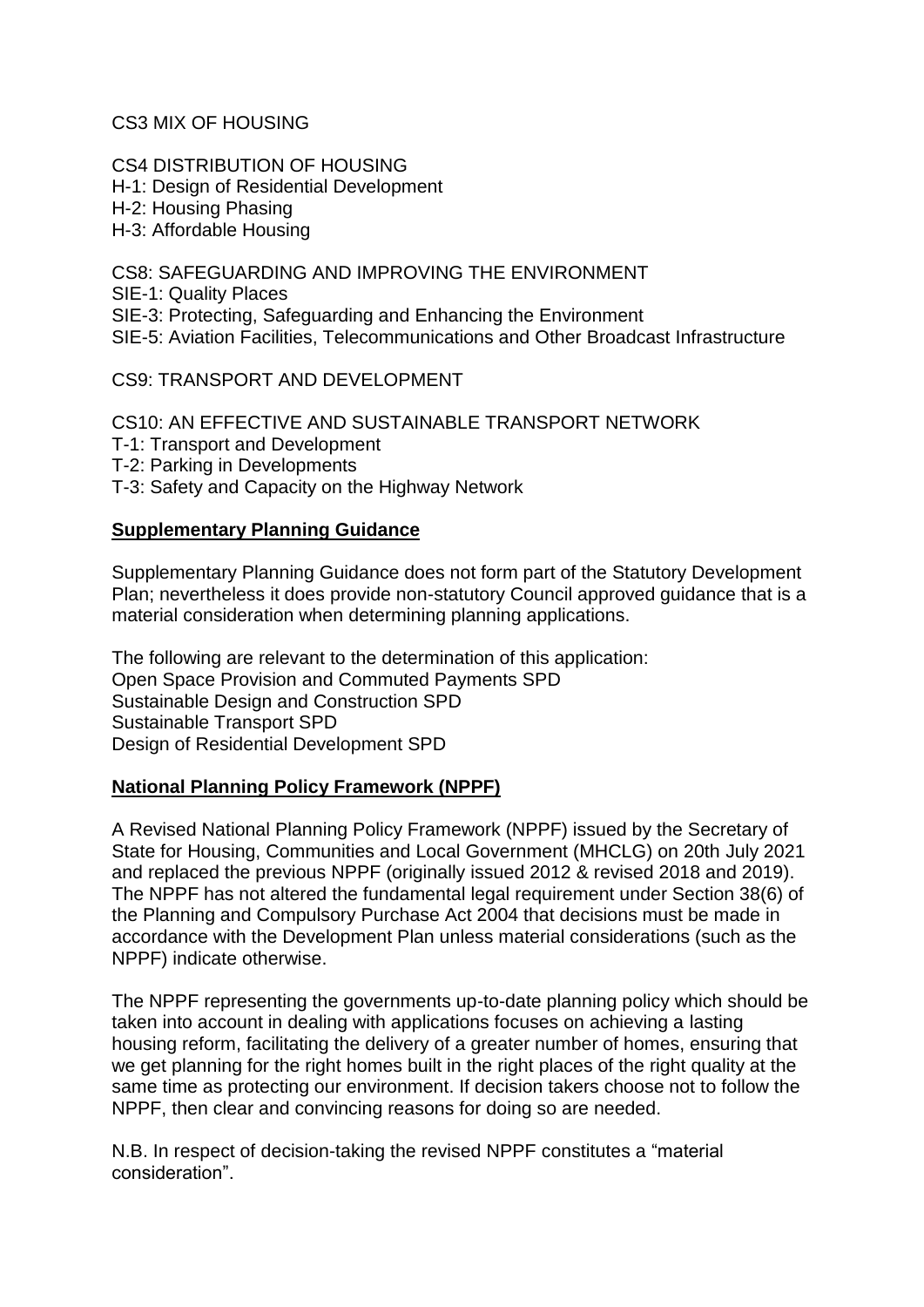Para.1 *"The National Planning Policy Framework sets out the Government's planning policies for England and how these should be applied".*

Para.2 "*Planning law requires that applications for planning permission be determined in accordance with the development plan, unless material considerations indicate otherwise".*

Para.7 "*The purpose of the planning system is to contribute to the achievement of sustainable development".*

Para.8 *"Achieving sustainable development means that the planning system has three overarching objectives, which are interdependent and need to be pursued in mutually supportive ways (so that opportunities can be taken to secure net gains across each of the different objectives):*

*a) an economic objective – to help build a strong, responsive and competitive economy, by ensuring that sufficient land of the right types is available in the right places and at the right time to support growth, innovation and improved productivity; and by identifying and coordinating the provision of infrastructure; b) a social objective – to support strong, vibrant and healthy communities, by ensuring that a sufficient number and range of homes can be provided to meet the needs of present and future generations; and by fostering well-designed, beautiful and safe places, with accessible services and open spaces that reflect current and future needs and support communities' health, social and cultural wellbeing; and*

*c) an environmental objective – to protect and enhance our natural, built and historic environment; including making effective use of land, improving biodiversity, using natural resources prudently, minimising waste and pollution, and mitigating and adapting to climate change, including moving to a low carbon economy."*

Para.11 "*Plans and decisions should apply a presumption in favour of sustainable development. For decision-taking this means:*

*c) approving development proposals that accord with an up-to-date development plan without delay; or*

*d) where there are no relevant development plan policies, or the policies which are most important for determining the application are out-of-date, granting permission unless:*

*i. the application of policies in this Framework that protect areas or assets of particular importance provides a clear reason for refusing the development proposed; or*

*ii. any adverse impacts of doing so would significantly and demonstrably outweigh the benefits, when assessed against the policies in this Framework taken as a whole".*

Para.12 "*Where a planning application conflicts with an up-to-date development plan (including any neighbourhood plans that form part of the development plan), permission should not usually be granted. Local planning authorities may take decisions that depart from an up-to-date development plan, but only if material considerations in a particular case indicate that the plan should not be followed".*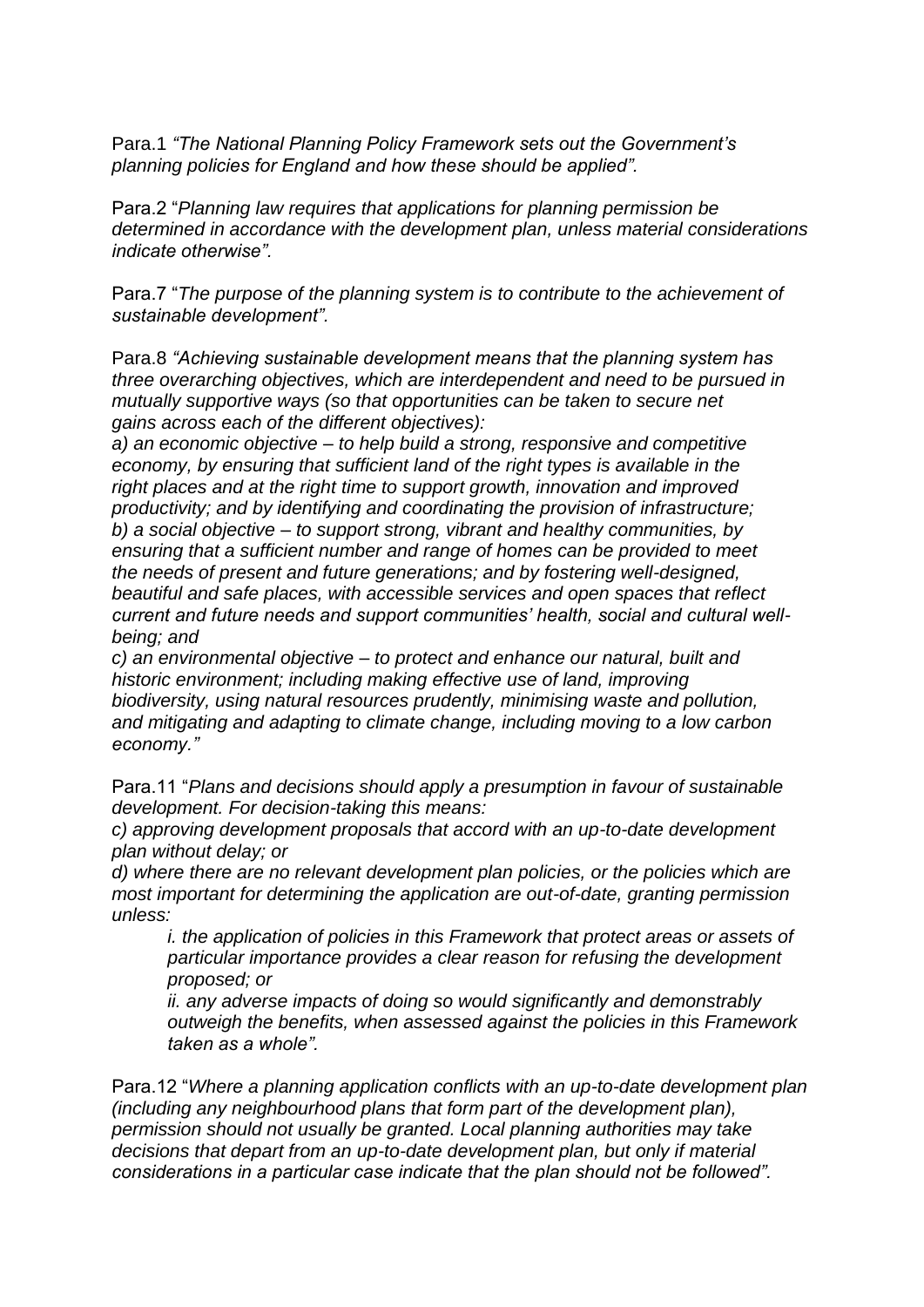Para.38 "*Local planning authorities should approach decisions on proposed development in a positive and creative way…... Decision-makers at every level should seek to approve applications for sustainable development where possible".*

Para.47 "*Planning law requires that applications for planning permission be determined in accordance with the development plan, unless material considerations indicate otherwise. Decisions on applications should be made as quickly as possible, and within statutory timescales unless a longer period has been agreed by the applicant in writing".*

Para.60 "*To support the Government's objective of significantly boosting the supply of homes, it is important that a sufficient amount and variety of land can come forward where it is needed, that the needs of groups with specific housing requirements are addressed and that land with permission is developed without unnecessary delay."*

Para.64 "*Provision of affordable housing should not be sought for residential developments that are not major developments."*

Para.69 *"Small and medium sized sites can make an important contribution to meeting the housing requirement of an area, and are often built-out relatively quickly. To promote the development of a good mix of sites local planning authorities should….. support the development of windfall sites through their policies and decisions – giving great weight to the benefits of using suitable sites within existing settlements for homes;"*

Para.86 *"Planning policies and decisions should support the role that town centres play at the heart of local communities, by taking a positive approach to their growth, management and adaptation. Planning policies should……. define a network and hierarchy of town centres and promote their long-term vitality and viability – by allowing them to grow and diversify in a way that can respond to rapid changes in the retail and leisure industries, allows a suitable mix of uses (including housing) and reflects their distinctive characters; recognise that residential development often plays an important role in ensuring the vitality of centres and encourage residential development on appropriate sites."*

Para.98 "*Access to a network of high quality open spaces and opportunities for sport and physical activity is important for the health and well-being of communities, and can deliver wider benefits for nature and support efforts to address climate change*."

Para.104 "Transport issues should be considered from the earliest stages of planmaking and development proposals, so that:

*a) the potential impacts of development on transport networks can be addressed; b) opportunities from existing or proposed transport infrastructure, and changing transport technology and usage, are realised – for example in relation to the scale, location or density of development that can be accommodated;*

*c) opportunities to promote walking, cycling and public transport use are identified and pursued;*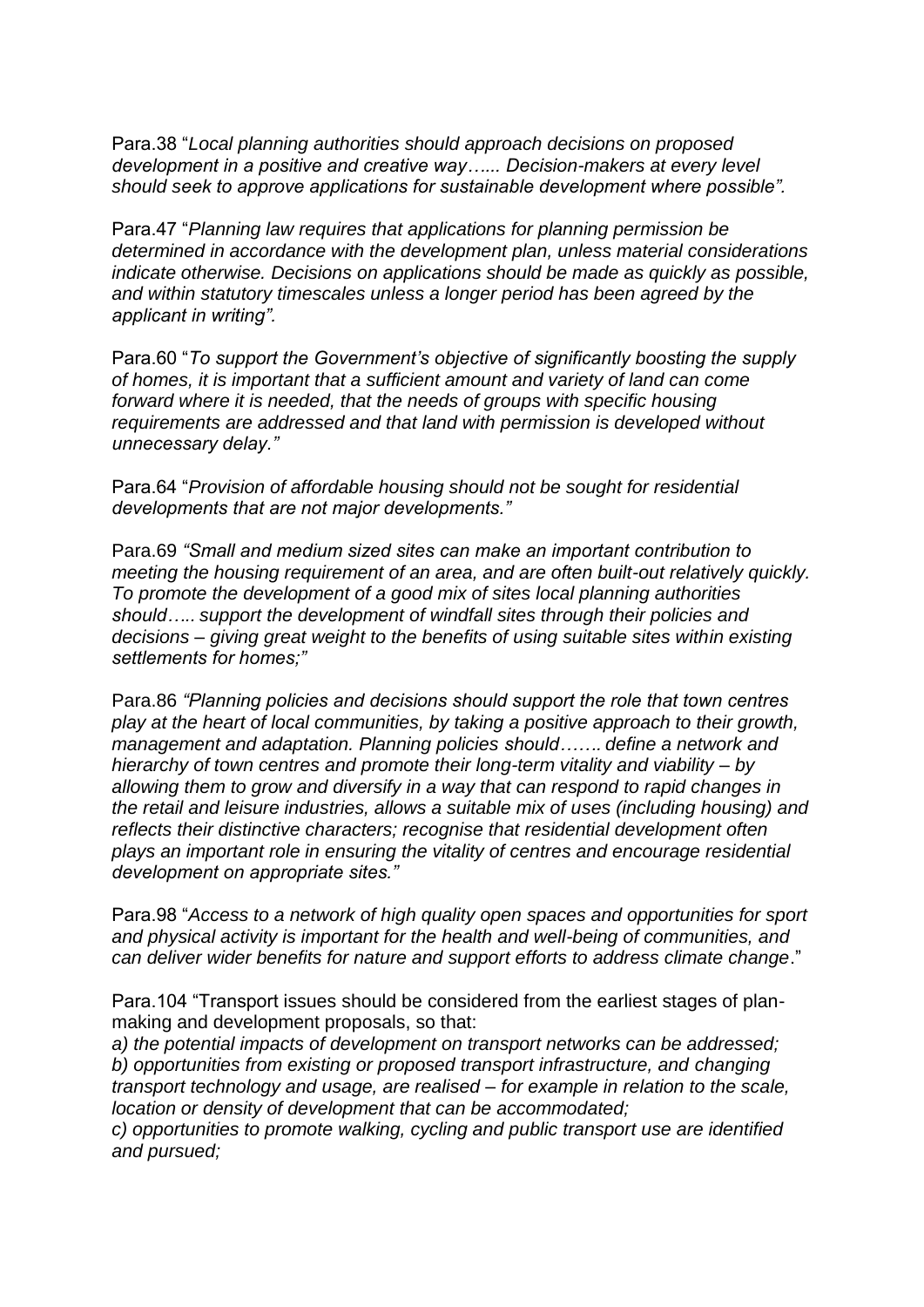*d) the environmental impacts of traffic and transport infrastructure can be identified, assessed and taken into account – including appropriate opportunities for avoiding and mitigating any adverse effects, and for net environmental gains; and e) patterns of movement, streets, parking and other transport considerations are integral to the design of schemes, and contribute to making high quality places."*

Para.110 "In assessing sites that may be allocated for development in plans, or specific applications for development, it should be ensured that: *a) appropriate opportunities to promote sustainable transport modes can be – or have been – taken up, given the type of development and its location; b) safe and suitable access to the site can be achieved for all users; c) the design of streets, parking areas, other transport elements and the content of associated standards reflects current national guidance, including the National Design Guide and the National Model Design Code 46; and d) any significant impacts from the development on the transport network (in terms of capacity and congestion), or on highway safety, can be cost effectively mitigated to an acceptable degree."*

Para.111 *"Development should only be prevented or refused on highways grounds if there would be an unacceptable impact on highway safety, or the residual cumulative impacts on the road network would be severe."*

Para.112 *"Within this context, applications for development should:*

*a) give priority first to pedestrian and cycle movements, both within the scheme and with neighbouring areas; and second – so far as possible – to facilitating access to high quality public transport, with layouts that maximise the catchment area for bus or other public transport services, and appropriate facilities that encourage public transport use;*

*b) address the needs of people with disabilities and reduced mobility in relation to all modes of transport;*

*c) create places that are safe, secure and attractive – which minimise the scope for conflicts between pedestrians, cyclists and vehicles, avoid unnecessary street clutter, and respond to local character and design standards;*

*d) allow for the efficient delivery of goods, and access by service and emergency vehicles; and*

*e) be designed to enable charging of plug-in and other ultra-low emission vehicles in safe, accessible and convenient locations."*

Para.119 *"Planning policies and decisions should promote an effective use of land in meeting the need for homes and other uses, while safeguarding and improving the environment and ensuring safe and healthy living conditions."*

Para.120 *"Planning policies and decisions should:*

*a) encourage multiple benefits from both urban and rural land, including through mixed use schemes and taking opportunities to achieve net environmental gains – such as developments that would enable new habitat creation or improve public access to the countryside;*

*c) give substantial weight to the value of using suitable brownfield land within settlements for homes and other identified needs, and support appropriate*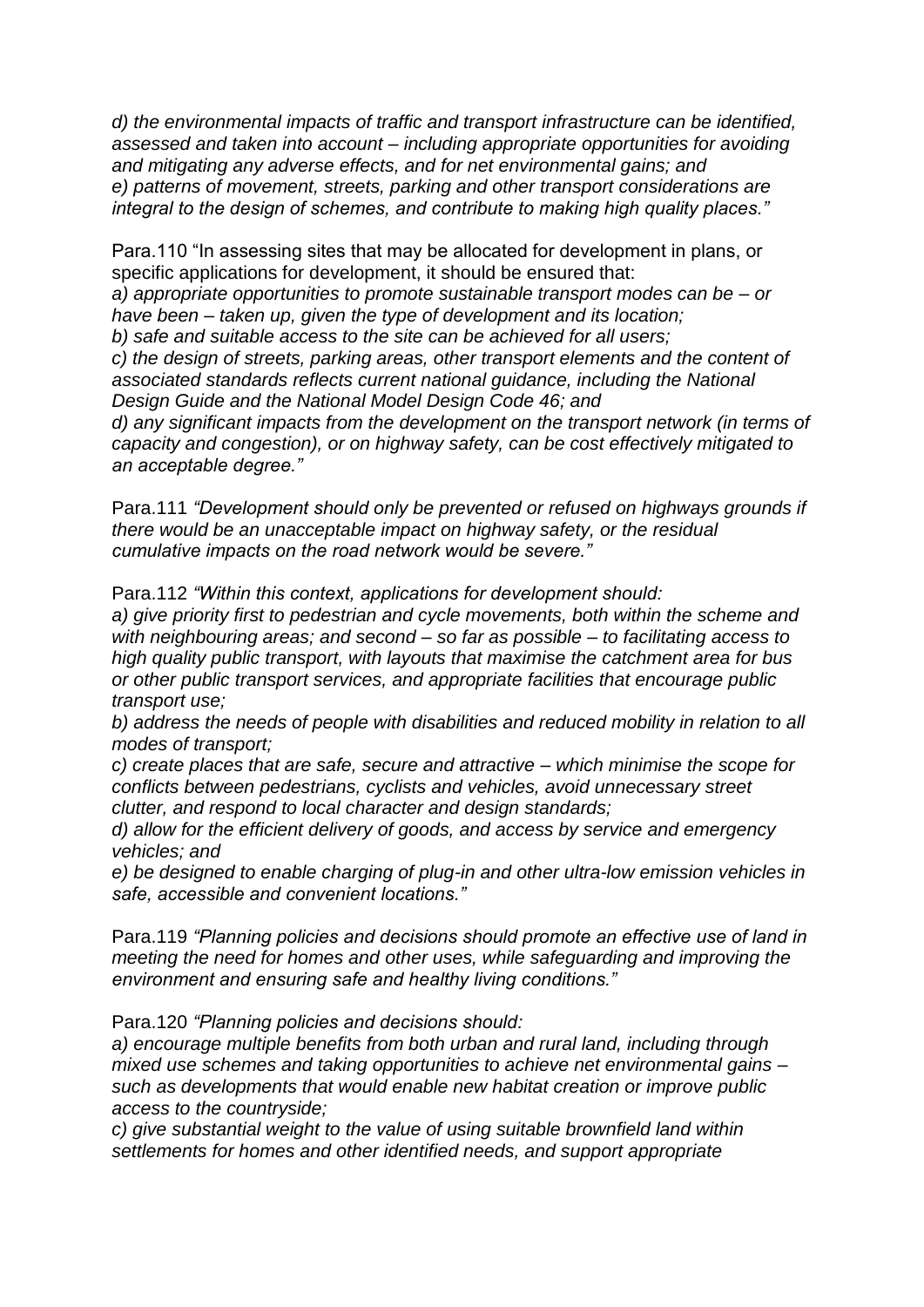*opportunities to remediate despoiled, degraded, derelict, contaminated or unstable land;*

*d) promote and support the development of under-utilised land and buildings, especially if this would help to meet identified needs for housing where land supply is constrained and available sites could be used more effectively (for example converting space above shops, and building on or above service yards, car parks, lock-ups and railway infrastructure)."*

Para.124 *"Planning policies and decisions should support development that makes efficient use of land, taking into account:*

*a) the identified need for different types of housing and other forms of development, and the availability of land suitable for accommodating it;*

*b) local market conditions and viability;*

*c) the availability and capacity of infrastructure and services – both existing and proposed – as well as their potential for further improvement and the scope to promote sustainable travel modes that limit future car use;*

*d) the desirability of maintaining an area's prevailing character and setting (including residential gardens), or of promoting regeneration and change; and e) the importance of securing well-designed, attractive and healthy places*."

Para.126 *"The creation of high quality, beautiful and sustainable buildings and places is fundamental to what the planning and development process should achieve. Good design is a key aspect of sustainable development, creates better places in which to live and work and helps make development acceptable to communities. Being clear about design expectations, and how these will be tested, is essential for achieving this. So too is effective engagement between applicants, communities, local planning authorities and other interests throughout the process."*

Para.130 *"Planning policies and decisions should ensure that developments: a) will function well and add to the overall quality of the area, not just for the short term but over the lifetime of the development;*

*b) are visually attractive as a result of good architecture, layout and appropriate and effective landscaping;*

*c) are sympathetic to local character and history, including the surrounding built environment and landscape setting, while not preventing or discouraging appropriate innovation or change (such as increased densities);*

*d) establish or maintain a strong sense of place, using the arrangement of streets, spaces, building types and materials to create attractive, welcoming and distinctive places to live, work and visit;*

*e) optimise the potential of the site to accommodate and sustain an appropriate amount and mix of development (including green and other public space) and support local facilities and transport networks; and*

*f) create places that are safe, inclusive and accessible and which promote health and well-being, with a high standard of amenity for existing and future users49; and where crime and disorder, and the fear of crime, do not undermine the quality of life or community cohesion and resilience.*"

Para.131 *"Trees make an important contribution to the character and quality of urban environments, and can also help mitigate and adapt to climate change. Planning policies and decisions should ensure that new streets are tree-lined, that*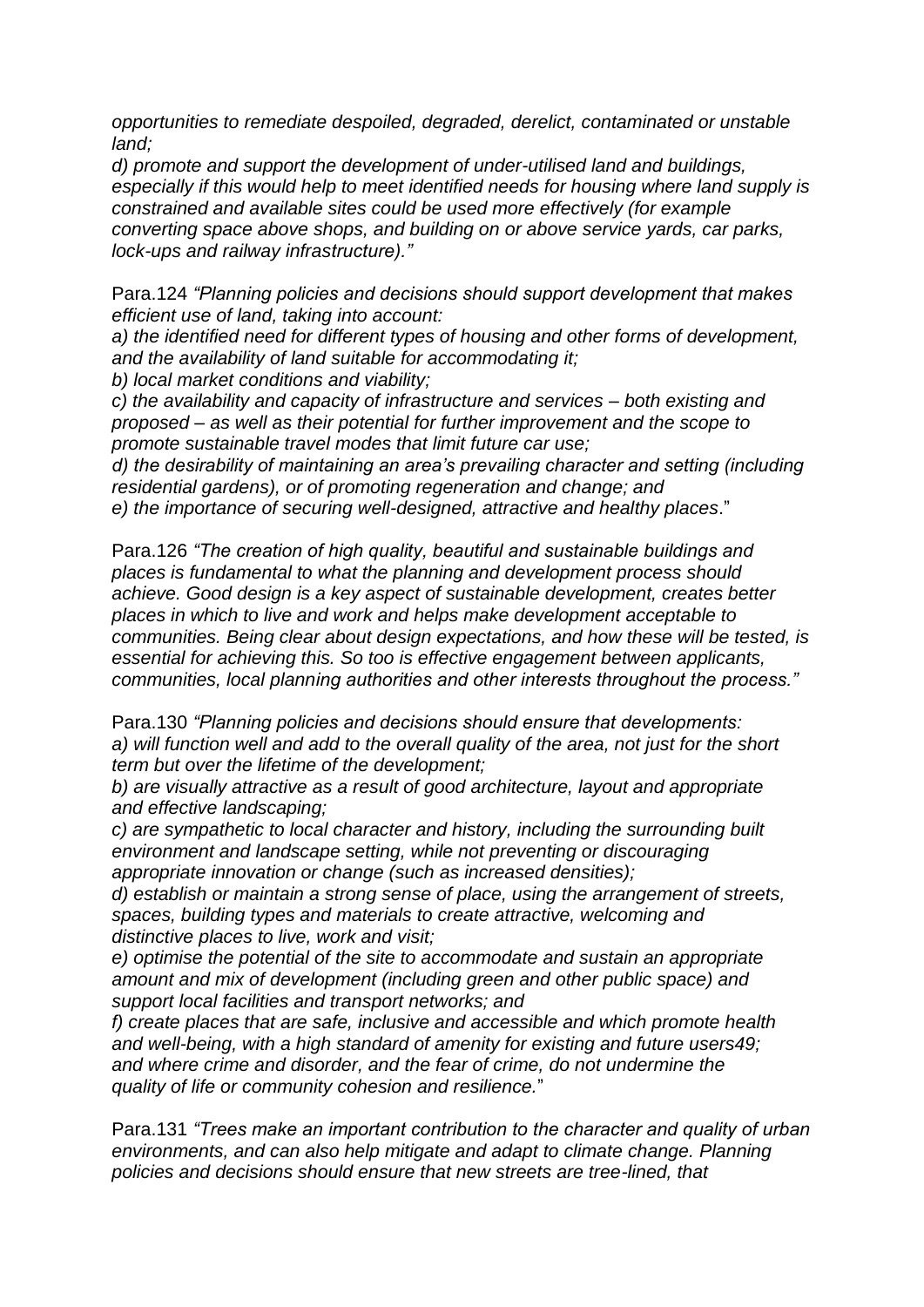*opportunities are taken to incorporate trees elsewhere in developments (such as parks and community orchards), that appropriate measures are in place to secure the long-term maintenance of newly-planted trees, and that existing trees are retained wherever possible."*

Para.134 *"Development that is not well designed should be refused, especially where it fails to reflect local design policies and government guidance on design, taking into account any local design guidance and supplementary planning documents such as design guides and codes. Conversely, significant weight should be given to:*

*a) development which reflects local design policies and government guidance on design, taking into account any local design guidance and supplementary planning documents such as design guides and codes; and/or b) outstanding or innovative designs which promote high levels of sustainability, or help raise the standard of design more generally in an area, so long as they fit in with the overall form and layout of their surroundings."*

Para. 137 *"The Government attaches great importance to Green Belts. The fundamental aim of Green Belt policy is to prevent urban sprawl by keeping land permanently open; the essential characteristics of Green Belts are their openness and their permanence."*

Para. 138 *"Green Belt serves five purposes:*

*a) to check the unrestricted sprawl of large built-up areas;*

*b) to prevent neighbouring towns merging into one another;*

*c) to assist in safeguarding the countryside from encroachment;*

*d) to preserve the setting and special character of historic towns; and*

*e) to assist in urban regeneration, by encouraging the recycling of derelict and other urban land."*

Para. 147 *"Inappropriate development is, by definition, harmful to the Green Belt and should not be approved except in very special circumstances."*

Para. 148 *"When considering any planning application, local planning authorities should ensure that substantial weight is given to any harm to the Green Belt. 'Very special circumstances' will not exist unless the potential harm to the Green Belt by reason of inappropriateness, and any other harm resulting from the proposal, is clearly outweighed by other considerations."*

Para. 149 *"A local planning authority should regard the construction of new buildings as inappropriate in the Green Belt. Exceptions to this are:*

*a) buildings for agriculture and forestry;*

*b) the provision of appropriate facilities (in connection with the existing use of land or a change of use) for outdoor sport, outdoor recreation, cemeteries and burial grounds and allotments; as long as the facilities preserve the openness of the Green Belt and do not conflict with the purposes of including land within it;*

*c) the extension or alteration of a building provided that it does not result in disproportionate additions over and above the size of the original building;*

*d) the replacement of a building, provided the new building is in the same use and not materially larger than the one it replaces;*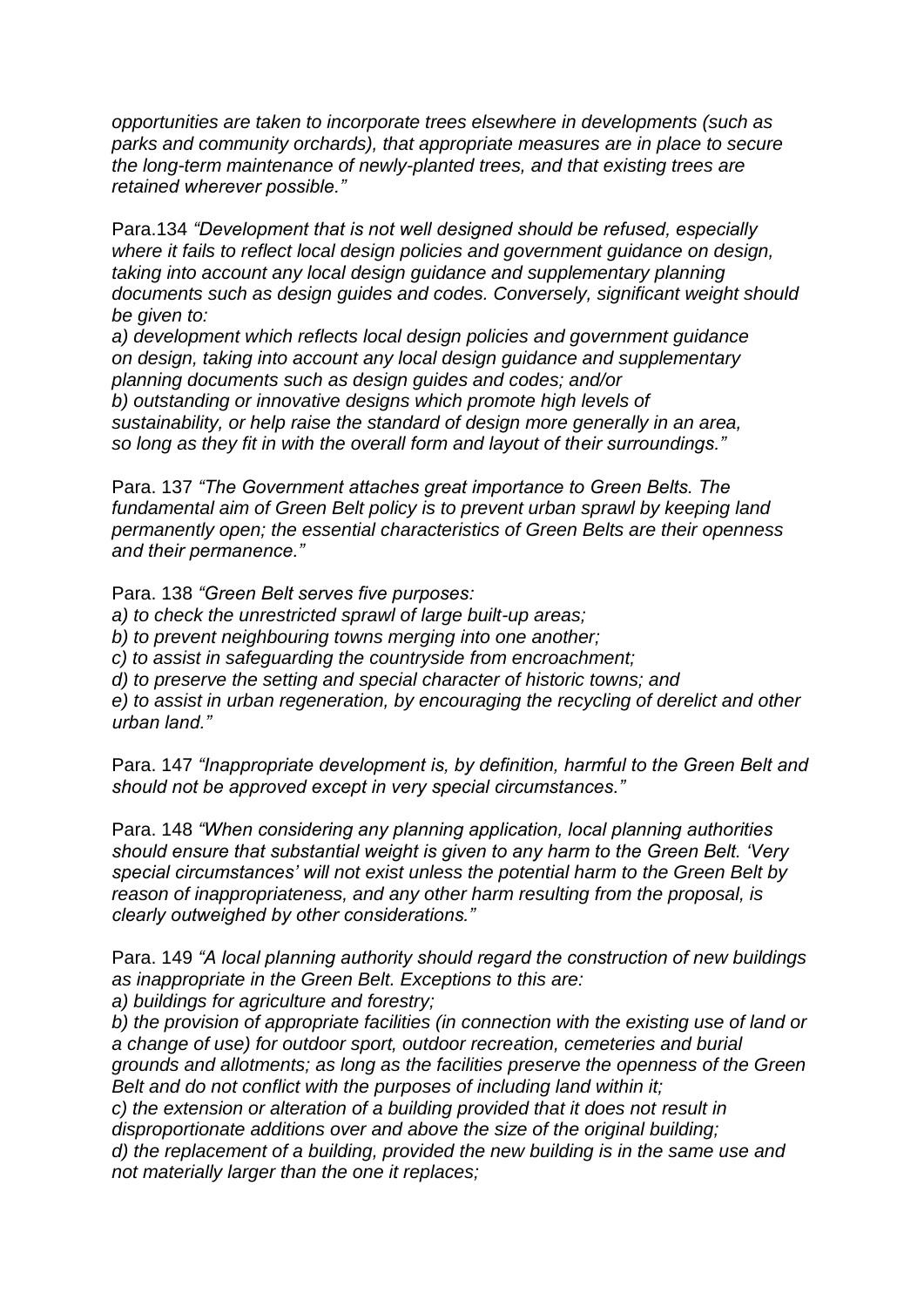*e) limited infilling in villages;*

*f) limited affordable housing for local community needs under policies set out in the development plan (including policies for rural exception sites); and 70*

*g) limited infilling or the partial or complete redevelopment of previously developed*  land, whether redundant or in continuing use (excluding temporary buildings), which *would:*

*– not have a greater impact on the openness of the Green Belt than the existing development; or*

*– not cause substantial harm to the openness of the Green Belt, where the development would re-use previously developed land and contribute to meeting an identified affordable housing need within the area of the local planning authority."*

Para. 150 *"Certain other forms of development are also not inappropriate in the Green Belt provided they preserve its openness and do not conflict with the purposes of including land within it. These are:*

*a) mineral extraction;*

*b) engineering operations;*

*c) local transport infrastructure which can demonstrate a requirement for a Green Belt location;*

*d) the re-use of buildings provided that the buildings are of permanent and substantial construction;*

*e) material changes in the use of land (such as changes of use for outdoor sport or recreation, or for cemeteries and burial grounds); and*

*f) development, including buildings, brought forward under a Community Right to Build Order or Neighbourhood Development Order."*

Para.152 *"The planning system should support the transition to a low carbon future in a changing climate, taking full account of flood risk and coastal change. It should help to: shape places in ways that contribute to radical reductions in greenhouse gas emissions, minimise vulnerability and improve resilience; encourage the reuse of existing resources, including the conversion of existing buildings; and support renewable and low carbon energy and associated infrastructure."*

Para.154 *"New development should be planned for in ways that:*

*a) avoid increased vulnerability to the range of impacts arising from climate change. When new development is brought forward in areas which are vulnerable, care should be taken to ensure that risks can be managed through suitable adaptation measures, including through the planning of green infrastructure; and*

*b) can help to reduce greenhouse gas emissions, such as through its location, orientation and design. Any local requirements for the sustainability of buildings should reflect the Government's policy for national technical standards."*

Para.157 states *"In determining planning applications, local planning authorities should expect new development to:*

*a) comply with any development plan policies on local requirements for decentralised energy supply unless it can be demonstrated by the applicant, having regard to the type of development involved and its design, that this is not feasible or viable; and*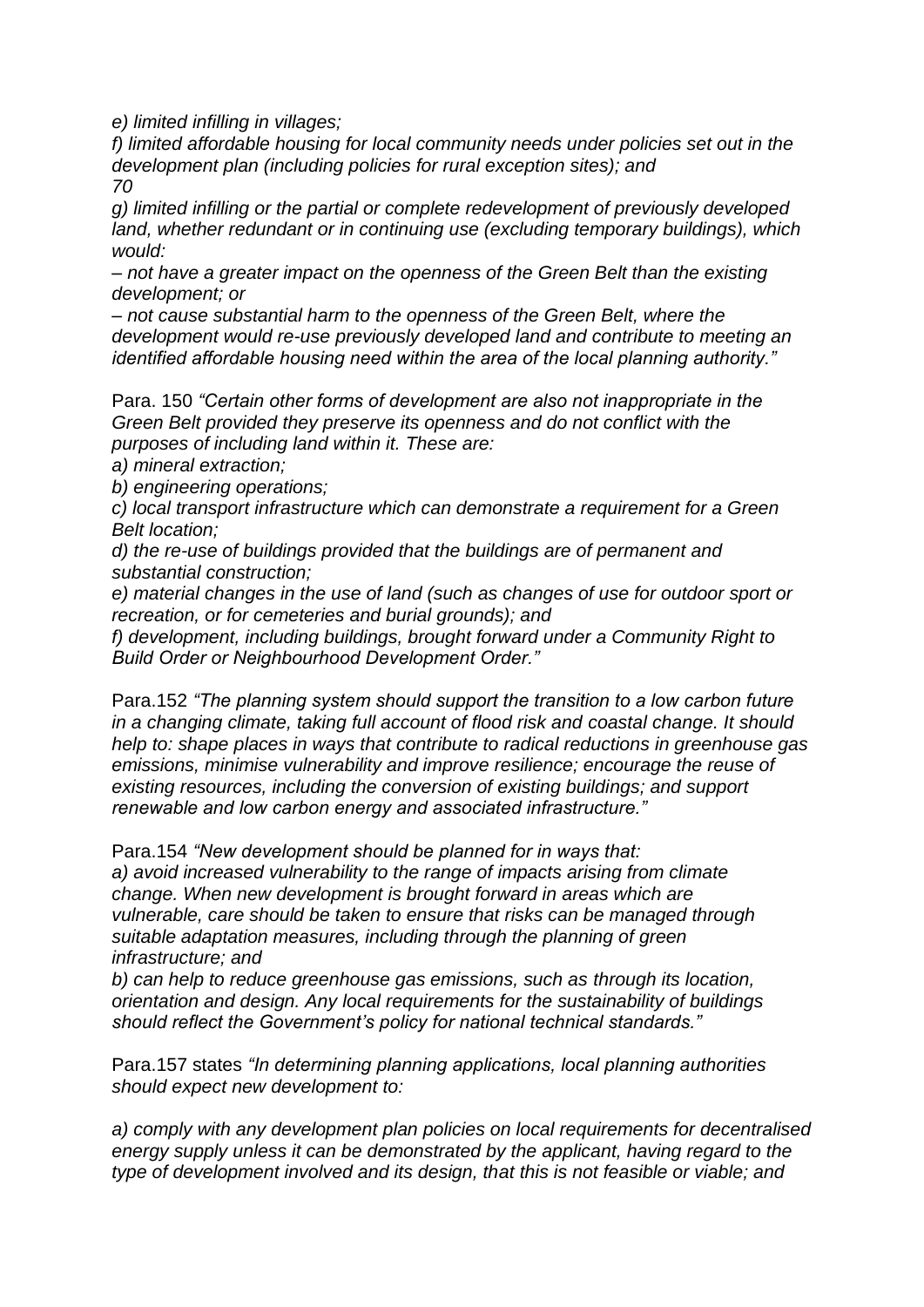*b) take account of landform, layout, building orientation, massing and landscaping to minimise energy consumption".*

Para.167 *"When determining any planning applications, local planning authorities should ensure that flood risk is not increased elsewhere. Where appropriate, applications should be supported by a site-specific flood-risk assessment."*

Para.174. *"Planning policies and decisions should contribute to and enhance the natural and local environment by:*

*a) protecting and enhancing valued landscapes, sites of biodiversity or geological value and soils (in a manner commensurate with their statutory status or identified quality in the development plan);*

*d) minimising impacts on and providing net gains for biodiversity, including by establishing coherent ecological networks that are more resilient to current and future pressures;*

*e) preventing new and existing development from contributing to, being put at unacceptable risk from, or being adversely affected by, unacceptable levels of soil, air, water or noise pollution or land instability. Development should, wherever possible, help to improve local environmental conditions such as air and water quality, taking into account relevant information such as river basin management plans; and*

*f) remediating and mitigating despoiled, degraded, derelict, contaminated and unstable land, where appropriate."*

Para.185 *"Planning policies and decisions should also ensure that new development is appropriate for its location taking into account the likely effects (including cumulative effects) of pollution on health, living conditions and the natural environment, as well as the potential sensitivity of the site or the wider area to impacts that could arise from the development. In doing so they should: a) mitigate and reduce to a minimum potential adverse impacts resulting from noise from new development – and avoid noise giving rise to significant adverse impacts on health and the quality of life."*

Para.219 "*Existing policies should not be considered out-of-date simply because they were adopted or made prior to the publication of this Framework. Due weight should be given to them, according to their degree of consistency with this Framework (the closer the policies in the plan to the policies in the Framework, the greater the weight that may be given)".* 

## **Planning Practice Guidance**

The Planning Practice Guidance (NPPG) is a web-based resource which brings together planning guidance on various topics into one place (launched in March 2014) and coincided with the cancelling of the majority of Government Circulars which had previously given guidance on many aspects of planning.

<https://www.gov.uk/government/collections/planning-practice-guidance>

## **RELEVANT PLANNING HISTORY**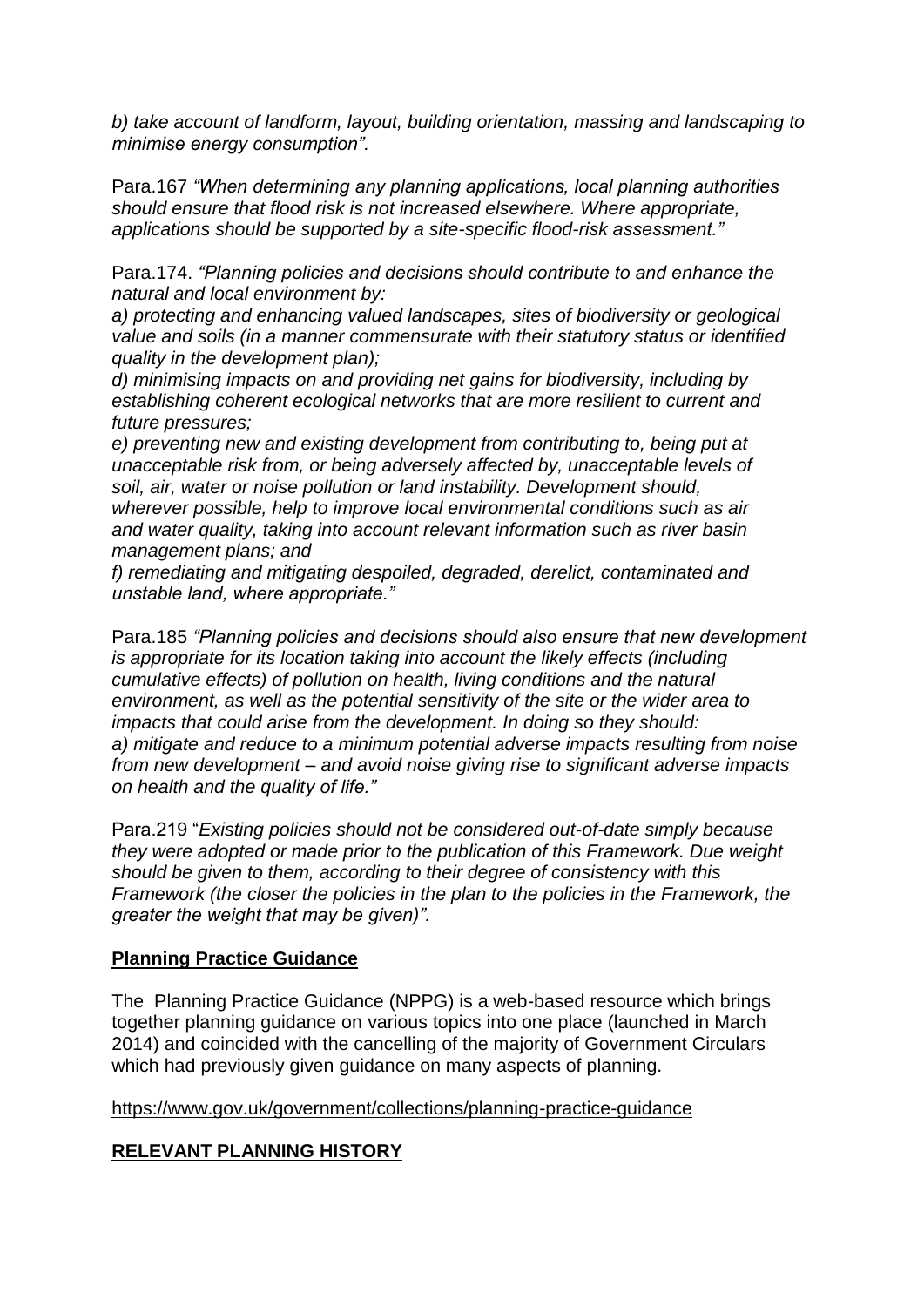Reference: DC/029514; Type: FUL; Address: Premises And Land Off Ladybridge Road, Cheadle Hulme, Stockport, Cheadle; Proposal: Restaurant and associated works including car parking and landscaping; Decision Date: 10-JUN-08; Decision: REF. Dismissed on Appeal – ref. APP/C4235/A/08/2083886.

Reference: DC/020741; Type: FUL; Address: Premises And Land Off Ladybridge Road, Cheadle Hulme; Proposal: Provision of bin storage area for use in association with restaurant; Decision Date: 03-NOV-05; Decision: GTD

Reference: DC/016139; Type: FUL; Address: Land Off Ladybridge Road, Cheadle Hulme, Stockport; Proposal: Change of use from disused garden centre to restaurant (A3 use) including extension to existing premises, car parking and associated landscaping. Re-submission of DC014629; Decision Date: 06-SEP-04; Decision: REF

Reference: DC/014861; Type: FUL; Address: 67 Ladybridge Road, Cheadle Hulme, Cheadle, Cheshire, SK8 5NZ; Proposal: Detached store and stables; Decision Date: 14-JUN-04; Decision: GTD

Reference: DC/014628; Type: FUL; Address: Land Off Ladybridge Road, Cheadle Hulme, Stockport; Proposal: Change of use from disused garden centre to restaurant including extension to existing premises, car parking and associated landscaping.; Decision Date: 23-APR-04; Decision: WDN

Reference: DC/004035; Type: ADV; Address: Old Mill Public House, Cheadle Hulme, Stockport, Cheshire.; Proposal: Erection of various illuminated and nonilluminated advertisement signage.; Decision Date: 11-JUN-01; Decision: GTD

Reference: J/50915; Type: ADV; Address: Ladybridge Garden Centre Ladybridge Road Cheadle Hulme; Proposal: Retention of 2 No. non-illuminated panel signs and 5 No. billboards; Decision Date: 11-JAN-91; Decision: REF

Reference: J/39203; Type: XHS; Address: Mill Lane And Ladybridge Road, Cheadle Hulme.; Proposal: New junction design with Mill Lane and Ladybridge Road (Revised proposal)...; Decision Date: 23-JUN-87; Decision: GTD

Reference: J/30255; Type: XHS; Address: 14 Mill Lane, Cheadle Hulme.; Proposal: Change of use of house to wine bar/restaurant, extension and car park.; Decision Date: 24-JUN-86; Decision: GTD

Reference: J/31426; Type: ADV; Address: Land In Front Of Seven Arches Garden Centre, Ladybridge Road, Cheadle Hulme.; Proposal: Free standing sign (existing)..; Decision Date: 19-JUL-84; Decision: GTD

Reference: J/31274; Type: XHS; Address: Seven Arches Garden Centre, Ladybridge Road, Mill Lane, Cheadle Hulme.; Proposal: To demolish existing un-stable boundary fence and construct new brick/railing wall (retrospective)...; Decision Date: 19-JUL-84; Decision: GTD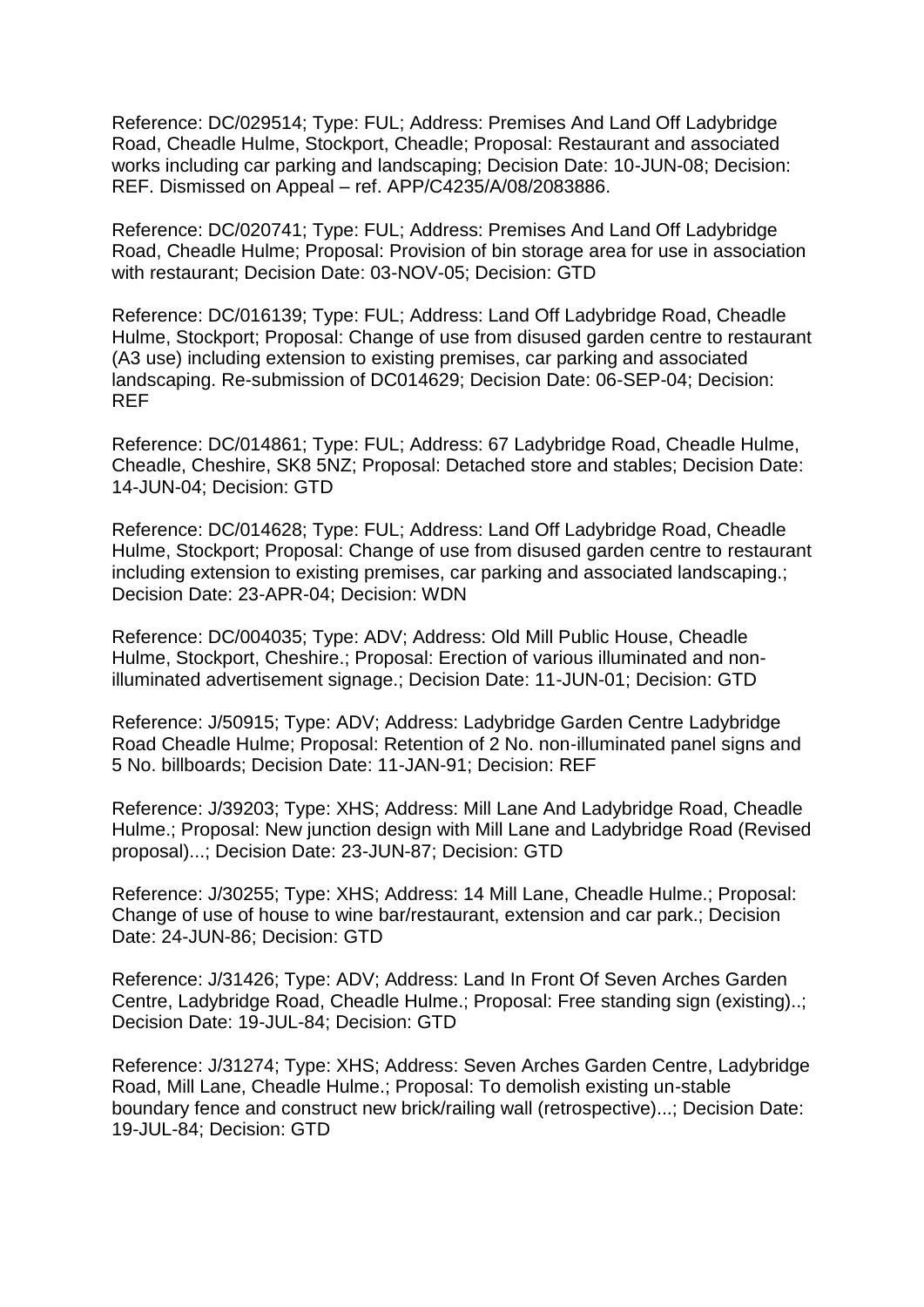Reference: J/26303; Type: XHS; Address: Mill Lane, Off Ladybridge Road, Cheadle Hulme; Proposal: Revised details of garden centre..; Decision Date: 26-MAY-83; Decision: GTD

Reference: J/27389; Type: XHS; Address: Adjacent To 67 Ladybridge Road, Cheadle Hulme.; Proposal: Erection of dwelling.; Decision Date: 10-MAR-83; Decision: REF

Reference: J/23897; Type: XHS; Address: Ladybridge Road, Cheadle Hulme.; Proposal: Use of land as garden centre, erection of building (reserved matters).: Decision Date: 05-OCT-81; Decision: GTD

Reference: J/19765; Type: XHS; Address: Mill Lane, Cheadle; Proposal: Details of layout of garden centre and retention of existing building..; Decision Date: 24-JUN-80; Decision: REF

Reference: J/18772; Type: XHS; Address: Mill Lane, Cheadle Hulme.; Proposal: Use of land as garden centre, retention of building for storage and retail sales and erection of fence on front boundary..; Decision Date: 06-MAR-80; Decision: GTD

Reference: J/11052; Type: XHS; Address: Mill Lane, Cheadle Hulme, Stockport.; Proposal: Skate Park..; Decision Date: 08-MAR-78; Decision: GTD

Reference: J/5610; Type: XHS; Address: Land At Ladybride Road And Mill Lane, Cheadle Hulme.; Proposal: A wooden structure at the south-easterly corner of the said land.; Decision Date: 08-MAR-76; Decision: XENF

Reference: DC/055554; Type: OUT; Address: Mill Lane / Ladybridge Road, Cheadle Hulme, Stockport, SK8 5RD; Proposal: Erection of 2 no. 4 storey apartment blocks each containing 32 no. 2 bedroom apartments and associated external works (Outline application considering access, layout and scale) , ; Decision Date: ; Decision: Application Returned.

## **NEIGHBOUR'S VIEWS**

18 neighbouring properties were consulted by letter. A site notice was displayed at the site, and a notice was published in the local press.

7 objections and one neutral comment were received in response to the initial consultation in June 2021. The neighbour objections can be summarised as follows:

- a. Three storeys is out of character with the area
- b. Overdevelopment
- c. Overbearing
- d. Appearance of the proposed development
- e. Parking provision
- f. Traffic generation
- g. Highways access
- h. Location not suitable for elderly residents, no significant infrastructure
- i. Development not in the interests of elderly residents
- j. Impact on the openness of the Green Belt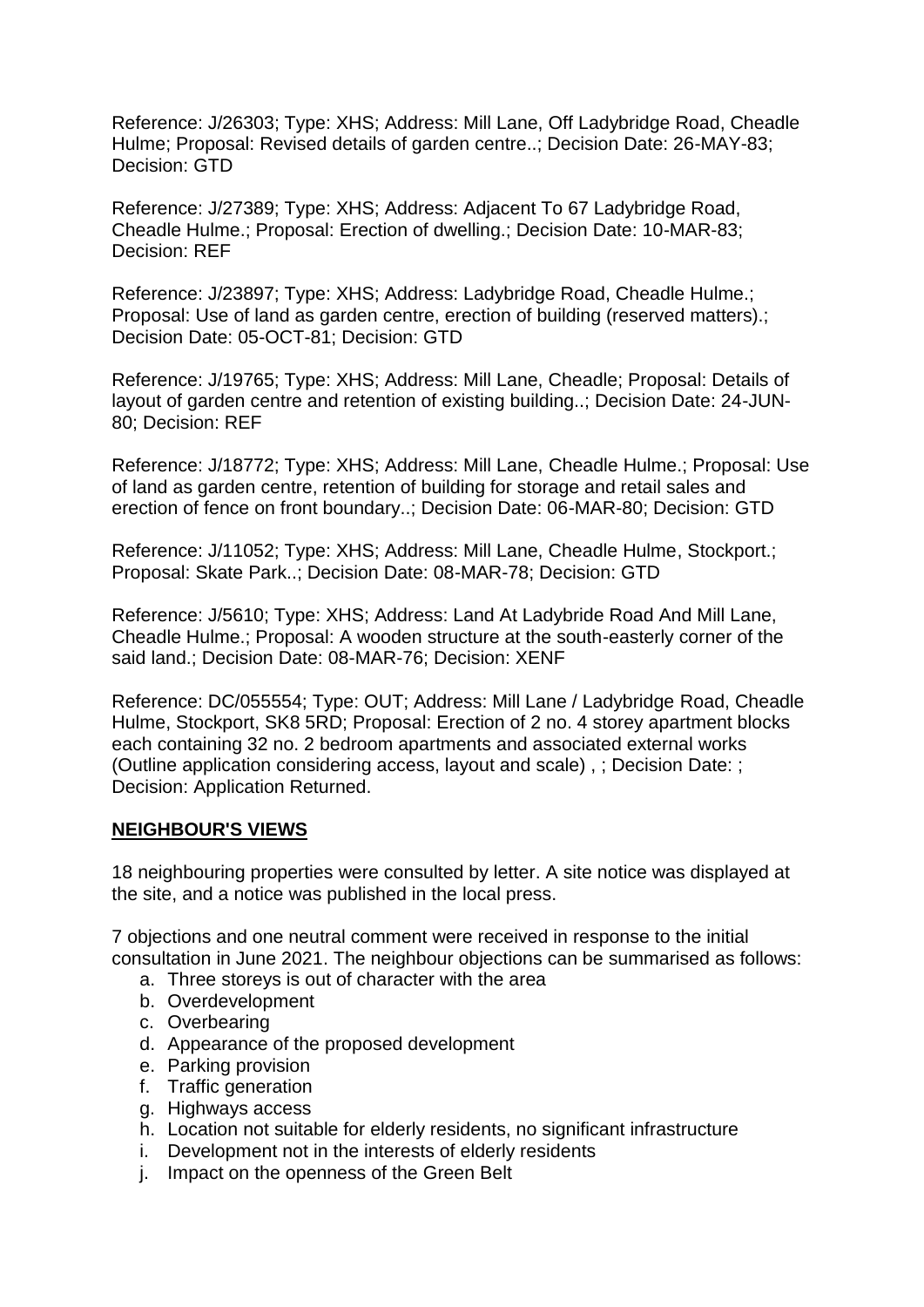- k. Precedent for Green Belt development
- l. Misuse of Green Belt land
- m. Development has previously been refused on the site
- n. Loss of privacy
- o. Loss of outlook
- p. Loss of light
- q. Noise impacts
- r. Queries regarding ownership and covenants on the land.

The comments which neither object to or support the proposal raise the following comments:

- s. Mitigation measures required to maintain or increase biodiversity on the site
- t. Works should not take place in bird nesting season
- u. If the area is to be redeveloped, would prefer to see it used for purposes such as housing for older people than other purposes such as retail or entertainment.
- v. Proposed density is high, concerns raised regarding parking
- w. Concerns that this would lead to further proposals on adjacent Green Belt Land
- x. Recommendations are provided in respect of biodioerstiy/habitat loss, landscaping, retention of trees, sustainable transport and the Toucan crossing.

A further consultation was issued in May 2022 due an amendment to application site boundary and proposed elevations and 8 objections were received. The grounds were the same as those identified above, with the following new matters raised:

- a. Property value
- b. Concerns regarding the removal of or damage to trees, and impacts on wildlife
- c. Seeks assurance that surface water run off would not impact the water quality of the Micker Brook.

The consultation period for neighbour consultation letters and the site notice have expired as of 10<sup>th</sup> June 2022, however as a result of a systems issue the application was not advertised in the local press until 1<sup>st</sup> June 2022. This consultation via press notice is live and will expire on 22nd June 2022. Members will be provided with any comments received following the publication of this report, and a decision will not be issued until this consultation period is complete.

Should Cheadle Area Committee be minded to grant permission, under the Delegation Agreement, the application should be referred to the Planning & Highways Regulations Committee, and at this stage, Members will be provided with a written update including any additional consultation responses received.

# **CONSULTEE RESPONSES**

## SMBC Planning Policy Officer (Green Belt)

Comments dated 7th October 2021:

In terms of whether this case merits very special circumstances (VSC), the starting point is whether the harm to the Green Belt by reason of inappropriateness, and any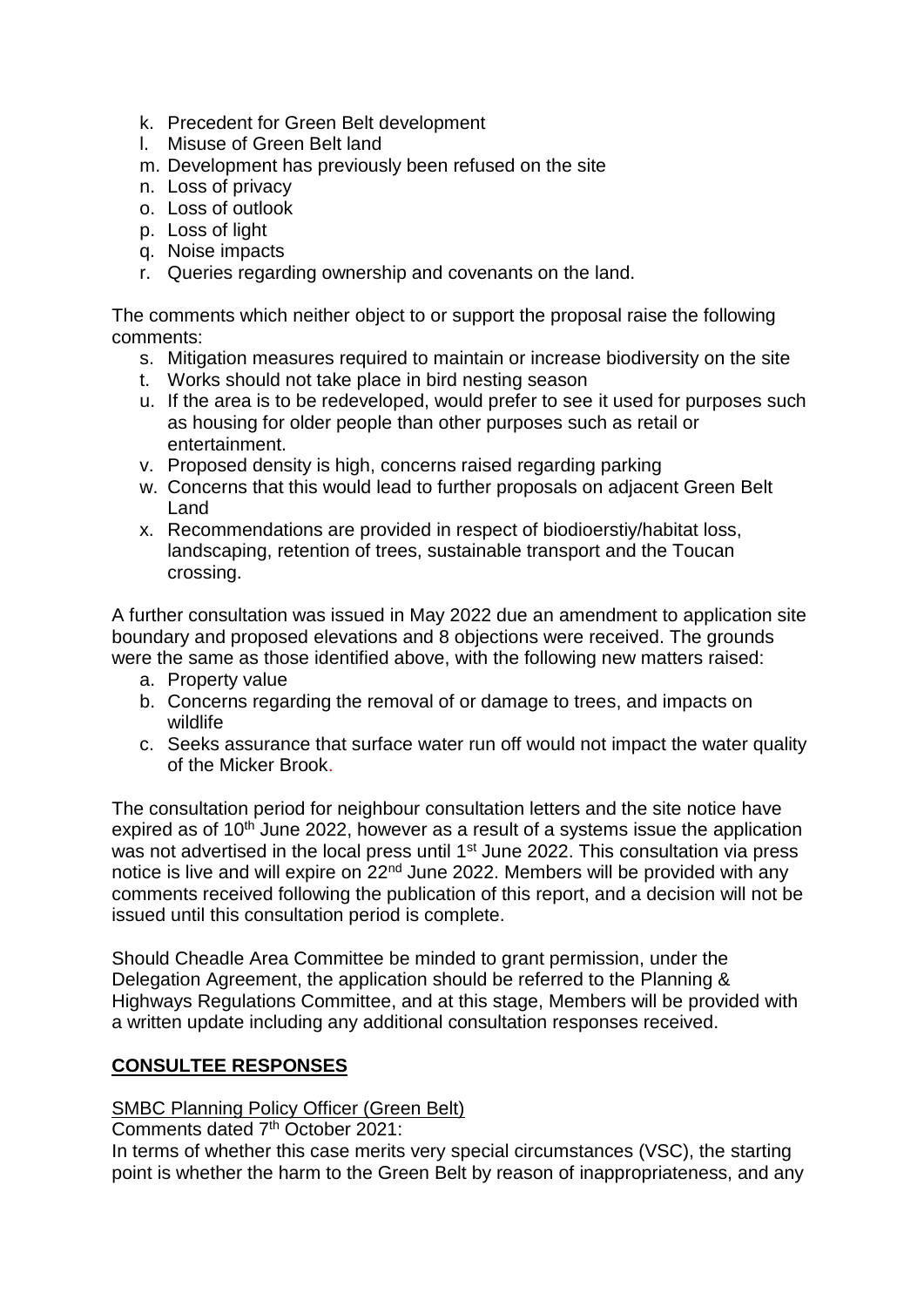other harm resulting from the proposal, is clearly outweighed by other considerations.

As illustrated below this is a parcel of Green Belt that preforms very strongly against the purposes defined in the NPPF, the bar is therefore set very high for determining whether VSC outweighs the harm. In previous appeals on this site the Inspector has given significant weight to the harm caused to the Green Belt.

I am still of the view that the harm caused by the development of 66 retirement dwellings is not outweighed by the lack of a 5 year housing supply in this location.

The planning statement makes reference to the committed redevelopment of the Seashell Trust site, it is important to note that the Inspector gave significant weight to the development being an enabler for the special educational needs of the school to be established and not housing alone. It is demonstrated through the courts that housing alone is not a case for VSC and weight must be given to the harm caused to the Green Belt.

Please refer to the appeal decision at Ingatestone Garden Centre, Roman Rd Ingatestone APP /H1515/W/20/3256968

Although the appeal was allowed, the Inspector emphasis that VSC can not relate to housing need alone and needs to be assessed with other considerations. As flagged under par 34 of the decision;

'The single issue of unmet demand for housing and affordable housing is unlikely to outweigh the harm to constitute very special circumstances.'

With regards to the sequential assessment submitted , the areas of search does appear to be quite narrow, my colleagues in housing maybe able to advise further.

The earlier comments referred to in the Policy Officer's comments are as follows. Please note that the NPPF paragraph numbers reflect the 2019 NPPF rather than the updated 2021 NPPF.

#### *Green Belt*

The site is located within the Greater Manchester Green Belt. The proposal is therefore subject to paragraphs 134, 135, 143, 144 and 145 of the NPPF and is addressed at a local level by the UDP Review Policies 2006.

Paragraph 145 sets out that a local planning authority should regard the construction of new buildings as inappropriate in the Green Belt but lists a number of exceptions, the following of which might be considered relevant to this application;

• limited infilling or the partial or complete redevelopment of previously developed land, whether redundant or in continuing use (excluding temporary buildings), which would not have a greater impact on the openness of the Green Belt than the existing development;

As set out under paragraph 143, inappropriate development is, by definition, harmful to the Green Belt and should not be approved except in very special circumstances.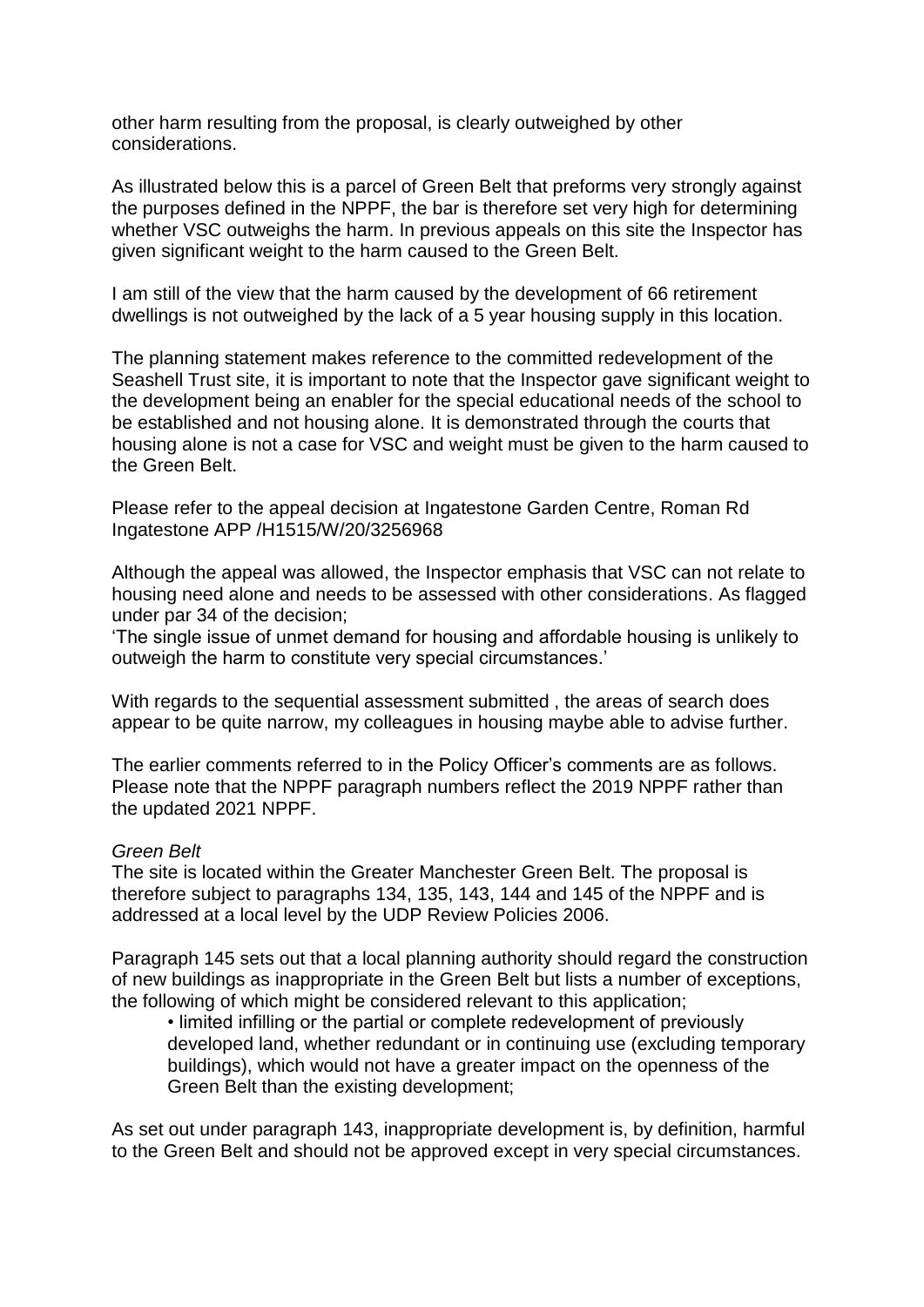## *Openness*

Paragraph 133 of the NPPF sets out that the fundamental aim of Green Belt policy is to prevent urban sprawl by keeping land permanently open and the essential characteristics of Green Belts are their openness and their permanence. Openness can be considered as meaning an absence of built or otherwise urbanising development. The courts have also identified other matters in terms of assessing the impact on openness and have confirmed that the concept of "openness of the Green Belt" is not narrowly limited to the volumetric approach. The word "openness" is open-textured and a number of factors are capable of being relevant when it comes to applying it to the particular facts of a specific case, such as visual impact.

A recent assessment has been undertaken of Greater Manchester's Green Belt looking at its contribution to meeting the 5 purposes of Green Belt as outlined in national planning policy.

The site falls within parcel SP56 from the Green Belt assessment and was assessed as scoring highly for all purposes of the Green Belt. Some of the key characteristics of this Green Belt parcel are listed below;

- There is a strong sense of openness within the parcel because of the river valley landform
- It plays a strong role in checking the unrestricted sprawl between Cheadle Hulme and Cheadle
- It plays a strong role in inhibiting ribbon development along a number of roads including Ladybridge road.
- The land helps contribute to the historic significance of Cheadle Hulme and Bramhall Green preserving its setting and character

An Appeal was dismissed on this site which related to a proposal for a restaurant (Use class A3), ref APP/C4235/A/08/2083886. The inspector gave substantial weight to the potential harm to the Green Belt and empathised that the site is a 'constricted, suburban and consequently vulnerable site' thereby protecting openness is of paramount importance.

## *Very Special Circumstances*

As set out above inappropriate development is, by definition, harmful to the Green Belt and should not be approved except in 'very special circumstances'. Paragraph 144 of the NPPF sets out that substantial weight should be given to any harm to the Green Belt and that 'Very special circumstances' will not exist unless the potential harm to the Green Belt is clearly outweighed by other considerations. The applicant has put forward a case that the proposal should be considered as being very special circumstances.

Whilst neither local nor national policy specify what demonstrating a case for 'very special circumstances' should entail there is considerable case law which suggests that adhering to the following approach is likely to be suitable:

- 1. Identify (with evidence) an essential objective that the proposal is intended to meet;
- 2. Demonstrate that that essential objective could not reasonably be met in a less harmful way (i.e. consideration of other sites outside of the Green Belt or alternative sites within the Green Belt but where less harm would be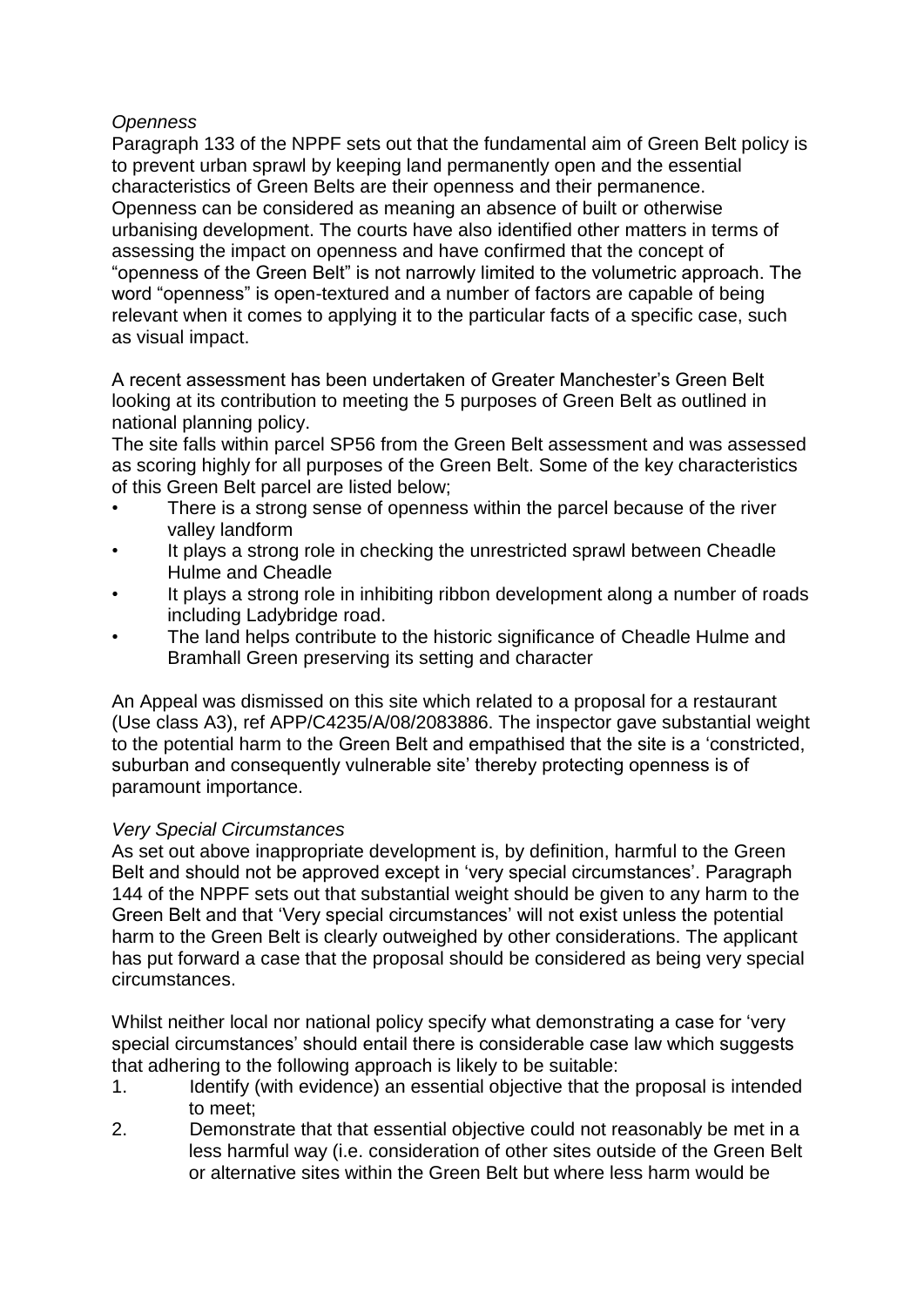caused or which would amount to a form of development excepted by NPPF paragraph 145)

3. Demonstrate that the proposed development would meet the essential objective and that doing so clearly outweighs the degree of harm caused by the proposal (this should include demonstrating that the essential objective could not be achieved less harmfully by an alternative scheme at the same site).

Appeal Ref: APP/A0665/W/18/3203413, Beechmoor Garden Centre is noted which relates to an extra care facility approved at appeal in Cheshire West. It is not considered that this case compares with the proposal put forward. Firstly the proposal at Beechmoor Garden centre was for a much lower density and paragraph 42 from the appeal statement sets out that the applicant undertook an assessment of alternative sites within the urban area. The inspector concluded that a suitable site could not be identified within the urban area to meet the identified need for 'specialist housing for older people'. In terms of establishing the case for Very Special Circumstances, it is apparent that in this case from the appeal quoted, it could be concluded that the essential objective the scheme was aiming to achieve ie 'extra care' it could be demonstrated that it could not be met in a less harmful way and in the urban area.

Overall the scheme appears to be inappropriate development in the Green Belt and VSC appear to absent without any substantial evidence to substantiate the sequential approach set out above. The benefits of the scheme laid out in the planning statement do clearly not outweigh the combined harm caused to the Green Belt, it therefore considered to not be policy compliant with the policies relevant to the Green Belt in the NPPF and the Stockport UDP.

## SMBC Strategic Housing Lead

Comments dated 9th July 2021:

It is accepted that there is a requirement for affordable housing in this location and in particular for older persons accommodation with level access is much needed in order that they can purchase the right size and type of accommodation to meet their particular housing needs.

The Planning Policy requirement (Development Management Policy H-3) for sites in the Green Belt at least 50% of the units should be affordable. The Housing Needs Assessment in 2019 found that in terms of the tenure requirements in Cheadle Hulme North, this is 25.5% Social Rent and 74.5% shared ownership. It is noted that the proposal includes 100% affordable and that this will all be for shared ownership.

Under the scenario whereby this was a developer scheme for outright sale with 50% of the units being affordable and delivered under a s106 agreement, then there would be no public subsidy (Affordable Housing Grant) involved, rather the affordable element of the scheme would need to be subsidised via the developer, however, this proposal is for 100% affordable housing provision and the applicant has stated that grant will be utilised via a registered provider.

Given the above, the applicant will need to demonstrate the following: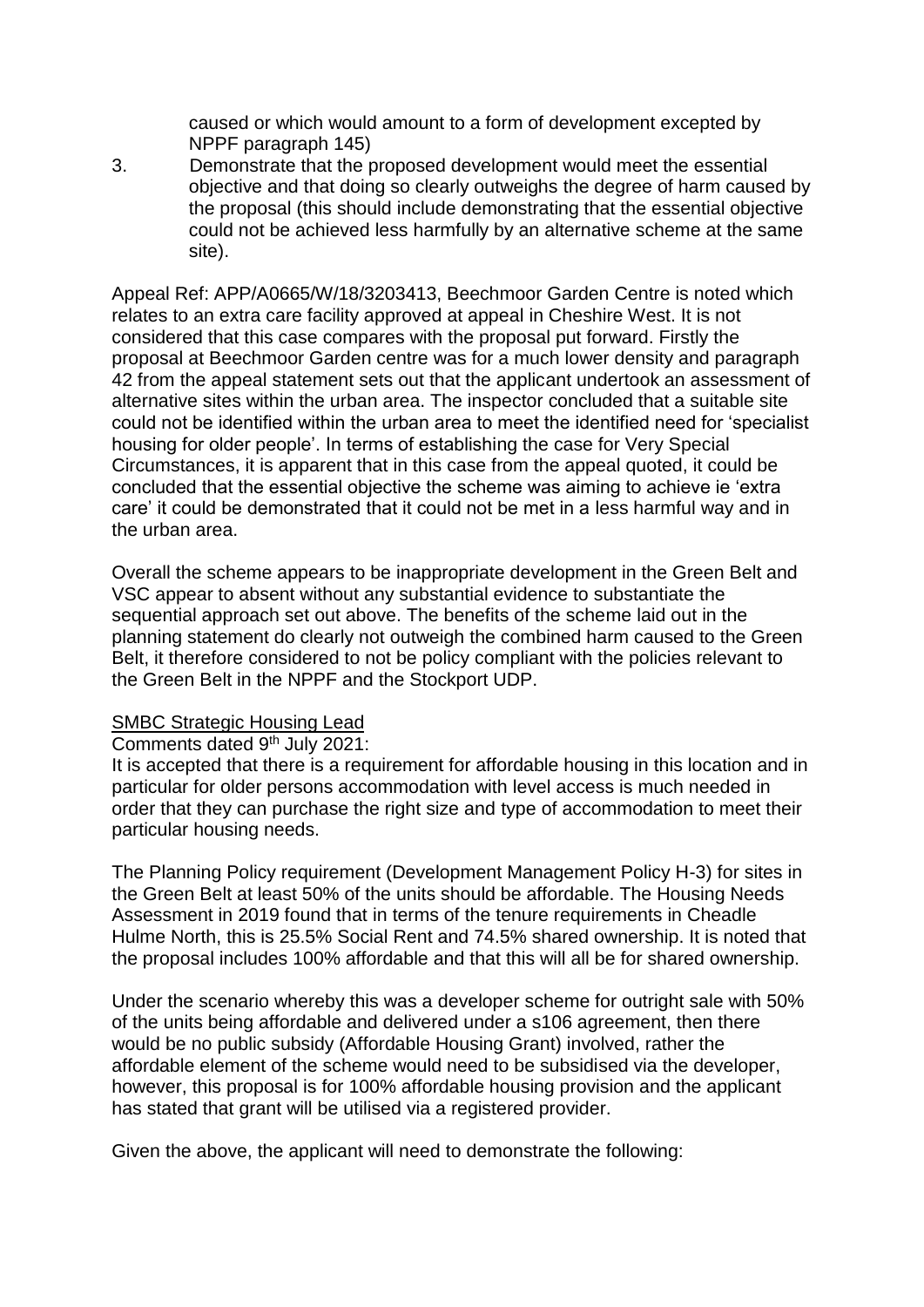1. That the affordable housing quota being provided is greater than that required under planning policy;

2. The additionality in financial terms that this scheme will bring compared to that required under planning policy i.e. that the value of the subsidy that would be required under policy compliant scheme versus that being provided via the alternative route of bringing in Homes England grant subsidy.

3. That the levels of affordability under this route would be in line with the findings of the Housing Needs Survey 2019.

It should be noted that the Strategic Housing Lead is not able to support an affordable housing grant application unless this is through one of the Council's identified partner registered providers, as a fundamental element of the Partnership arrangements in Stockport is that the Council will only support the allocation of Homes England grant to Partner registered providers. This approach is recognised and supported by Homes England.

## Manchester Airport Safeguarding Officer

Comments dated 25th May 2022:

The Safeguarding Authority for Manchester Airport has assessed this proposal and its potential to conflict aerodrome Safeguarding criteria. No objections are raised subject to the imposition of conditions to require measures to prevent birds being attracted to the site and to restrict permitted development rights to require that all exterior lighting is capped at the horizontal with no upward light spill and to prevent the use of reflective materials and solar panels, . Informatives are recommended with regard to dust and smoke clouds, upward facing lighting, and cranes and tall equipment.

Comments dated 5th July 2021 were to a similar effect; however, the recommended condition wording was not as comprehensive

## Transport for Greater Manchester

Comments dated 31st May 2022:

Thank you for consulting TfGM in respect of the proposed amendment to Application DC/081218 relating to the site boundary and elevations, to which TfGM have no further comments.

Colleagues within UTC Design have provided comments in respect of the proposed relocation of the toucan crossing:

The proposed new position in itself appears to be acceptable given the distances between the new site access and Mill Lane.

- The existing toucan has a widened footway on the east side footway to achieve the absolute minimum width of 3.0 metres shared footway. The current proposals do not have this widened section so this is not acceptable as proposed. All shared footways serving the toucan need to be a minimum width of 3.0 metres.
- The extents of the shared footways needs to be marked by tactile paving.
- All new shared footways need to link to existing.
- The distance from vehicle stop line to pedestrian studs should be 3.0 metres.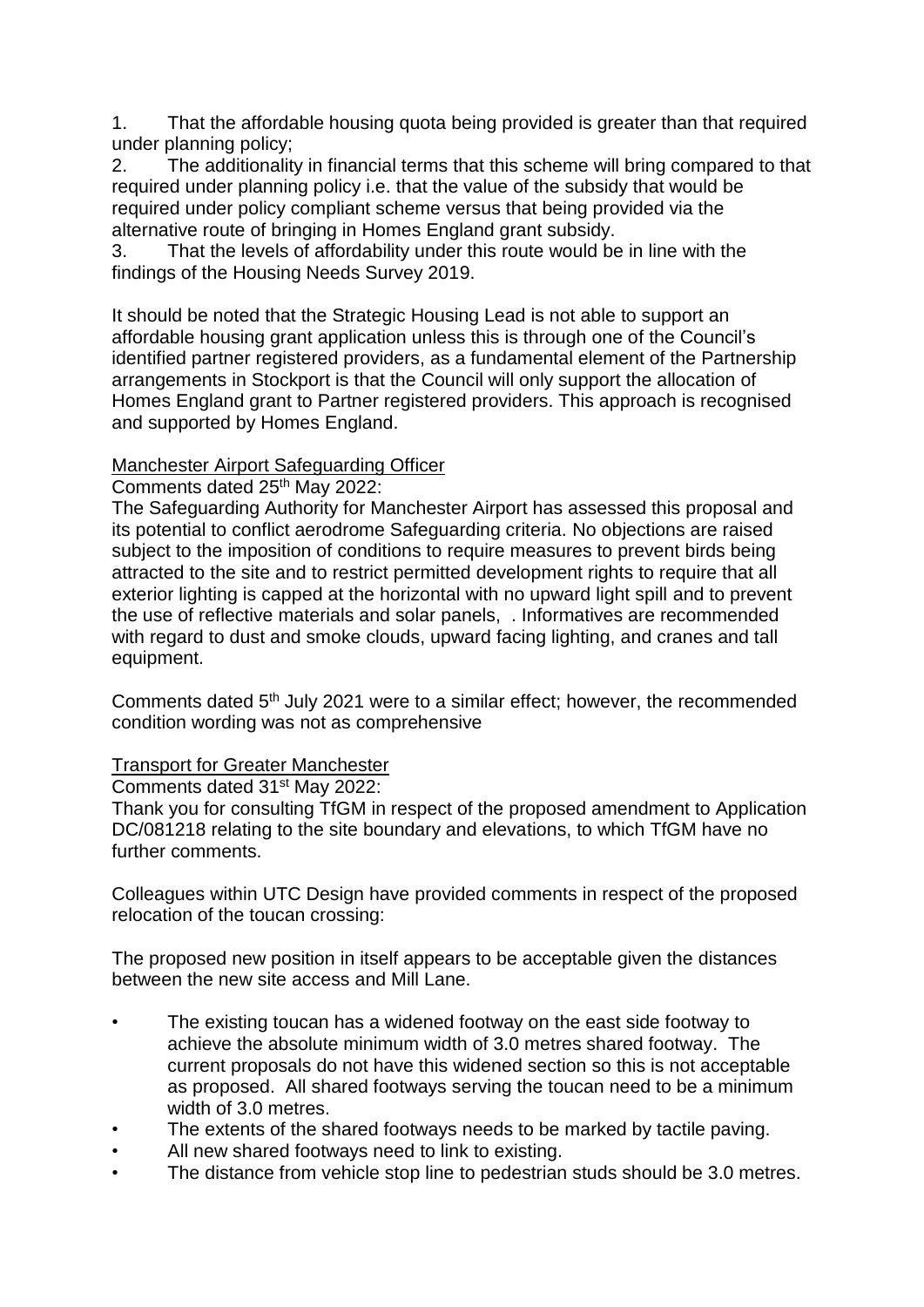- Vegetation may need to be cut back/treated to allow good lantern visibility.
- The proposed layout and cycle routes need to be approved by Stockport Council.

### SMBC Highway Engineer

The application proposes the construction of a retirement development comprising 66 affordable independent living apartments with ancillary support services and communal facilities and is accompanied by a Transport Assessment (TA) and supporting drawings.

My understanding is that the proposal fits within the basic model for retirement living or sheltered housing, which does not generally provide care services but does provide some support which could include on call assistance, a warden and the option of care to enable residents to live independently. Residents would have access to a 24 hour staffed management system and the option of care should they need it. Whilst there could be on-site amenities that are accessible to the public, a bistro was removed during pre-application discussion which I welcome as it will lessen the risk of significant parking demand associated with public visits. Occupancy of the development requires at least one of the occupants of each apartment is aged at least 55 at the moving in date.

The site was previously occupied by a garden centre/nursery with access direct from Mill Lane. The site has not been in use for many years, existing structures are derelict and there is no theoretical prospect that the former use could be brought back without planning permission. This carries weight in determination and I do not therefore consider that any meaningful fall-back position should be a material consideration when reviewing the highway implications of the proposal.

The proposed layout incorporates a new access direct from Ladybridge Road. The existing site entrance off Mill Lane would be permanently closed off to vehicular traffic, although a pedestrian link to/from the site would be available.

The accompanying Transport Assessment includes a review of site accessibility and the opportunities for residents and visitors to utilise walking and cycling routes and connectivity to public transport, services and amenities. Local and National Planning Policy requires development to be located in locations that are accessible by modes of travel other than the motor car as this will encourage sustainable travel choices, reduce car dependence and facilitate access by those without access to a car.

The site is relatively close to Cheadle Hulme District Centre where a range of amenities and services are present, with other amenities within a reasonable walking distance on the northerly side of the site.

With respect to walking and cycling opportunities the infrastructure in and around the area is of good quality and provides for a convenient and safe environment. There are decent width footways, pedestrian crossing facilities and cycle lanes/routes and with the site being located within a relatively dense residential area, this could lead to it being accessed by residents and visitors on foot or cycle.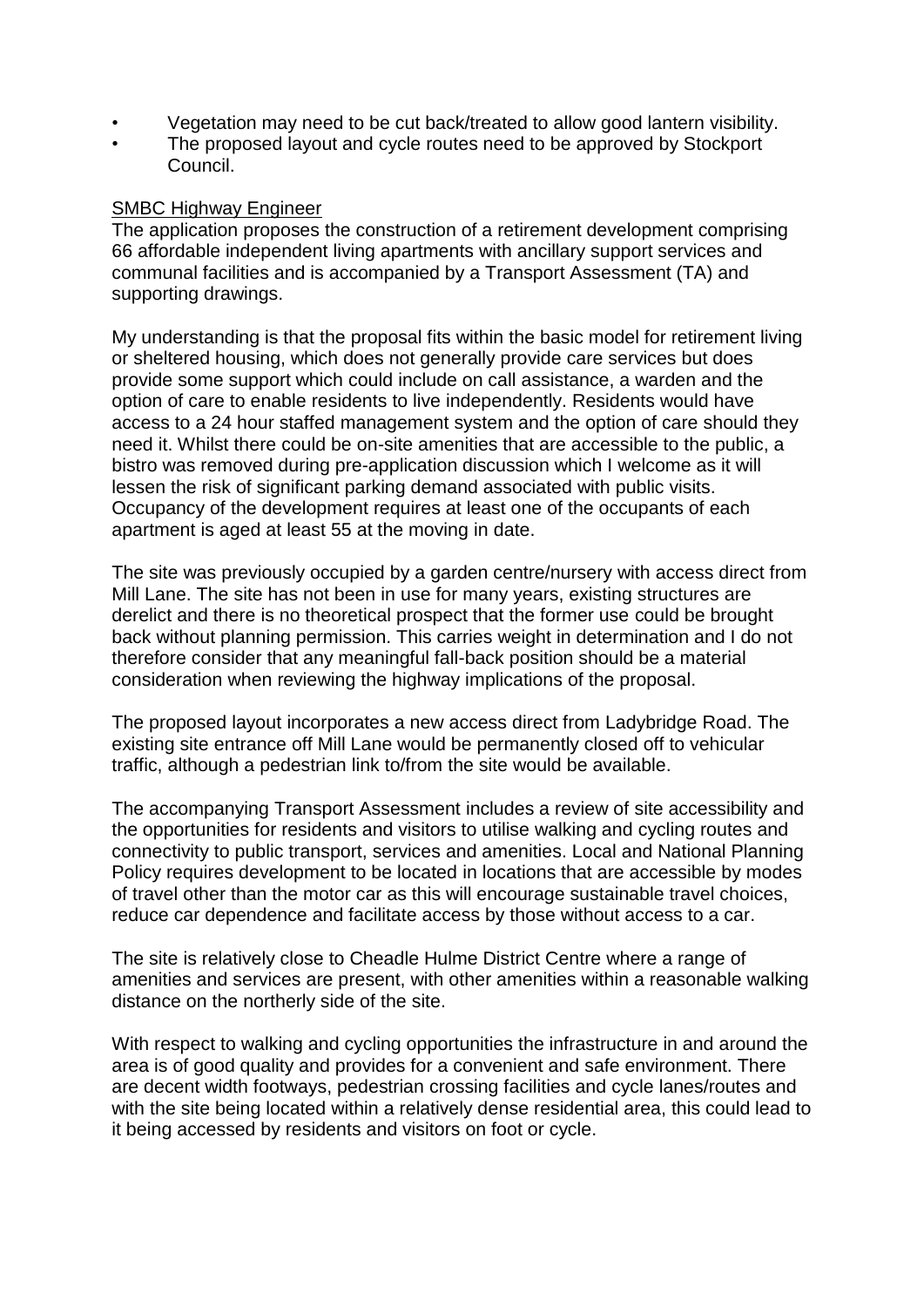The Ladybridge Road corridor is relatively well served by bus services with opportunities to access routes that connect to Stockport Town Centre, Cheadle Hulme, Wythenshawe, Manchester Airport and the local areas nearby. However there is an absence of a northbound bus stop close to the site and this concern has been expressed to the applicant. It has been agreed that the development will cover the costs of providing a new stop in a location still to be agreed but that is close to the site. This would significantly improve the opportunity to access bus services. The cost for introducing a new stop would be a matter for a legal agreement (S106), to be completed in the event that permission is to be granted.

In summary, with the provision of a new bus stop close to the site, I am satisfied that the site is accessible by modes or travel other than the motor car. This will contribute towards reducing the reliance of residents and visitors on car travel and should encourage sustainable travel choices to be made and I therefore consider that this form of development is appropriate in this location.

The new site entrance on Ladybridge Road is designed with acceptable entrance radii, carriageway width, visibility, pedestrian facilities and junction spacing. Whilst detailed comment on traffic generation will be provided later in my comments, it is fair to say at this stage that I am accepting that a simple priority junction design will have adequate traffic capacity for the traffic associated with the proposed development and there is no reason to be seeking a junction design that has increased capacity in order to support the scheme.

To facilitate the new site entrance it is necessary to relocate an existing Toucan Crossing on Ladybridge Road. The crossing is an integral part of the Ladybridge Valley pedestrian / cycle route that was recently introduced and the crossing enables safer movement and passage across Ladybridge Road. The submission shows the crossing to be moved around 15m northeast of its current location to a position where it would have adequate spacing to both the site entrance and the Mill Lane junction. The revised location would also remain within the limits of the walking and cycle route and on the desire line for persons crossing Ladybridge Road to continue along the route on either side.

As part of the relocation works the easterly footway on Ladybridge Road needs widening to 3m width for a distance of approximately 30m in a northerly direction. Widening work would be to the rear of the footway and would take place on land that is under the Council's title, replicating and extending the work that was undertaken as part of the Ladybridge Valley pedestrian / cycle route. The widened footway would be formed as adopted highway and discussion over the procedure for completing this work is ongoing with relevant Council departments.

The scheme also includes high-friction surfacing on the approaches to the crossing facility to ensure the appropriate skid resistance exists and assist vehicles in slowing down on approach.

In conclusion I am accepting of the relocation of the crossing to facilitate the new site entrance and I am satisfied that a design standard compliant means of access to serve the site would be provided. All these works are a matter for conditional control and works associated with the Toucan crossing relocation would be delivered under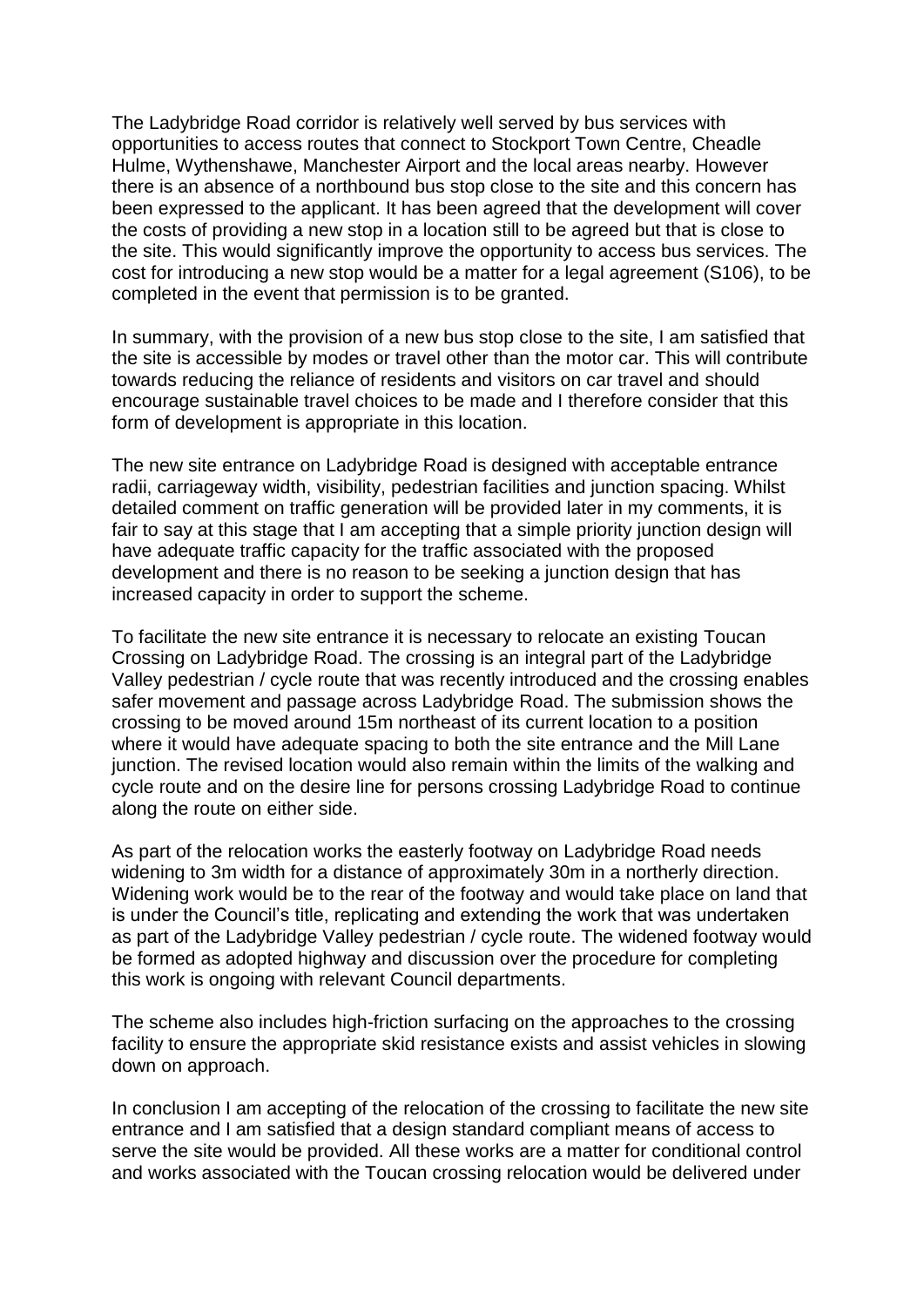the terms of a S278 Highways Agreement, with the development covering all of the associated costs.

In order to assess the traffic generation and consequent highway impact associated with the proposed development, trip generation data for independent living type developments has been determined using the accepted industry standard TRICS database. The development is forecast to generate 10 two-way vehicle trips in the AM peak, 11 two-way vehicle trips in the PM peak and 168 two-way trips on a daily basis. This level of trip generation during the weekday peak hours would equate to one additional vehicle on the local highway network around every 6 minutes, a level that even if it was to be proven to be a slightly more intensive form of development, would be negligible and within the daily fluctuation of traffic volumes moving along the corridor.

The TA includes a review of the accident data supplied by TfGM. There have been no accidents recorded at the Ladybridge Road / Mill Lane junction or at the location of the existing Toucan Crossing. Whilst there have been a few accidents recorded along the Ladybridge Road corridor in recent years a review of the data does not identify any underlying highway safety issues or highway features leading to any dangerous accident trends. Accidents are clearly regrettable however the accident record indicates that human error has been the prevailing cause of incidents on the nearby highway network. From my review of the submission, the detail of the site entrance and the likely volume of traffic to be generated by the development I do not consider there is any reason or evidence to judge that the proposed development would exacerbate existing accident trends or contribute to any highway safety issues.

I am aware that the nearby Twinning Brook Road junction suffers from operational difficulties during the peak traffic periods and the impact of the proposed development has been considered in this respect. It is reasonable to expect that around half of the predicted traffic from the site would pass by this junction to connect with areas to the north of the site and this would therefore equate to only one additional vehicle every 12 minutes in both the AM and PM peak hours. Furthermore, vehicle trips generated by the development would not be likely to use the Twining Brook Road arm of the junction as it is a residential cul-de-sac and drivers would instead travel north or south along Ladybridge Road. It is therefore totally reasonable to acknowledge and accept that the impact of development traffic on this junction would be imperceptible to other road users and that there would be no severe traffic impact.

In conclusion I see no reason to consider that the development would generate a volume of traffic that would have an unacceptable impact on highway operation and safety and I am satisfied that the means of access that is proposed would be suitable and safe for the intended use.

Within the site provision would be made for car parking, servicing, pedestrian walkways and other requisite features.

The provision of parking to serve the development needs careful consideration and should ensure it would meet the site operator's and residents needs and not give rise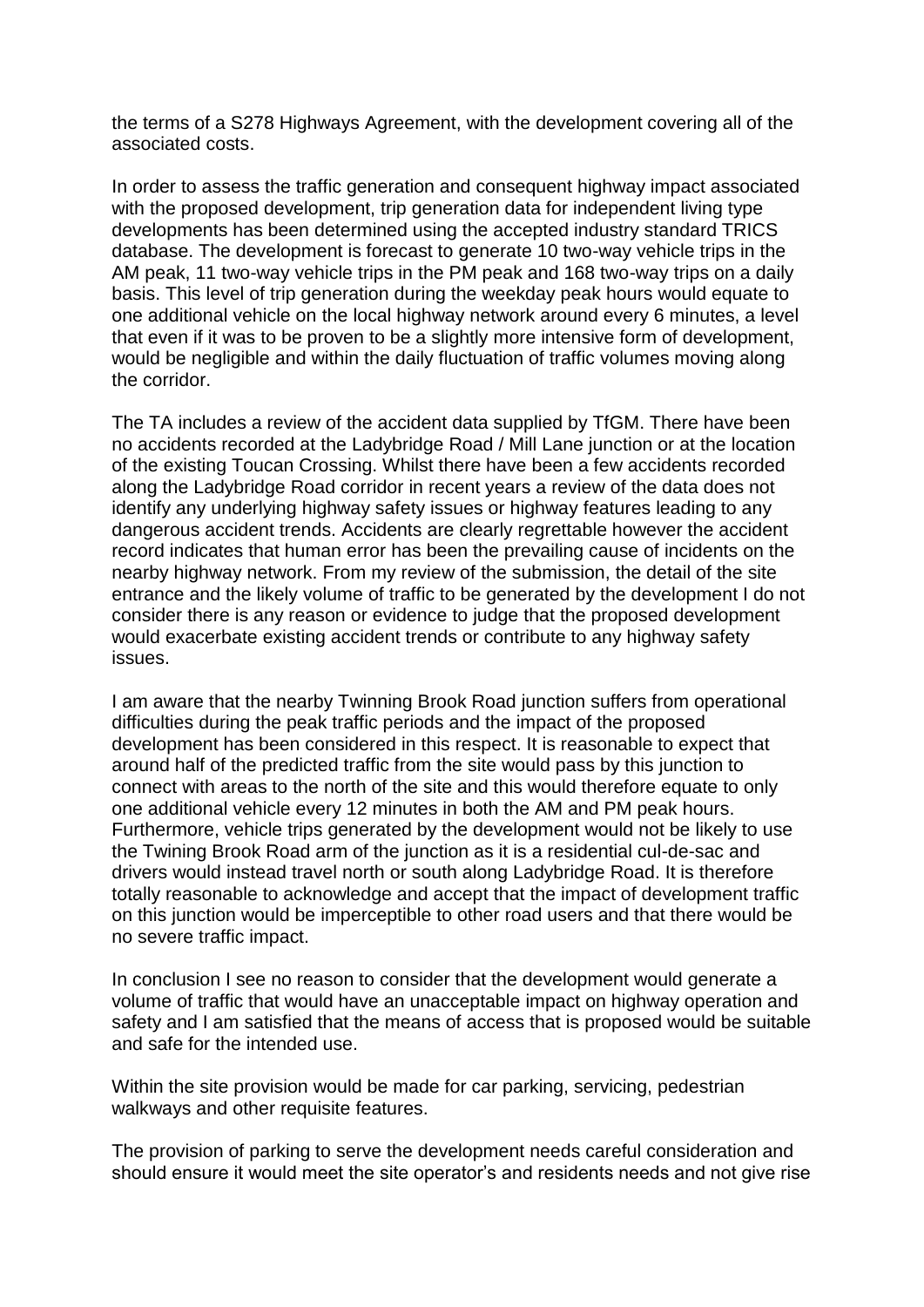to overspill parking concerns. This form of development is not a typical C2 planning use class Care home but also is not a typical C3 use housing development. The submission include some evidence base to justify numbers which is informed by the operator's experience and comparison with data from similar developments with comparable locations and accessibility opportunities.

Parking is proposed to satisfy what has been identified by the applicant as the realistic demands of the development. This would comprise 33 general parking spaces which includes electric vehicle (EV) charging points to 3 of the spaces and a further 6 disabled parking bays for which one would have an EV charging point.

The development would provide a new lifestyle choice for older people who wish to live in a housing which can deliver flexible services to meet a range of needs whilst maintaining independence in self-contained apartments. The age related occupancy restriction, expected car ownership levels for this form of development, the clear link between entering sheltered housing and giving up car ownership and the location and accessibility of the site should all contribute to a reduced dependence on the need for car travel.

I am comfortable with the level of parking that is proposed and I see no reasonable justification to refute the assertions and evidence that have been provided. There is some, albeit limited, scope for additional / double parking within the site and this cumulatively leads me to conclude that the development should not give rise to overspill parking concerns. I am also accepting of the level of disabled and EV parking that is proposed as these satisfy Council standards. I note that a travel plan will, as required, be implemented as part of the development and this will aid managing parking demand to meet supply rather than simply over supplying space and hardstanding area, reducing the need to have access to a car and promoting opportunities to travel in a sustainable manner.

In conclusion I have no concerns with the proposed parking arrangements and I do not consider that an objection on parking grounds could be justified or sustained.

With respect to cycle and mobility scooter parking, internal space is proposed within the building to house cycles and scooters and short stay cycle parking would be provided external to the building. The detail of these features are a matter for conditional control.

The internal layout also enables and ensures there is sufficient space for a large refuse sized vehicle to enter the site, stand, manoeuvre and exit in a forward gear. This is the likely largest vehicle that would visit the site which gives comfort all smaller vehicles, for example home deliveries, will be able to safely service the site.

I have a few minor issues with the layout, matters of detail that can be resolved under conditional control. These being the need to formally close the existing site entrance on the corner of Mill Lane with footway infill, ensure there is an unobstructed walkway around the building and to all doors and possible bin store relocation, for convenience, otherwise a refuse and recycling management plan and receptacle collection area would be required.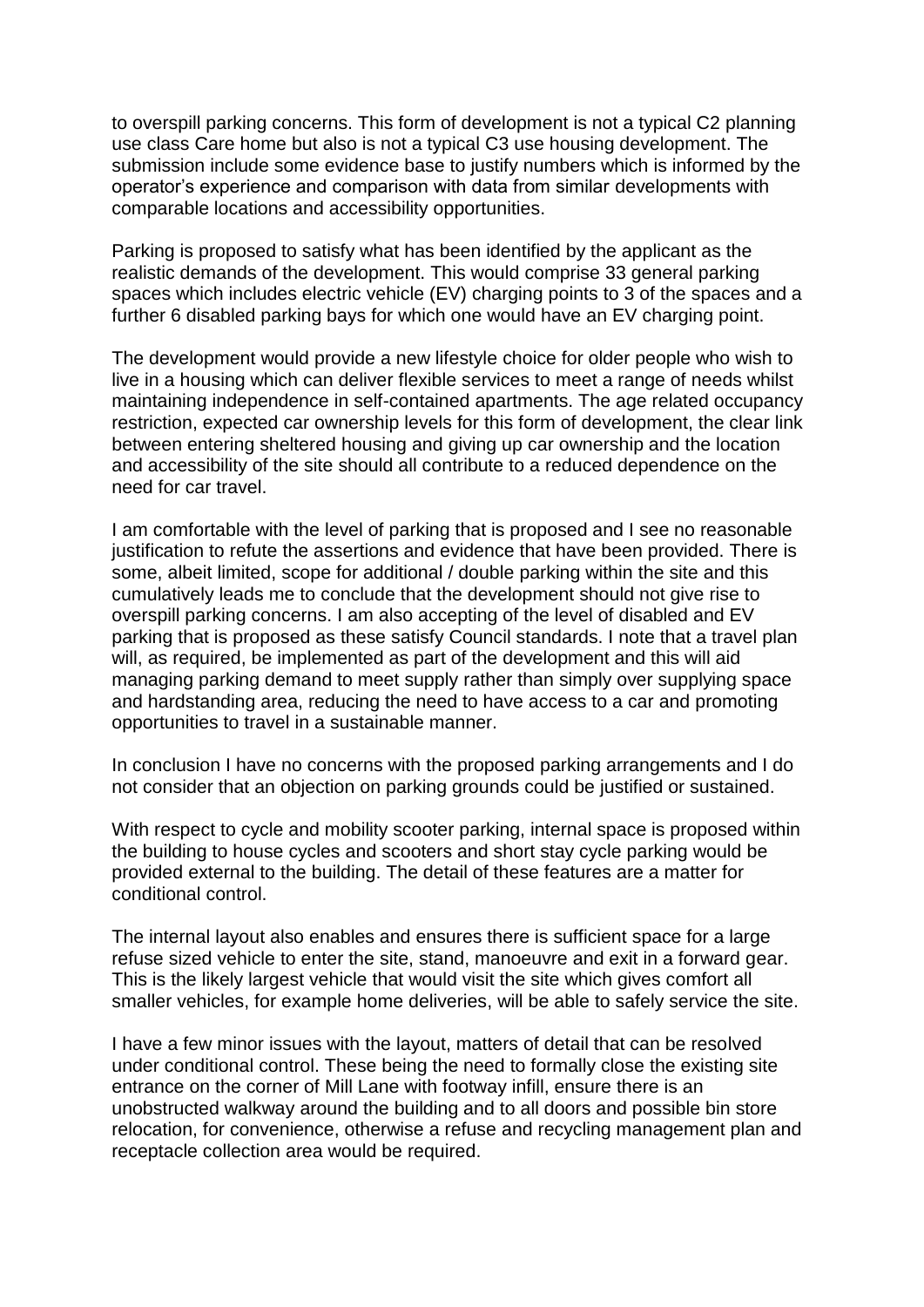I shall advise on required planning conditions in the event that permission is to be granted and note the need for inclusion within a S106 Agreement a commuted sum payment of £20,000 to cover the provision of a new bus stop on Ladybridge Road close to the site.

## SMBC Public Rights of Way Officer

#### Comments dated 14th June 2021

The site is adjacent to the Ladybrook Cycle route, which runs along the valley to the north, exits to a shared use path at the site entrance and runs down the eastern side of the site boundary to a Toucan Crossing.

We will be constructing onward routes to Bramhall Park and Cheadle Hulme town centre which will be of benefit to the development (being multi user sealed surface routes) but the care must be taken not to obstruct the route during development. All work should be constrained to the marked site boundaries.

#### SMBC Conservation Officer

#### Comments dated 18th June 2021:

The application has been received following an application for pre-application advice in 2019 (see attached). In my response to this pre-application request I highlighted the proximity to the site of a number of heritage assets and advised that a heritage assessment would be required in support of an application. Further I identified that whilst the information relating to design, scale and mass is of a very limited nature, the indicative images which showed proposed residential blocks of 4 storey raised concern with regard to the impact of the development on the prevailing character of the area, including heritage assets and historic settlements, that are predominantly characterised by 2 storey buildings in spacious settings.

The application is supported by a Heritage Assessment (in accordance with the requirements of para 189 of the NPPF). The Heritage Assessment sets out the heritage context of the site and identifies heritage assets that are in the locality. This demonstrates that the impact of the development on heritage assets will be particularly limited in respect of designated heritage assets. I am disappointed that the document does not make any analysis of the impact of the development on the heritage assets which are closest to the site (Ladybridge cottages on Mill Lane which are included on the GMHER and are non-designated heritage assets) located almost immediately opposite the application site. These are modest 2 storey terraced cottages and are reflective of the historic development of the area and its prevailing character. Notwithstanding this omission the application demonstrates that the height scale and mass of the proposed development has been reconsidered since preapplication stage and has been reduced. The frontage to Mill Lane, opposite Ladybridge Cottages, is shown with two blocks, one of two storeys and one of three storeys, with gables fronting Mill Lane. This design and layout has affectively broken up the scale, mass and volume of the development at this location which is welcomed. It is considered that the impact of the development on the significance of the nearby heritage assets would be acceptable, although the success of the scheme is also likely to be reliant on the quality of materials and architectural detailing.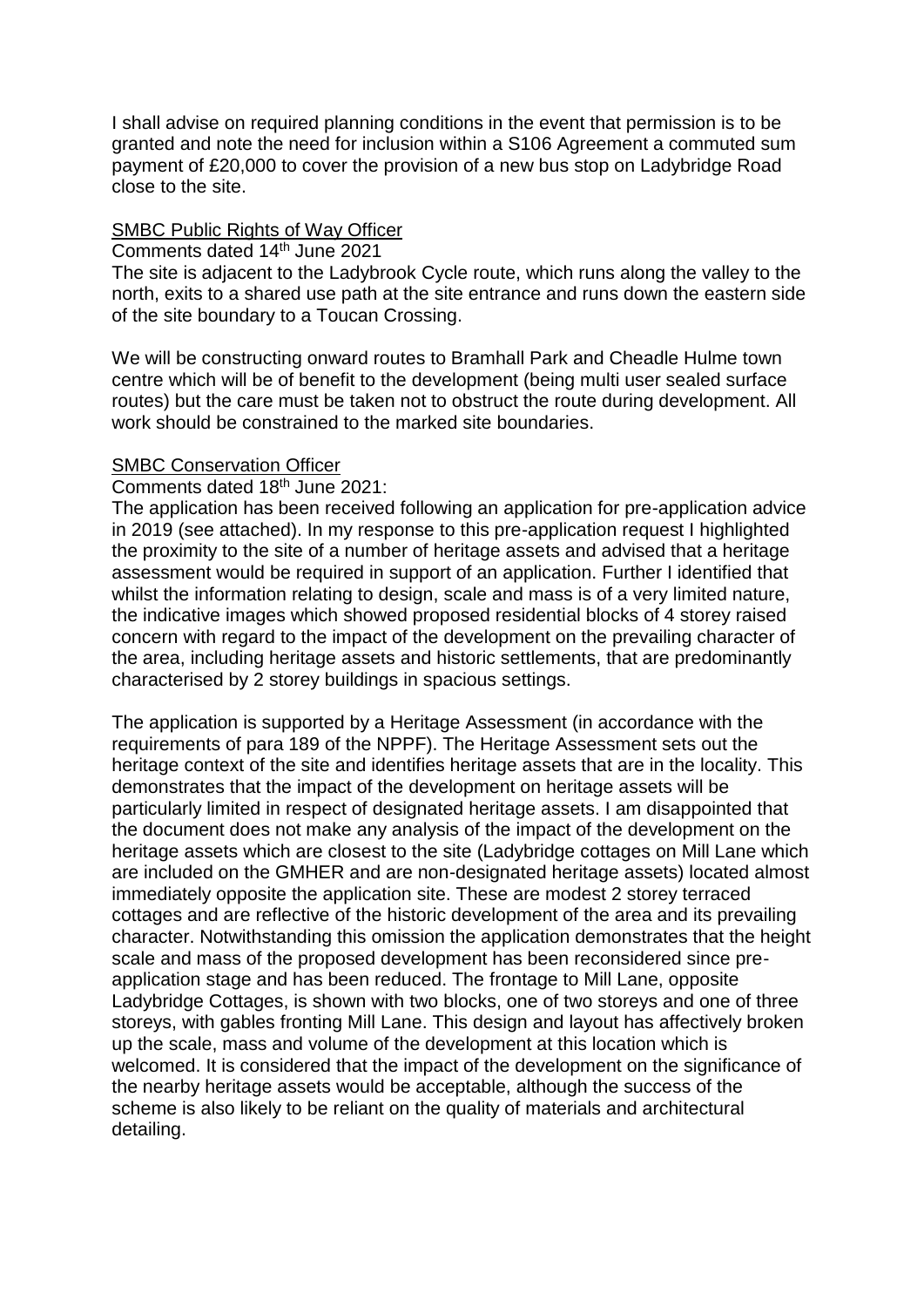In light of the above I raise no objections to the application.

#### Greater Manchester Archaeological Advisory Services

Comments dated 16th June 2021:

The application has been submitted with a heritage desk-based archaeological assessment (DBA) prepared by Pegasus Group (April 2021). The DBA provides an overview of the available historic documentary and cartographic information in charting the known development and land-use of the application site, and benefitted from consultation with the Greater Manchester Historic Environment Record. The report also provides a consideration of the likely impact of the development proposals upon the significance of heritage assets identified in the application area as set out in NPPF paragraph 189.

The DBA concludes that the proposed development will result in no harm to the setting of listed buildings in the vicinity of the application site. It also notes that there are records of activity in the area from the 17th century onwards, and demonstrates that the application site was occupied by a house, garden, meadow and stables by the mid-19th century. The sites of these demolished buildings are focused across the eastern and south-eastern parts of the application site, and there is potential for below-ground remains to survive intact. The DBA fails to draw out the significance of these sites of potential archaeological interest, which could have been addressed had the author consulted the Updated North West Archaeological Research Framework. One of the research strategies outlined in the Research Framework (PM6.15), for instance, highlights the need to 'undertake excavation of abandoned farms and cottages…especially where the ownership or tenancy is documented, in order to study the material culture of individual households' [\(https://researchframeworks.org/nwrf/the-post-medieval-period/\)](https://researchframeworks.org/nwrf/the-post-medieval-period/).

Paragraph 199 of the NPPF states that local planning authorities should require developers 'to record and advance understanding of the significance of any heritage assets to be lost (wholly or in part) in a manner proportionate to their importance and the impact, and to make this impact publicly accessible.'

GMAAS accepts that any below-ground archaeological remains that do survive will not be of national importance requiring preservation in-situ, although a scheme of archaeological investigation and recording will be required prior to the removal of the archaeological remains during the proposed construction works. This programme of archaeological works should be secured through a planning condition, and recommended wording is provided.

Environment Agency

Comments dated 30th May 2022: We have no further comments to make to those made in our letter 25 June 2021, your ref: DC/081218.

Comments dated 25th June 2021:

We have reviewed the Flood Risk Assessment (FRA) submitted with the application (Reference: FRA 20 1263 – F0, LK Consult Ltd, dated May 2021), and we are satisfied that it demonstrates that the proposed development will not be at an unacceptable risk of flooding or exacerbate flood risk elsewhere. The proposed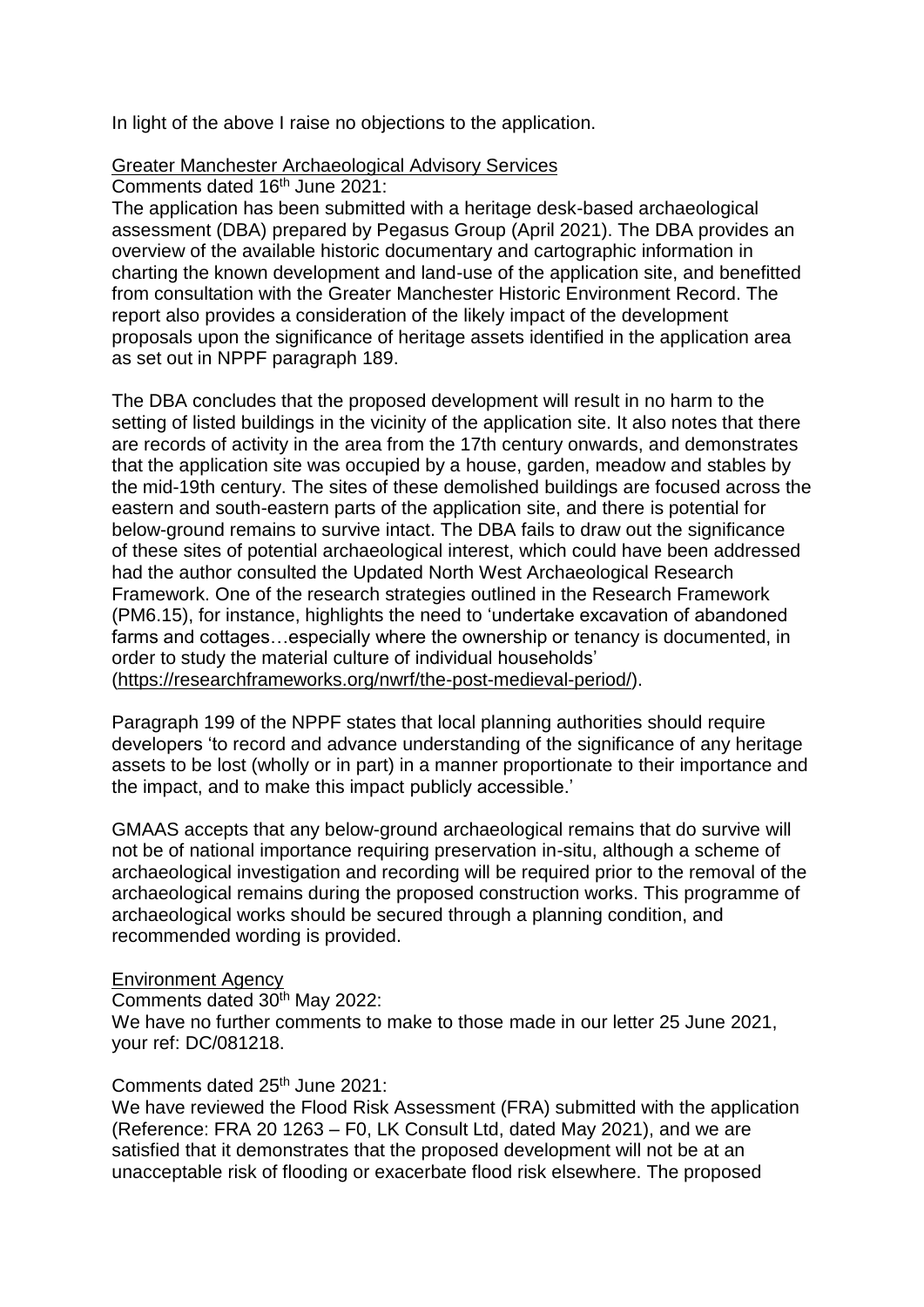development must proceed in strict accordance with the FRA and the mitigation measures identified as it will form part of any subsequent planning approval.

Therefore, we consider that planning permission for the proposed development should only be granted if the following mitigation measures as set out below is implemented and secured by way of a planning condition on any planning permission. Recommended condition wording is provided, which would require that the development is carried out in accordance with the submitted Flood Risk Assessment, specifically including finished floor levels being required to be set at a nominal height above the finalised ground levels to allow for any overland flood flow from a drainage failure. An informative is also requested regarding other permissions which may be required.

SMBC Lead Local Flood Authority

Comments dated 7<sup>th</sup> July 2021: Documents reviewed DC\_081218-14\_FLOOD\_RISK\_ASSESSMENT-1392525 DC\_081218-09\_LANDSCAPE\_STRATEGY\_PLAN-1379456

- 1. The submitted FRA and drainage strategy are acceptable in principle.
- 2. Section 5.7 of the report indicates the specific SuDS components to be incorporated. However, the report is quite generic and there are no drainage details.
- 3. The landscape layout does not identify the detention basin, swales, permeable paving etc discussed in the FRA
- 4. The applicant should submit a drainage design and layout to show the arrangement of the sustainable drainage components, outfall to watercourse etc identified within the FRA.
- 5. Section 5.6 of the report mentions correspondence with the LPA and a 30% reduction of runoff. Please clarify the details of this as we would normally expect 50% reduction for brownfield sites.

United Utilities

Comments dated 15th July 2021:

#### *Drainage*

In accordance with the National Planning Policy Framework (NPPF) and the National Planning Practice Guidance (NPPG), the site should be drained on a separate system with foul water draining to the public sewer and surface water draining in the most sustainable way.

In the absence of a finalised foul and surface water drainage scheme, we would kindly request that if you are minded to grant Planning Consent for the above development that the condition and advisory notes provided below are included within the consent.

It is requested that a condition is attached to any planning permission granted to require that details of a sustainable surface water drainage scheme and foul water drainage scheme are submitted and approved prior to the commencement of development and implemented prior to occupation.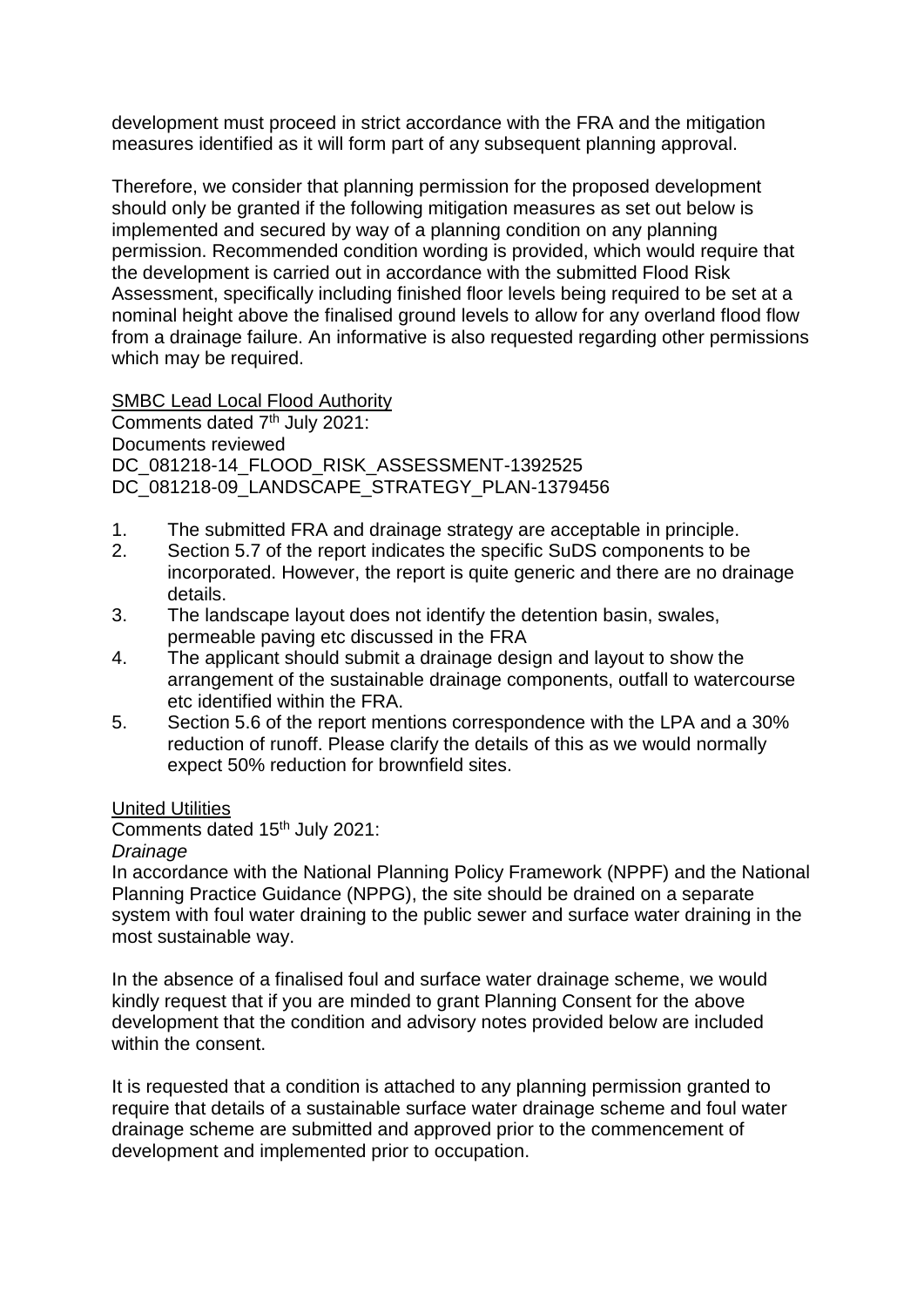#### *Management and Maintenance of Sustainable Drainage Systems*

Without effective management and maintenance, sustainable drainage systems can fail or become ineffective. As a provider of wastewater services, we believe we have a duty to advise the Local Planning Authority of this potential risk to ensure the longevity of the surface water drainage system and the service it provides to people. We also wish to minimise the risk of a sustainable drainage system having a detrimental impact on the public sewer network should the two systems interact. We therefore recommend the Local Planning Authority include a condition in their Decision Notice regarding a management and maintenance regime for any sustainable drainage system that is included as part of the proposed development.

#### *Water Supply*

We can readily supply water for domestic purposes, but for larger quantities for example,commercial/industrial we will need further information.

Although water supply in the area is compliant with current regulatory standards, we recommend the applicant provides water storage of 24 hours capacity to guarantee an adequate and constant supply.

The applicant must undertake a complete soil survey, as and when land proposals have progressed to a scheme design i.e. development, and results submitted along with an application for water. This will aid in our design of future pipework and materials to eliminate the risk of contamination to the local water supply.

If the applicant intends to obtain a water supply from United Utilities for the proposed development, we strongly recommend they engage with us at the earliest opportunity. If reinforcement of the water network is required to meet the demand, this could be a significant project and the design and construction period should be accounted for.

## *United Utilities' Property, Assets and Infrastructure*

It is the applicant's responsibility to investigate the possibility of any United Utilities' assets potentially impacted by their proposals and to demonstrate the exact relationship between any United Utilities' assets and the proposed development.

## SMBC Director of Public Health

Comments dated 5th July 2021:

*Stockport Sustainability Checklist*

The submitted Sustainability Checklist highlights an overall score of 31 achieving silver. In particular the proposed use of the Lifetime Homes standard ensures that this development will deliver affordable, independent residences for older people addressing the need for an Age Friendly Stockport that delivers appropriate homes.

## *Travel*

The promotion of active travel and public transport is key to maintaining physical and mental health through fostering activity, social interaction and engagement, managing healthy weight, reducing emissions from vehicles and enabling social interaction. The site is located around 1km from Cheadle Hulme centre which is accessible via walking but given the nature of the development, it would be useful to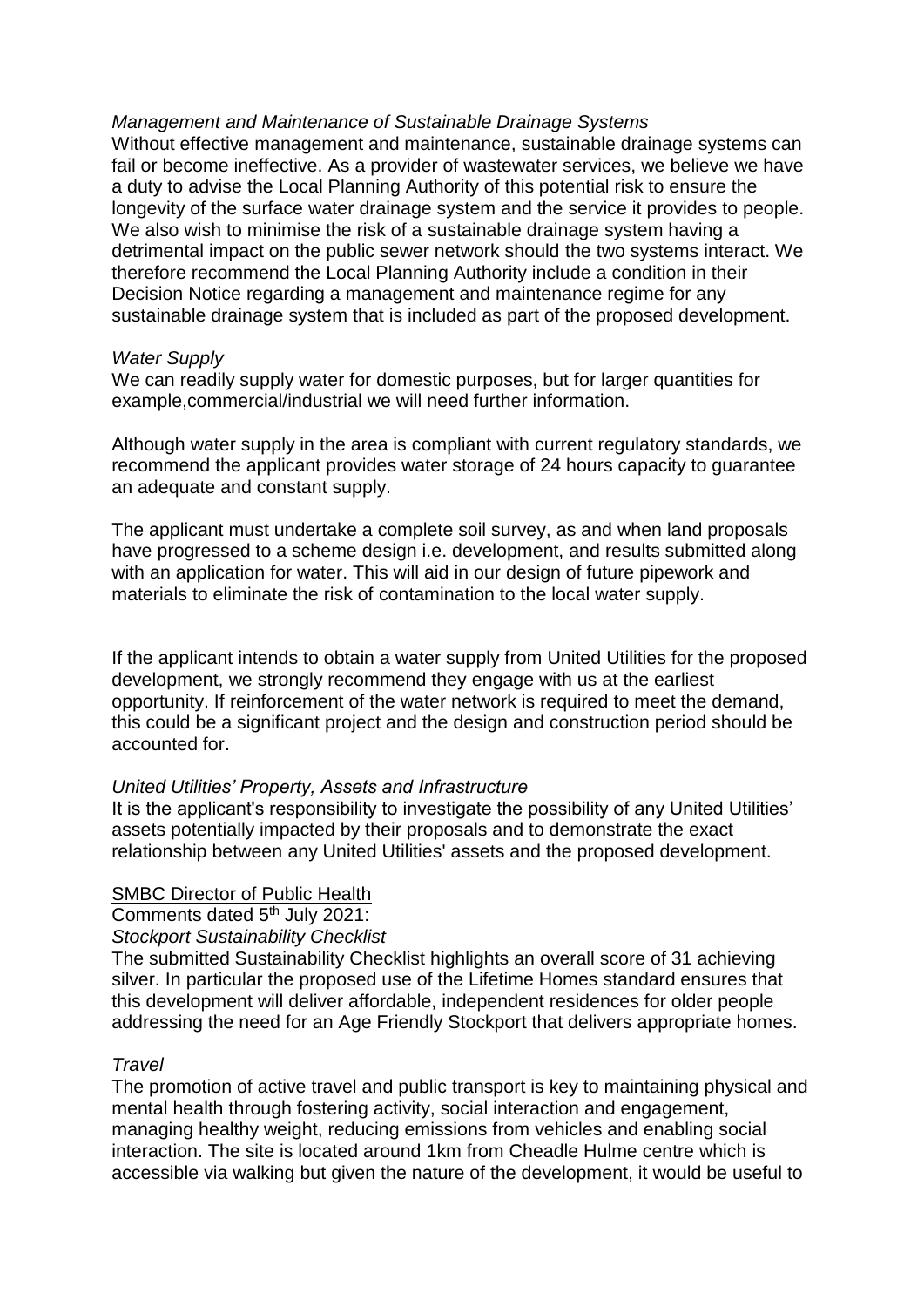consider any need for seating provision at bus stops and on routes to local centres and facilities to ensure rest stops are available for those older residents who need them (see Ageing Well section below). Achieving healthy weight reduces risks of other lifestyle diseases such as hypertension, coronary heart disease and stroke. Reducing risks of such diseases also reduces pressures on current and future public sector health budgets (Stockport's JSNA). There is proposed limited provision of electric vehicle charging car parking spaces and this could be increased in light of the GM Zero Carbon target for 2038. Indeed it would be helpful if the site is designed flexibly to incorporate charging capacity as the UK moves to an electrified vehicle approach by 2030. There is evidence of the impact of traffic emissions on human health and electric vehicle charging is welcomed in air quality terms, but is one level in a hierarchy of sustainable transport choices where prioritising sustainable transport options of walking, cycling and public transport are vital to increasing activity and considerably reducing carbon emissions.

Core Policy CS9 TRANSPORT AND DEVELOPMENT (see Page 129) Core Policy CS10 AN EFFECTIVE AND SUSTAINABLE TRANSPORT NETWORK (p130)

Development Management Policy T-1Transport and Development (P 134)

#### *Ageing Well*

Stockport Council has adopted an Ageing Well Strategy which takes account of the World Health Organisation guidance on appropriate place making for older people. The WHO design considerations are critical to ensuring that the needs of the growing ageing population of Stockport are addressed where practicable through new development. In particular for this site the proposed use of the Lifetime Homes standard will ensure good quality design in terms of appropriate access including for older people. In addition seating with back and arm rests in locations to support walking to bus stops and wider local facilities would be welcomed to enable older and less mobile residents to make use of seating.

#### *Green Infrastructure*

Offers multifaceted health benefits ranging from addressing flood risk to tackling stress and its exacerbating effect on health through provision of views of greenery and wildlife. Appropriate delivery of green infrastructure is welcome in public health terms and could help to manage urban temperatures and extreme rainfall events in the area, reducing stress and thereby maintaining immunity. The proposed native planting could also contribute to managing air quality and enabling net gain in natural capital on a site that is within the Green Belt and a Landscape Character Area as well as adjacent to Green Chain, especially along the Micker Brook. This would also enhance access for and to nature on the development providing stepping stones for habitats and species to ensure robust ecological corridors. Enabling people to get next to nature is important in terms of lifting the human spirit, which also assists with reducing the health impacts of stress, including on people with long term physical and/or mental health conditions. The summertime comfort and well-being of the urban population has become increasingly compromised. The urban environment stores and traps heat. The majority of heat-related fatalities during the summer of 2003 were in urban areas and were predominantly older more vulnerable members of society (Designing urban spaces and buildings to improve sustainability and quality of life in a warmer world). GI is a critical tool on new development for adapting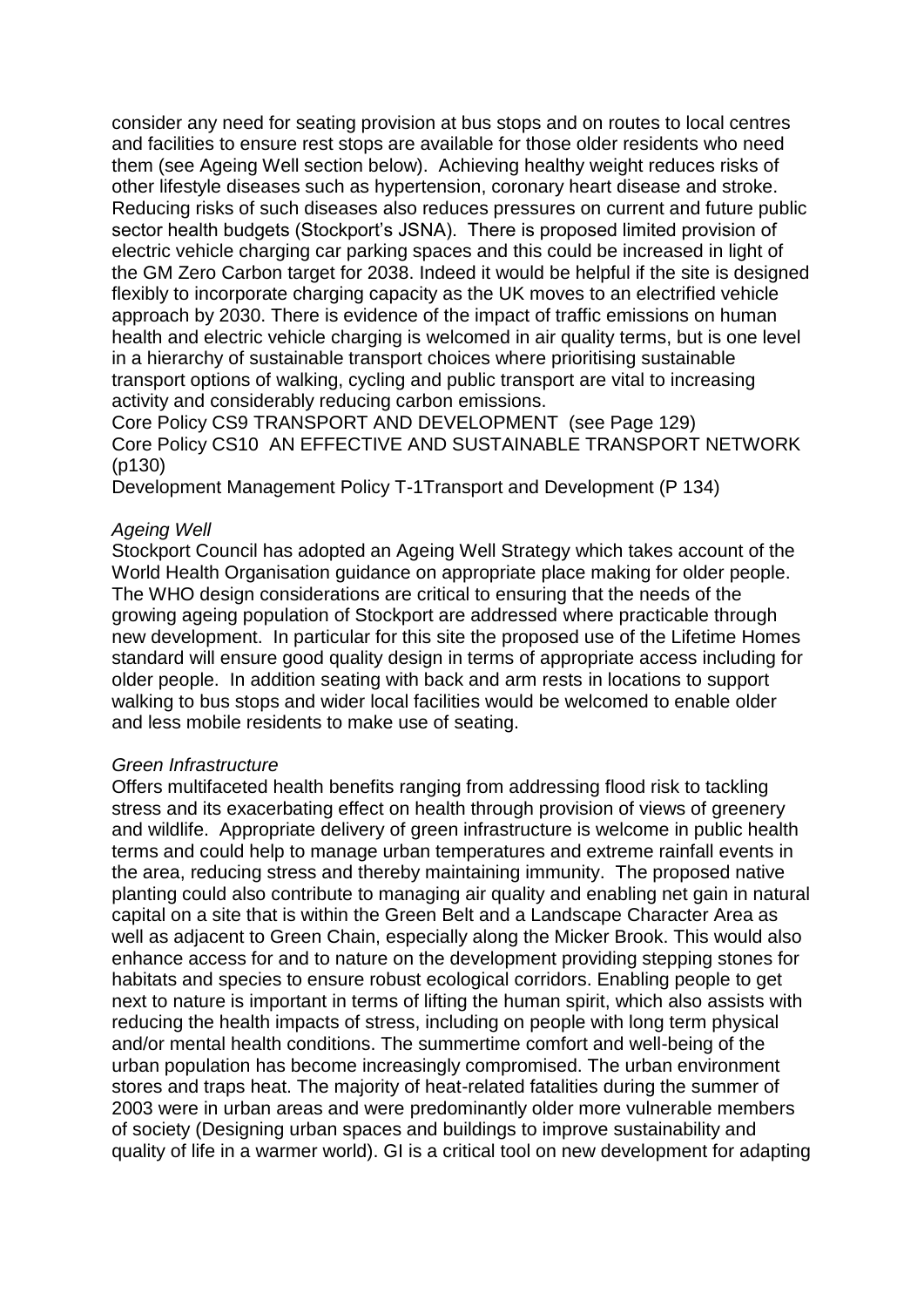to the climate crisis where extreme summer temperature events are likely to occur more frequently.

Development Management Policy SD-6 Adapting to the Impacts of Climate Change (Page 54)

Core Policy CS8 SAFEGUARDING AND IMPROVING THE ENVIRONMENT (Page 102)

## *Affordable Housing*

The proposed 100% Affordable Housing is very welcome in public health terms as it can be argued to contribute to addressing health inequalities and their additional pressure on the Council's public health and related budgets. Evidence is available to show that affordable housing benefits health in a variety of ways including reducing the stress of unaffordable homes, enabling better food budgets for more nutritious food, access to better quality homes that do not impact negatively on health (including management of chronic illnesses), support for domestic violence survivors to establish a safe home and mental health benefits of a less stressful inexpensive home (The Impacts of Affordable Housing on Health).

Development Management Policy H-3 Affordable Housing (Page 69) Core Policy CS2 Housing Provision (page 59)

## Greater Manchester Ecology Unit

Initial comments dated 17<sup>th</sup> June 2021:

Requested the provision of a non-redacted copy of the submitted Ecological Assessment and the Biodiversity Net Gain Metric. These have been provided, and comments are awaited.

## SMBC Nature Development Officer

## Comments dated 7<sup>th</sup> April 2022:

Please note that these comments update those previously issued on 06 July 2022 following submission of an amended DEFRA Biodiversity Metric (11 March 2022) and associated Ecological Impact Assessment (Revision E) and Landscape Strategy Plan (Revision A).

## *Nature Conservation Designations*

The northeast corner of the site lies within designated Green Chain (https://www.stockport.gov.uk/development-plan/unitary-development-plan). Whilst this designation is not necessarily a barrier to development, it is important that the proposals do not compromise the functionality of the Green Chain as a wildlife corridor

## *Legally Protected Species and Habitat Assessment*

An Ecological Impact Assessment report (Rev E) (Tyler Grange, 2022) has been submitted with the application. An Extended Phase 1 habitat survey has been carried out which mapped the habitats present and assessed the potential for protected species to be present on site and impacted by the proposals. The survey was carried out in January 2021. It is acknowledged in the report that this is a sub-optimal time of year for carrying out habitat surveys, but given the habitats present on site this is not considered to be a significant limitation to the overall assessment. Habitats on site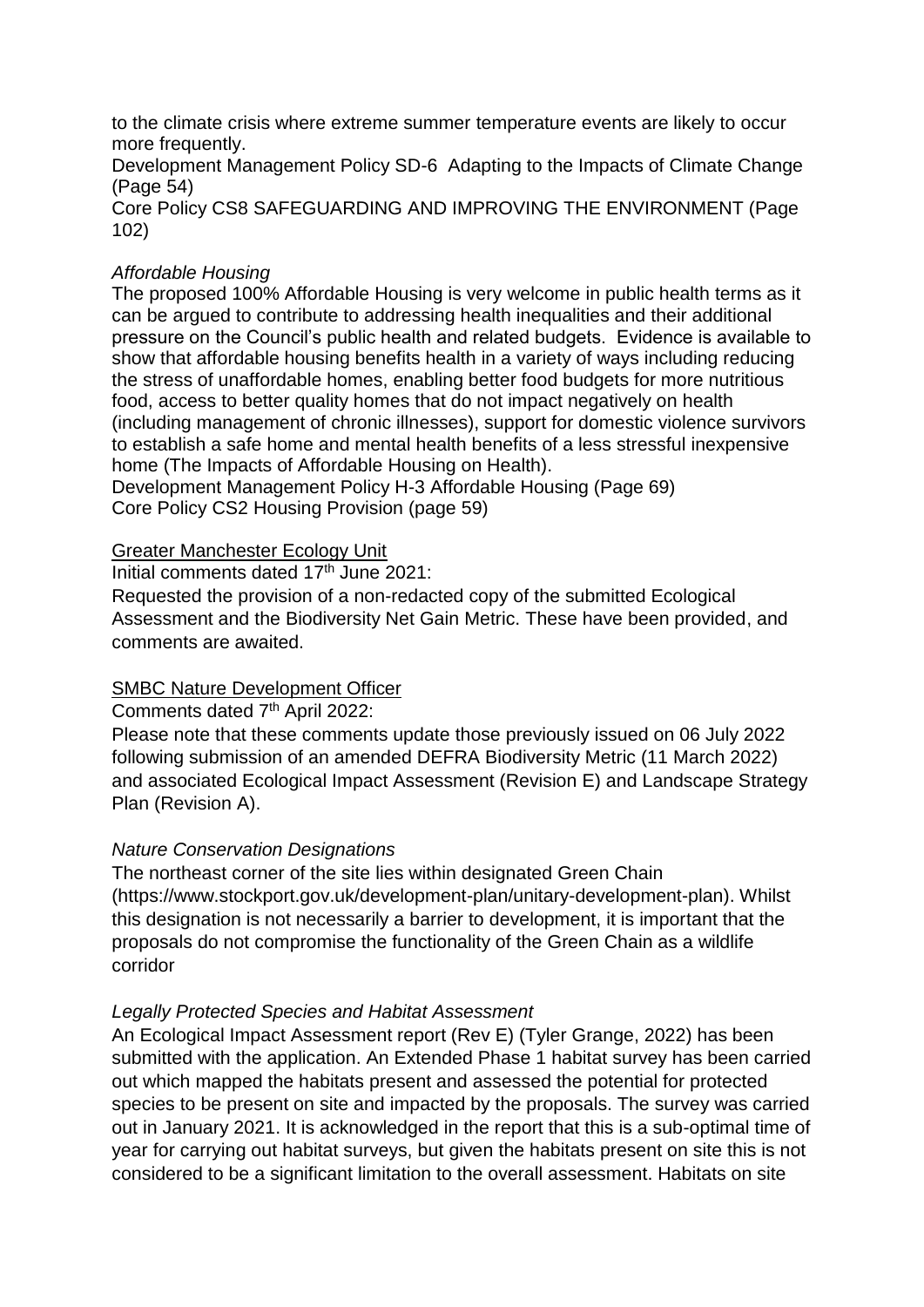comprise hard standing, scrub, trees, ephemeral/short perennial vegetation and a derelict building.

Many structures and trees have the potential to support roosting bats. In addition, the application site is located near to suitable bat foraging habitat, which increases the likelihood of bats being impacted by any proposed works. All species of bats, and their roosts, are protected under the Wildlife and Countryside Act 1981 (as amended) and The Conservation of Habitats and Species (Amendment) (EU Exit) Regulations 2019. The latter implements the Council Directive 92/43/EEC on the Conservation of Natural Habitats and of Wild Fauna and Flora. Bats are included in Schedule 2 of the Regulations as 'European Protected Species of animals' (EPS). Under the Regulations it is an offence to:

- 1) Deliberately capture or kill a wild EPS
- 2) Deliberately disturb a wild EPS in such a way that significantly affects:
- a) the ability of a significant group to survive, breed, rear or nurture young.
- b) the local distribution of that species.
- 3) Damage or destroy a breeding place or resting site of such an animal.

A preliminary roost assessment of the building and trees on site formed part of the ecological survey. No evidence of roosting bats was observed. The building was assessed as offering negligible potential to support a bat roost. One tree (Tree 1 – horse chestnut) was assessed as offering moderate potential as a bat roost site. The ecology report states that this tree will be retained under the proposals. Another tree (Tree 6 – Lombardy poplar) was assessed as offering low bat roost potential. This tree will be lost to accommodate the proposed scheme. Precautionary working measures (soft-felling) are advised in accordance with best practice survey guidance. All other trees within the application area were assessed as offering negligible bat roost potential.

Buildings/structures, trees and vegetation also have the potential to support nesting birds. The nests of all wild birds are protected by the Wildlife and Countryside Act, 1981 (as amended). Some species (such as kingfisher) receive further protection through inclusion under Schedule 1 of the act.

The site offers potentially suitable habitat for badgers. Badgers and their setts are legally protected under the Protection of Badgers Act 1992. No signs of badger activity was recorded during the ecology survey.

Micker Brook is adjacent to the western corner of the site. From submitted plans it appears that a buffer habitat will be retained in this part of the site. This is a welcome inclusion within the scheme. The watercourse may offer suitable habitat for riparian mammals, such as otter and water vole. Otters receive the same level of legal protection as bats (outlined above) and water vole are protected under the Wildlife and Countryside Act 1981 (as amended). No signs of otter were recorded during the survey. The buffer appears to be approx. minimum 10m which is considered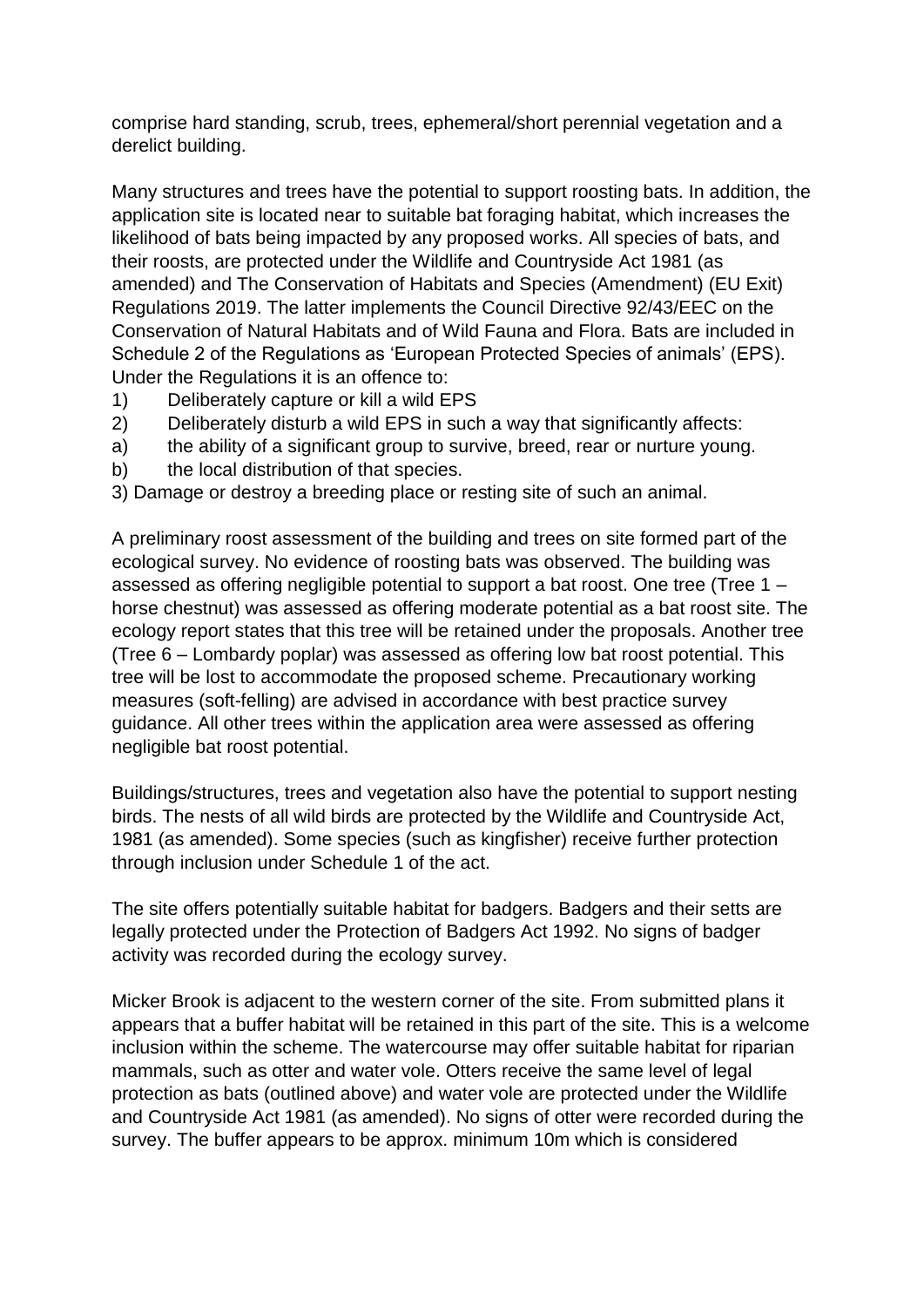sufficient to avoid disturbance to the watercourse and habitat corridor – the Environment Agency usually request an 8m stand-off from watercourses.

No ponds are present within the application area. Two ponds have been identified within 500m (approx. 450m away). Ponds and their surrounding terrestrial habitats can support amphibians such as great crested newt (GCN) (which receive the same level of legal protection as bats, outlined above) and common toad (a UKBAP species and species of Principle Importance under the NERC Act 2006). Given the distance of these ponds from the application site and the limited habitat connectivity between the ponds and the site, there is considered to be very low likelihood of GCN being present on site.

Habitats on site are considered to be sub-optimal for reptiles. Precautionary Reasonable Avoidance Measures (RAMs) are recommended during works to further minimise the potential risk of impacting reptiles and amphibians. These measures will also help protect hedgehog. Suitable habitat for hedgehog is offered on site by the scrub habitats. Hedgehog are a UKBAP Priority Species and listed on the NERC Act 2006 as a species of Principle Importance.

## *Biodiversity Net Gain Assessment*

A Biodiversity Net Gain Assessment has been submitted with the application along with the DEFRA Metric 2.0 to demonstrate habitat losses and gains (submitted to the LPA on 11 March 2022). It is acknowledged that v3 of the DEFRA Metric is now available however the original planning application submission was made before release of the latest version and so continuation of use of v2 is appropriate in this case.

It is summarised that

- 0.22ha of scrub poor condition will be lost and 0.04ha scrub enhanced to moderate condition.
- 0.09ha of wildflower grassland (moderate condition) will be created
- there would be a gain of 0.49 hedgerow units through creation of 0.1km of native species rich hedgerow (not possible to calculate % as hedgerow baseline is 0)

This would result in an overall loss of 0.37 Biodiversity units and -22.68% BNG

Opportunities to compensate for the proposed habitat on-site have been maximised in accordance with the mitigation hierarchy, and so an off-site compensation package is to be implemented to overcome the deficit. This will involve creation of linear scrub/hedgerow habitat (within Sandringham Road old Playing fields SJ 8774 8732), which is within 100m to the west of the application site. It is acknowledged that hedgerow planting does not satisfy trading rules of the metric (i.e. habitats are not like for like) however it would be appropriate for the site and so is considered to be in accordance with BNG Good Practice Principles for Development (2016) – i.e. achieve the best outcomes for biodiversity.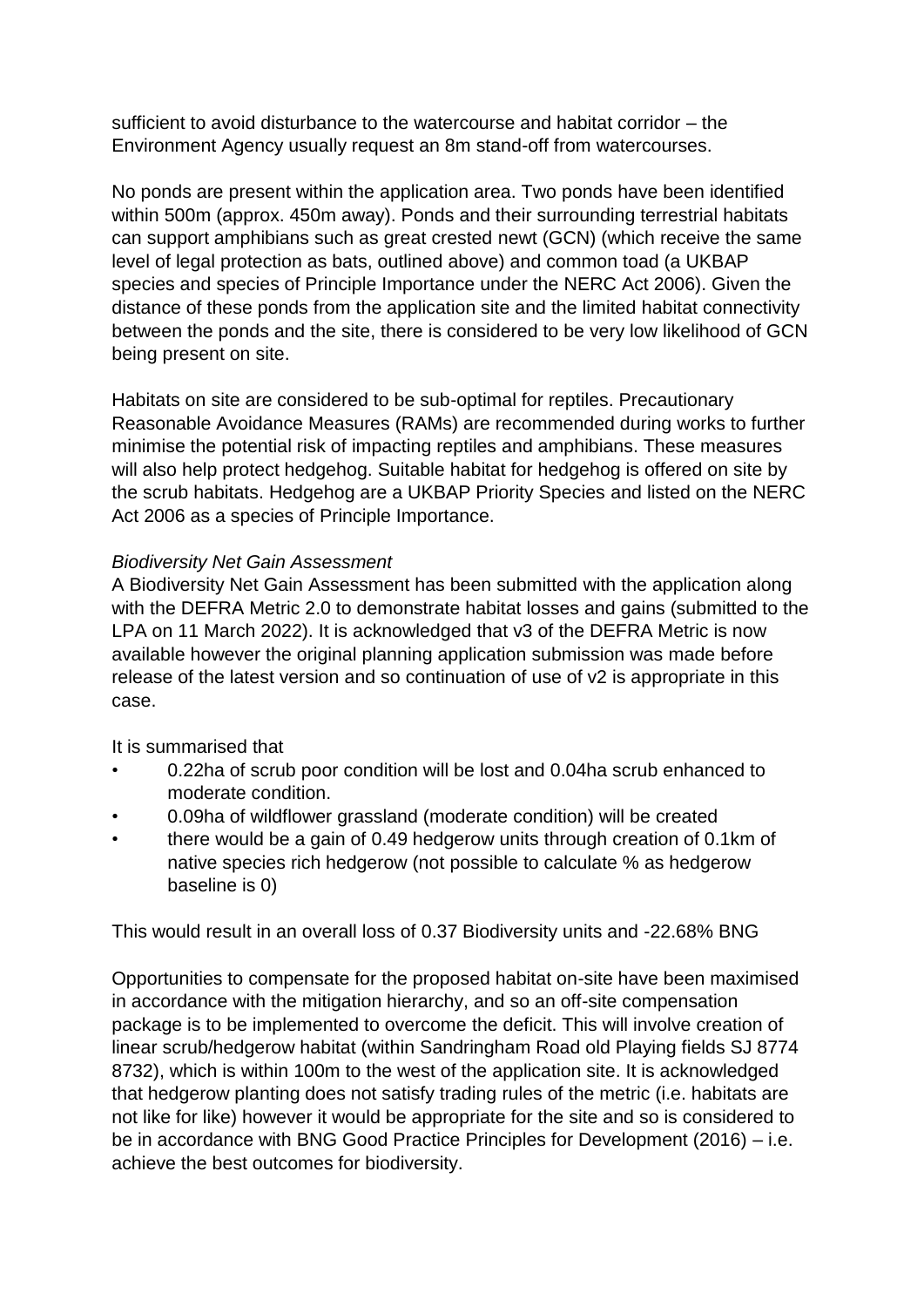In terms of habitat offsetting, where there are relatively small biodiversity unit losses, SMBC can accept £11,000 per biodiversity unit for offsetting. This is an interim figure based on a DEFRA report (Biodiversity Net Gain and Local Nature Recovery Strategies, DEFRA 2019)

To achieve 10% gain in biodiversity units, this would result in an offsetting payment as follows:

- The loss of 0.37 habitat units represents a net loss of 22.68%
- Expected unit loss  $(0.37) + 10\%$  of baseline  $(0.1 \times 1.65) = 0.535$
- $0.535 \times \text{\pounds}11,000 = \text{\pounds}5,885$

## *Invasive Species*

Japanese knotweed has been recorded on site. This species is listed on Schedule 9 of the Wildlife and Countryside Act 1981 (as amended) which makes it an offence to plant or otherwise cause to spread this invasive species in the wild.

## *Recommendations*

It is considered that sufficient ecological information has been provided to allow determination of the application.

No evidence of roosting bats was recorded during the surveys. Tree T1 (horse chestnut) was identified as offering moderate bat roost potential. The ecology report states that this tree would be retained and so no further survey of the tree would be required in relation to bats. If proposals change however, and any impacts on tree T1 are anticipated, further survey work will be required in advance of works to ensure that all potential impacts on bats are adequately mitigated for and prevent breach of the relevant legislation.

Tree T6 (poplar) was identified as offering low bat roost potential. This tree will be felled as part of the proposals. The precautionary soft fell techniques (outlined in section 3.13 of the ecology report) should be implemented to reduce the risk to any bats which may be present.

An informative should be attached to any future planning consent to state that the granting of planning permission does not negate the need to abide by the legislation in place to protect biodiversity. If at any time during works, evidence of roosting bats (or any other protected species) is discovered on site, works must cease and a suitably experienced ecologist contacted for advice.

In relation to breeding birds, the following condition would be relevant to any planning permission relating to the site: No demolition/vegetation clearance works should take place between 1st March and 31st August inclusive, unless a competent ecologist has undertaken a careful, detailed check of buildings/structures and vegetation for active birds' nests immediately (no more than 48 hours) before demolition/vegetation clearance works commence and provided written confirmation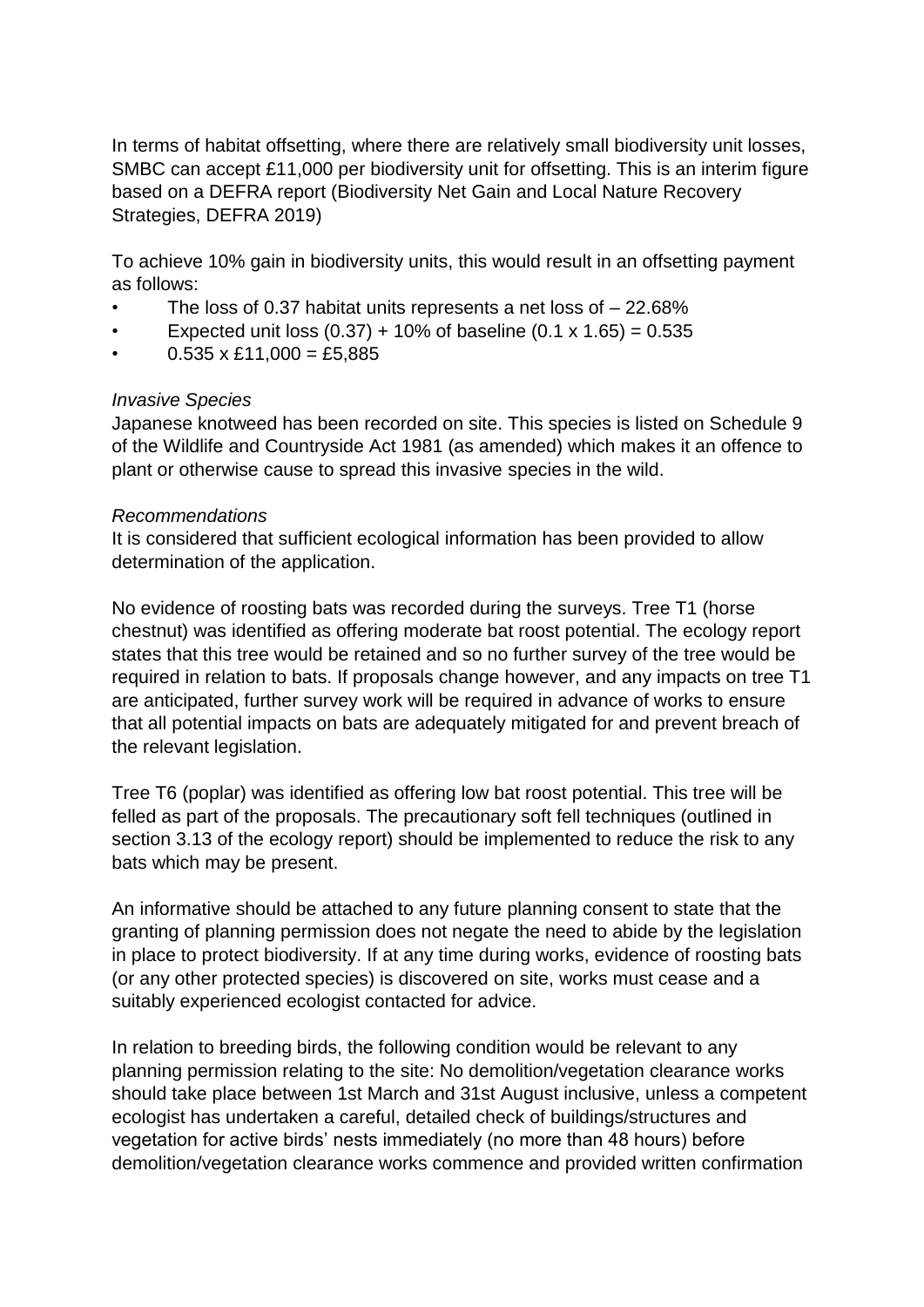that no birds will be harmed and/or that there are appropriate measures in place to protect nesting bird interest on site. Any such written confirmation should be submitted to the LPA.

Prior to the commencement of development, an invasive non-native species protocol shall be submitted to and approved by the LPA, detailing the containment, control and removal of Japanese knotweed on site. The measures shall be carried out strictly in accordance with the approved scheme.

It is vital that any lighting is sensitively designed so as to minimise impacts on wildlife (e.g. foraging/commuting bats) associated with light disturbance and ensures the watercourse habitat corridor is protected from light spill/remains an unlit zone. Lighting should follow the principles outlined in Bat Conservation Trust guidance: http://www.bats.org.uk/pages/bats\_and\_lighting.html in conjunction with careful landscape planting to further protect sensitive habitats from light disturbance

The Reasonable Avoidance Measures detailed in Appendix 4 of the ecology report will minimise potential risks to wildlife (including reptiles, amphibians and hedgehog). These measures should be implemented in full during works.

No evidence of badger or otter were recorded during the ecology survey. These species are highly mobile and can move into new areas relatively quickly. An update survey should therefore be carried out in advance of works commencing (as recommended in the ecology report) to enable any changes in baseline conditions to be identified. This can be secured by condition as part of any future planning consent.

Measurable gains for biodiversity are expected within development in accordance with national and local planning policy (NPPF and paragraph 3.345 of the LDF). The DEFRA metric 2.0 calculations indicate that there will be a loss of 0.37 habitat units (-22.68% BNG) and a gain of 0.49 hedgerow units through creation of 0.1km of native species rich hedgerow.

Details of the long-term management (for a minimum of 30 years) of the on-site landscaping scheme will need to be submitted to the LPA for approval (as part of a Landscape and Ecological Management Plan (LEMP) or equivalent document) to ensure that the proposed naïve species rich hedgerow and mixed scrub and grassland habitats will reach moderate condition in accordance with the submitted metric. The following condition can be used:

A Landscape and Ecological Management Plan (LEMP) shall be submitted to, and be approved in writing by the LPA prior to the commencement of development. The content of the LEMP shall include the following:

- a) Description and evaluation of features to be managed
- b) Ecological trends and constraints on site that might influence management
- c) Aims and objectives of management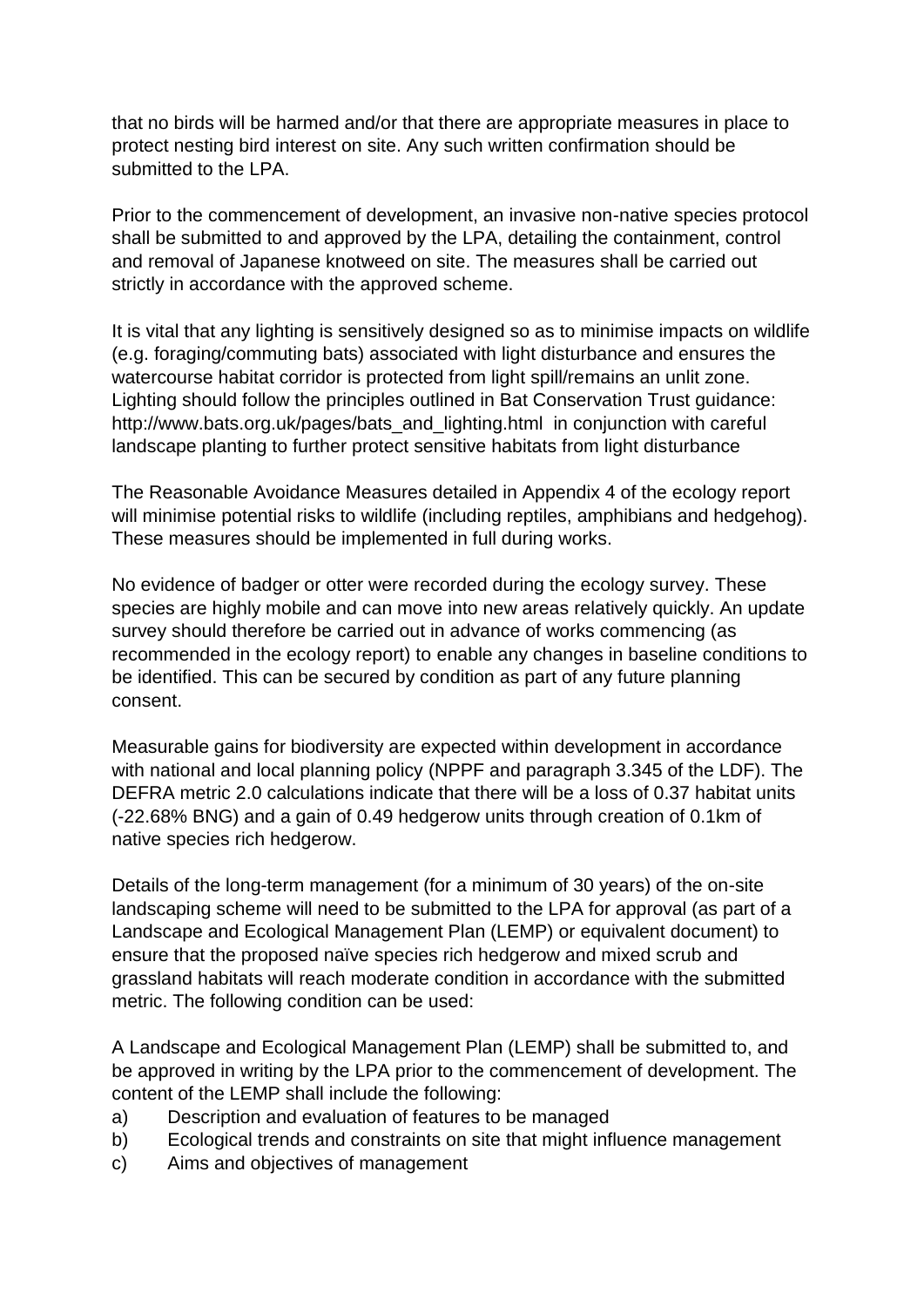- d) Appropriate management options for achieving aims and objectives
- e) Prescriptions for management actions

f) Preparation of a work schedule (including an annual work plan to be rolled forward for long-term management for a minimum of 30 years)

- g) Details of the body or organisation responsible for implementation of the plan
- h) Ongoing monitoring and remedial measures.

The LEMP shall also include details of the legal and funding mechanism(s) by which the long-term implementation of the plan will be secured by the developer with the management body(ies) responsible for its delivery. The plan shall also set out (where the results from monitoring show that conservation aims and objectives of the LEMP are not being met) how contingencies and/or remedial action will be identified, agreed and implemented so that the development still delivers the fully functioning biodiversity objectives of the originally approved scheme. The approved plan will be implemented in accordance with the approved details.

To ensure that adequate compensatory measures are delivered as part of the scheme, off-site mitigation is proposed to be undertaken at the old Sandringham Road Playing Fields. Enhancement of this site will mitigate for the proposed scrub habitat loss and also help deliver 10% BNG of Biodiversity Units. A commuted sum (in the region of £5,885, plus any monitoring fee) can be secured via a Section 106 agreement to cover the enhancement, maintenance and monitoring costs at the receptor/off-setting site.

Biodiversity enhancements are expected as part of developments in line with local (paragraph 3.345 of the LDF) and national planning policy (NPPF). In addition to a sensitive landscaping scheme and BNG opportunities outlined above, it would also be expected that bat and bird boxes are provided on site (on retained trees and on/integrated within the new building). The proposed number, type and location of bat and bird boxes should be submitted to the LPA for review (can be conditioned). The measures outlined in sections 3.19 and 3.20 of the ecology report, relating to enhancements for hedgehogs should also be implemented (can be secured by condition).

Ecological conditions can change over time. In the event that works have not commenced within two years of the 2021 survey (i.e. by January 2023) it is advised that update survey work is undertaken by a suitably experienced ecologist to ensure that the ecological impact assessment and protection measures are based on sufficiently up to date survey data and so that any required amendments to proposed mitigation can be identified and incorporated into the scheme. This can be secured by condition.

Initial comments dated  $6<sup>th</sup>$  July 2021 requested that the biodiversity net gain metric was submitted to the LPA for review prior to determination of the application. This was so it could be demonstrated that a measureable net gain for biodiversity is achieved within the development in accordance with NPPF.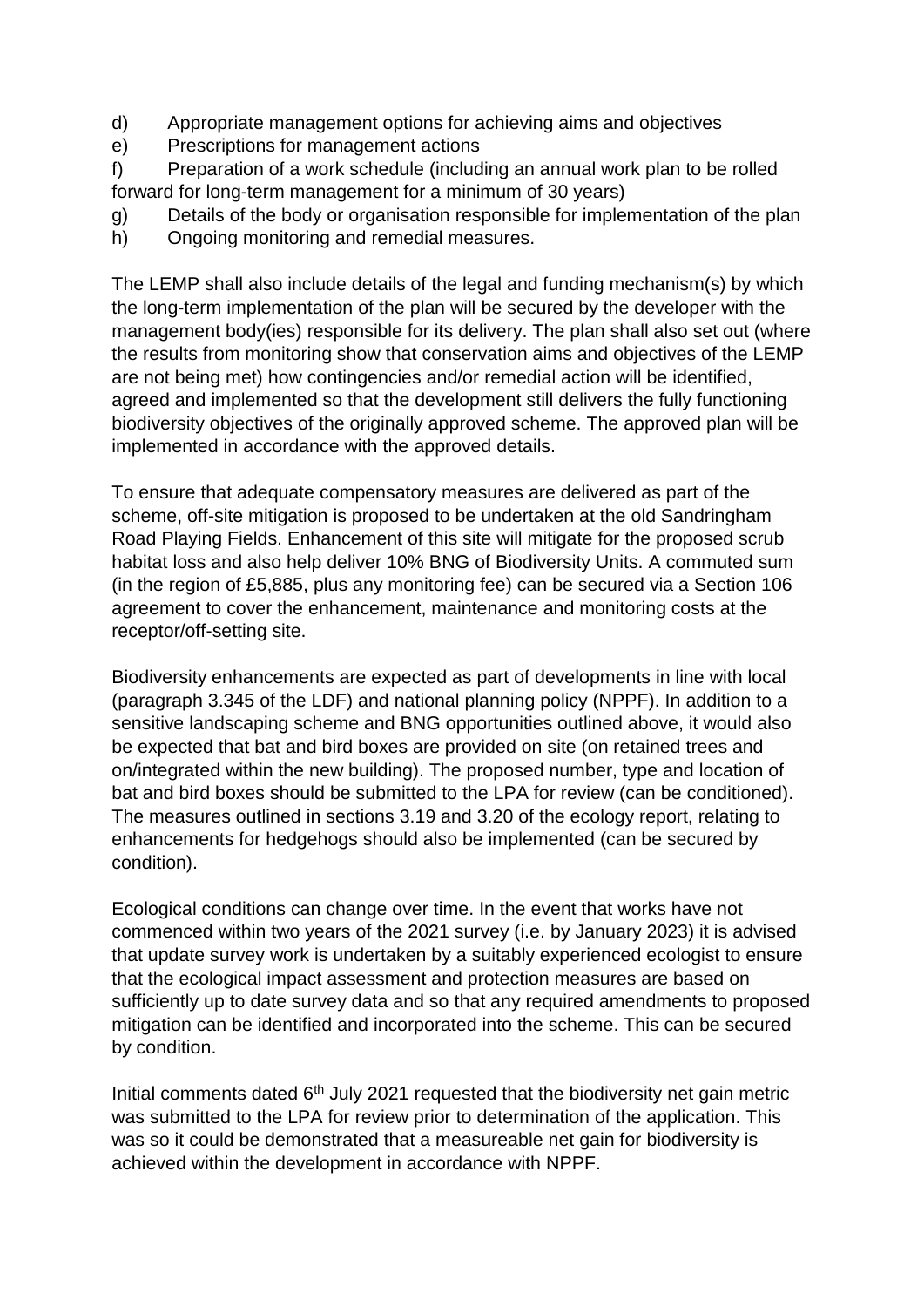#### SMBC Arboriculture Officer

Comments dated  $1^{st}$  July 2021: and 26<sup>th</sup> May 2022: *Site Context* The proposed development site is located within the existing grounds of the commercial site predominantly on the old hard standing and informal grounds. The plot is comprised largely of former hard standing and informal grounds.

#### *Conservation Area Designations*

The proposed development is not within or affected by a Conservation Area.

#### *Legally Protected Trees*

There are no legally protected trees within this site or affected by this development.

#### *Recommendations*

The construction site footprint predominantly sits within the hard standing and informal grounds of the site and the proposed new construction works will potentially impact on the trees. A full tree survey has been submitted as part of the full planning application process to show the condition and amenity levels of the existing trees and where applicable which trees could be retained to increase the amenity levels of the site with retained mature trees, which is a true representation of the tree population on site and is clear on the level of retained large specimen trees along the east and southern boundary.

The following comments are based on the site layout plan and information gathered during a site inspection, which include the impact on trees as the location of the works and site is very restricted and so an impact is guaranteed, therefore requiring tree constraints plan to be conditioned and complied with for all retained trees on site in accordance with British Standards as set out in the conditions.

Full details have been supplied with the planning application to show the landscaping/site layout plan on how the developers propose to off-set any loss and further enhance the site in line with current policy, however the species need to be reviewed as several of the tree species are not appropriate and so consider Quercus robur fastigiata for the frontage planting and more biodiversity rich species such as Sorbus aucuparia, crataegus monogyna or betula pendula.

In regards to the retained trees on site the root protection plan is required to be adhered to with all relevant fencing be erected prior to any works commencing on site, this will need to be conditioned to allay those concerns as well as the relocation of the proposed entrance to be moved further away from the root zone of the existing trees.

In principle the design will potentially have the opportunity to have a negative impact on trees on site if the layout plan is correct, and within neighbouring properties, therefore it could only be accepted in its current format with adherence to the root protection plan and further updated/improved landscaping scheme to enhance the development site.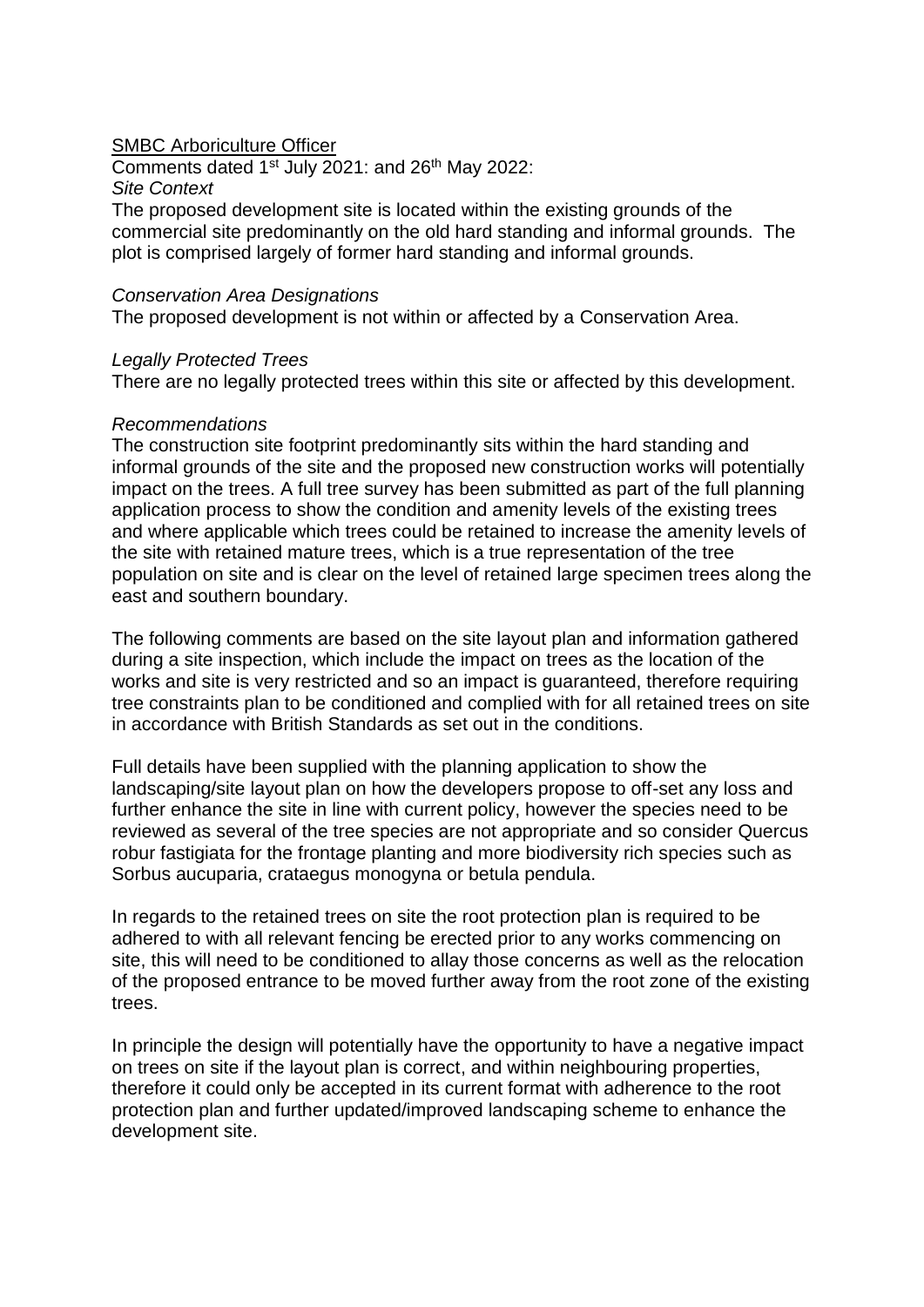An improved landscaping design would also enhance the site to increase the number of trees and diversify the species of the trees to offer some improved species and improved biodiversity the trees offer increasing wildlife benefits to an ever increasing urban area. Consideration needs to be given to the lighting columns and tree positions along Mill Lane and increased tree planting on the Ladybridge Road frontage as well as considering a feature tree planting opportunity at the entrance to the site to add character and individuality to the site.

Finally urban tree pits should be considered throughout the car park area to improve SUDs of the site and reduce run off throughout the site.

Conditions would be relevant to any planning application relating to the site regarding the protection and retention of existing trees, and regarding new planting.

### SMBC Environmental Health Officer (Amenity)

Comments dated 1st September 2021:

*Summary*

The above has been assessed in relation to Quality of Life. This service has assessed and accepts the NIA and has no objection to the above proposal.

## *Prevailing Acoustic Environment*

Transportation Noise:

The proposal site is not located within a daytime or night-time DEFRA Road noise mapped area, but is located within a DEFRA Rail noise mapped area, Noise levels are indicated as being between:

55 dB(A) and 64.9 dB(A) during daytime periods and 50dB(A) and 59.9 dB(A) during night-time period

# Aviation Noise:

The application site is located within the 2019 Manchester International Airport, Aircraft Noise Contour area: 45 – 48 dB LAeq 8 hr (night-time)

Saved UDP policy states that the Council will control new development in areas affected by aircraft noise:

Residential Development

Section 3: In areas subject to:

- day-time noise levels between 57 and 66 Leq OR
- night-time levels between 48 and 60 Leq

planning permission for new dwellings will be granted subject to other planning policies and to conditions (where appropriate) to ensure an adequate level of protection against noise in dwellings.

The above 'Aviation' policy does not apply to this development.

*Amenity Impacts During Development*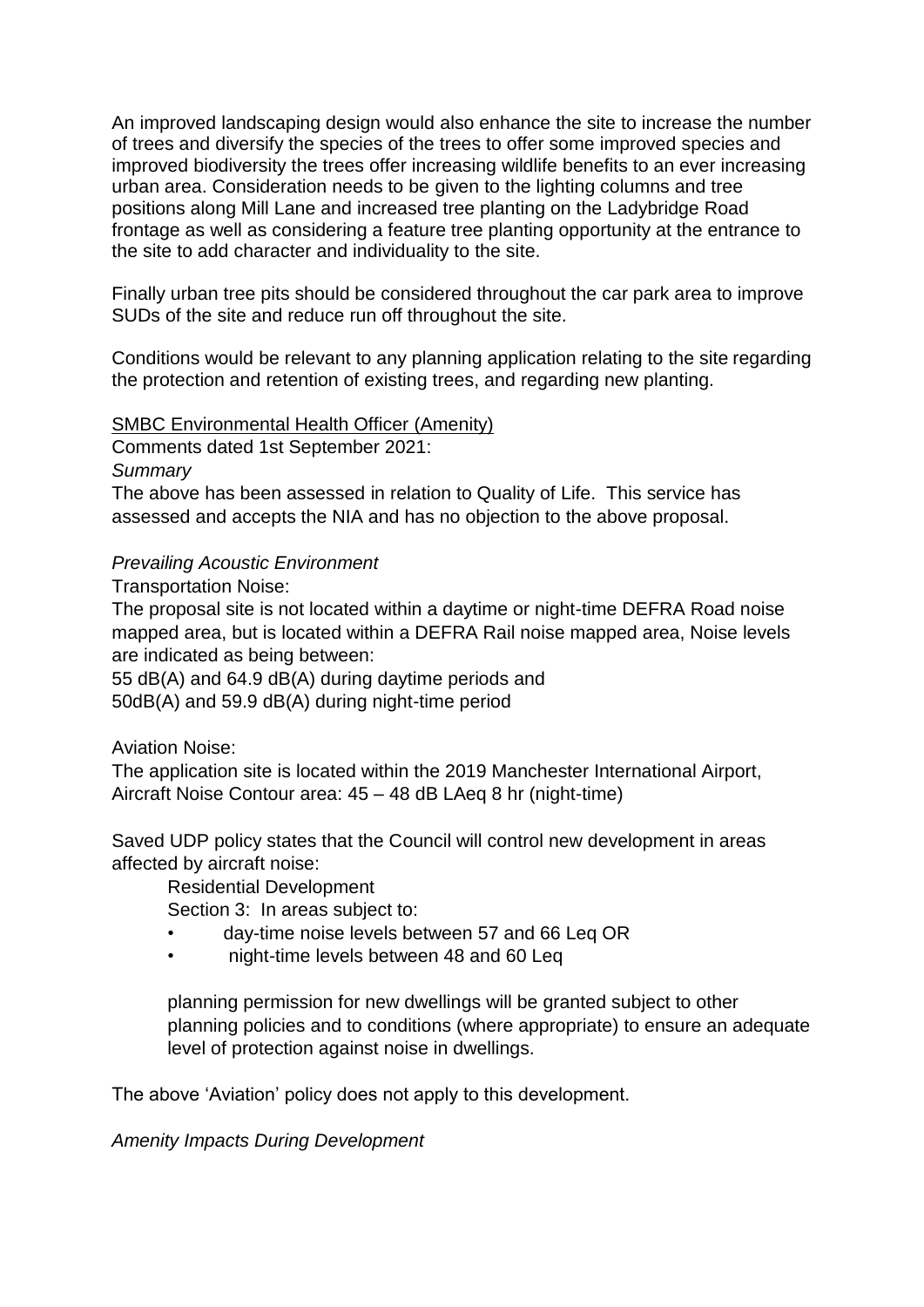There are a number of other residential properties in the vicinity of the site which may be sensitive to construction noise so an informative relating to acceptable construction hours are advisory.

The scale of the development is likely to impact neighbouring noise sensitive properties. It is recommended that a Construction Environmental Management Plan condition is attached to any approval decision notice.

### *Noise Impact Assessment (NIA) - Accepted*

In support of the application, the applicant has submitted an acoustic report: Wardell Armstrong, Mill Lane, Cheadle Hulme, Noise Assessment Report, DATE ISSUED: April 2021 JOB NUMBER: GM11596, REPORT NUMBER: 0002, VERSION: V1.0, STATUS: FINAL

Baseline noise measurements were completed over a 24 hr period: Monday 8th - Tuesday 9th February 2021.

At section 5.2.8 the NIA consultant has detailed that: Due to the decreased transport levels experienced during to the Coronavirus pandemic, a correction of +3dB has been added to the measured levels to establish the normal sound levels which are likely to be experienced at the proposed development site. The modelled noise levels, with the added correction, have been used to determine the noise impact from road traffic and railway noise sources and establish mitigation measures for the proposed sensitive receptors where appropriate.

The impact of the noise from transportation noise sources on the proposed development has been assessed in accordance with BS8233:2014 Guidance on Sound Insulation and Noise Reduction for Buildings.

An agreed methodology for the assessment of the noise source.

The report recommends noise mitigation measures at section 8, designed to achieve BS8233: 2014 and WHO guidelines; to ensure that future occupants of the units are not adversely affected by transportation noise sources. The façade noise levels, and mitigation requirements to achieve internal guideline noise levels from road traffic noise stated in BS8233, are shown on Figures 2-4.

The reports methodology, conclusion and recommendations are accepted.

# Recommendation:

In accordance with the acoustic report, the following conditions are necessary in order for this application to be approved:

• The mitigation recommended in the acoustic report Wardell Armstrong, Mill Lane, Cheadle Hulme, Noise Assessment Report, DATE ISSUED: April 2021, JOB NUMBER: GM11596, REPORT NUMBER: 0002, VERSION: V1.0,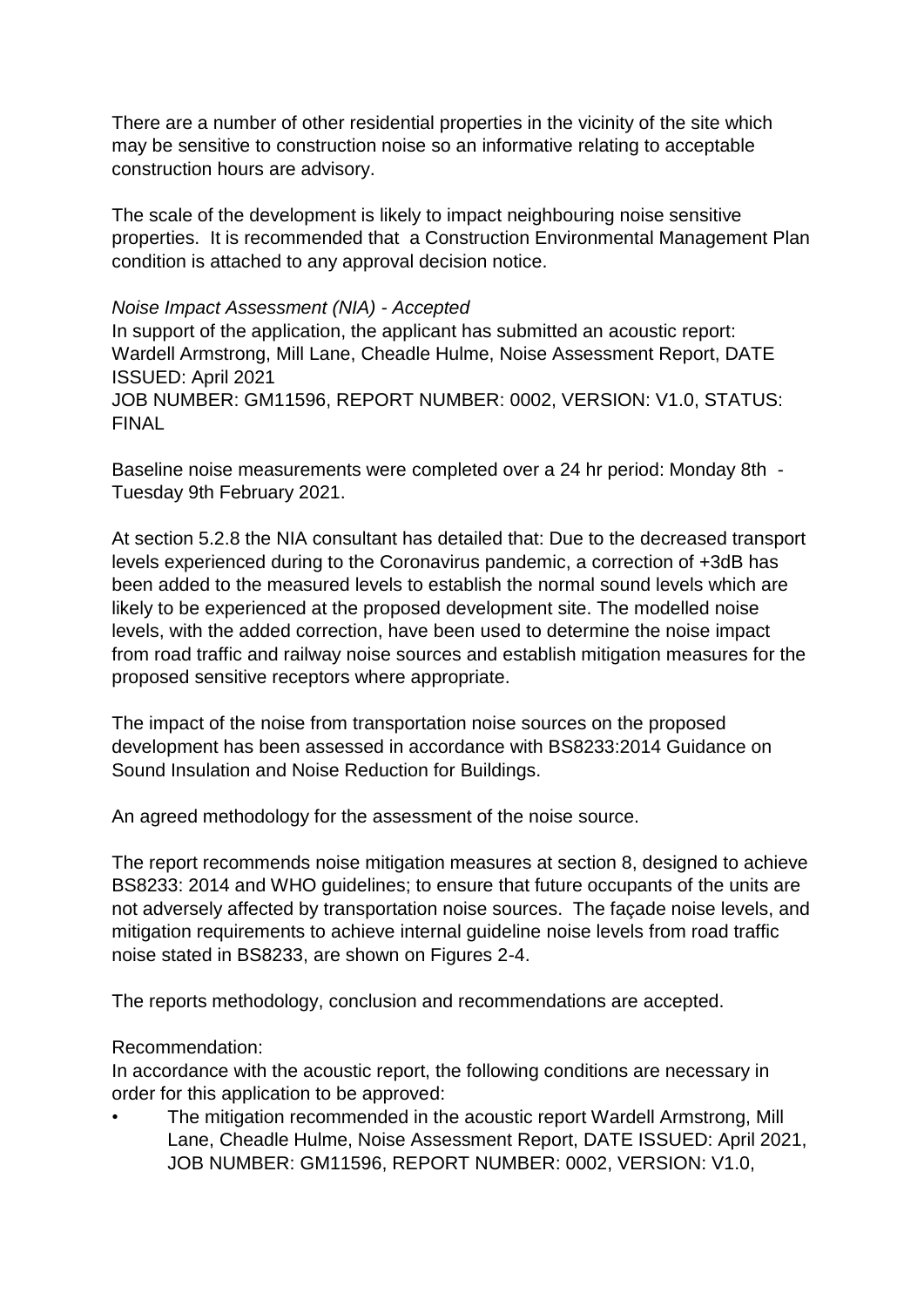STATUS: FINAL, shall be implemented in full prior to the occupation of each unit.

• The agreed mitigation scheme shall be maintained for the purpose originally intended throughout the use of the development.

REASON: In accordance with the National Planning Policy Framework, 20 July 2021 AMENITY: para. 130 (f) create places that are safe, inclusive and accessible and which promote health and well-being, with a high standard of amenity for existing and future users

NOISE: para. 174 (e) preventing new and existing development from contributing to, being put at unacceptable risk from, or being adversely affected by, unacceptable levels of …. noise pollution ….

NOISE: para. 185 (a) mitigate and reduce to a minimum potential adverse impacts resulting from noise from new development – and avoid noise giving rise to significant adverse impacts on health and the quality of life

# *Construction Environmental Management Plan*

Prior to the commencement of the development, a Construction Environmental Management Plan (CEMP) shall be submitted for assessment by the LPA. The CEMP shall address the environmental impact in respect of air quality and noise on existing residents during the demolition and construction phase. There shall be no burning of materials on site during construction and the CEMP shall be implemented throughout the demolition and construction phase of the development.

The CEMP shall show mitigation measures in respect of:

- Noise Mitigation Measures
	- Noise and disturbance during the construction phase including piling techniques, vibration and noise limits, monitoring methodology, screening, a detailed specification of plant and equipment to be used and construction traffic route. Comply with BS5228:2009 Code of Practice for Noise and Vibration Control on Construction and Open Sites – Part 1: Noise and Part 2: Vibration
- Dust Management

For the prevention of dust emissions beyond the site boundary, a scheme detailing all dust suppression measures and the methods to monitor emissions of dust arising from the development. The demolition / construction phase shall be implemented in accordance with the approved scheme, with the approved dust suppression measures being maintained in a fully functional condition for the duration of the demolition / construction phase.

- Pile Foundation Method Statement Should piling be required as part of the development, the applicant shall submit a method statement, to be approved by the LPA. The piling work shall be undertaken in accordance with the approved method statement. The method statement shall include the following details:
	- 1. Details of the method of piling
	- 2. Days / hours of work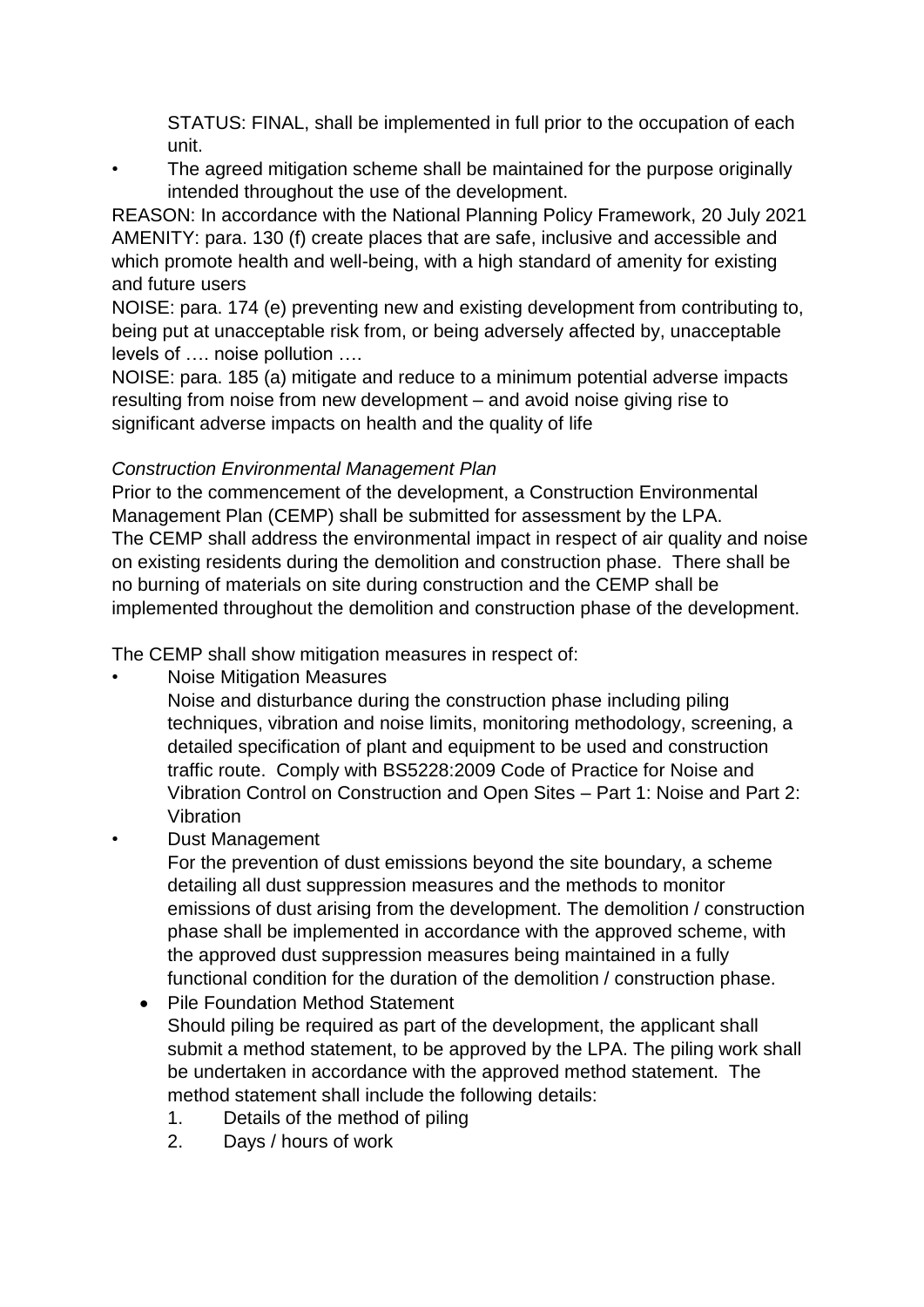3. Duration of the pile driving operations (expected starting date and completion date)

4. Prior notification to the occupiers of potential lly affected properties

5. Details of the responsible person (e.g. site manager / office) who could be contacted in the event of complaint

REASON: In accordance with the National Planning Policy Framework, 20 July 2021 AMENITY: para. 130 (f) create places that are safe, inclusive and accessible and which promote health and well-being, with a high standard of amenity for existing and future users

NOISE: para. 174 (e) preventing new and existing development from contributing to, being put at unacceptable risk from, or being adversely affected by, unacceptable levels of …. noise pollution ….

NOISE: para. 185 (a) mitigate and reduce to a minimum potential adverse impacts resulting from noise from new development – and avoid noise giving rise to significant adverse impacts on health and the quality of life

Informatives are recommended with regard to construction site operating hours, pile driven foundations and dust management.

# SMBC Environmental Health Officer (Air Quality)

Comments dated 18<sup>th</sup> May 2022:

I have looked at this application and the air quality screening assessment associated with it and have no objections.

# Comments dated 14th June 2021:

As this site is close to an air quality management area it will need an air quality assessment to demonstrate the effect of the development on the aqma, if : If it is likely to Cause a significant change in Light Duty Vehicle (LDV) traffic flows on local roads with relevant receptors  $(LDV = cars$  and small vans  $<$ 3.5t gross vehicle weight). A change of LDV flows of: - more than 100 AADT within or adjacent to an AQMA is seen as significant.

# SMBC Environmental Health Officer (Contaminated Land)

Comments dated 10<sup>th</sup> June 2022:

The developer has submitted a Hydrock Ground Condition Desk Study in support of the application, the report concludes that the following works are necessary;

In order to confirm the actual risks to receptors and confirm the ground conditions with respect to potential geo-environmental risks, an appropriate intrusive investigation will need to be undertaken to supplement the data gained from the initial ground investigation. This investigation will need to:

- Further investigate the VOC odour in the Made Ground in the west of the site including additional soil and groundwater sampling.
- Ground gas monitoring up to 6 visits over 12 weeks in accordance with CIRIA C665;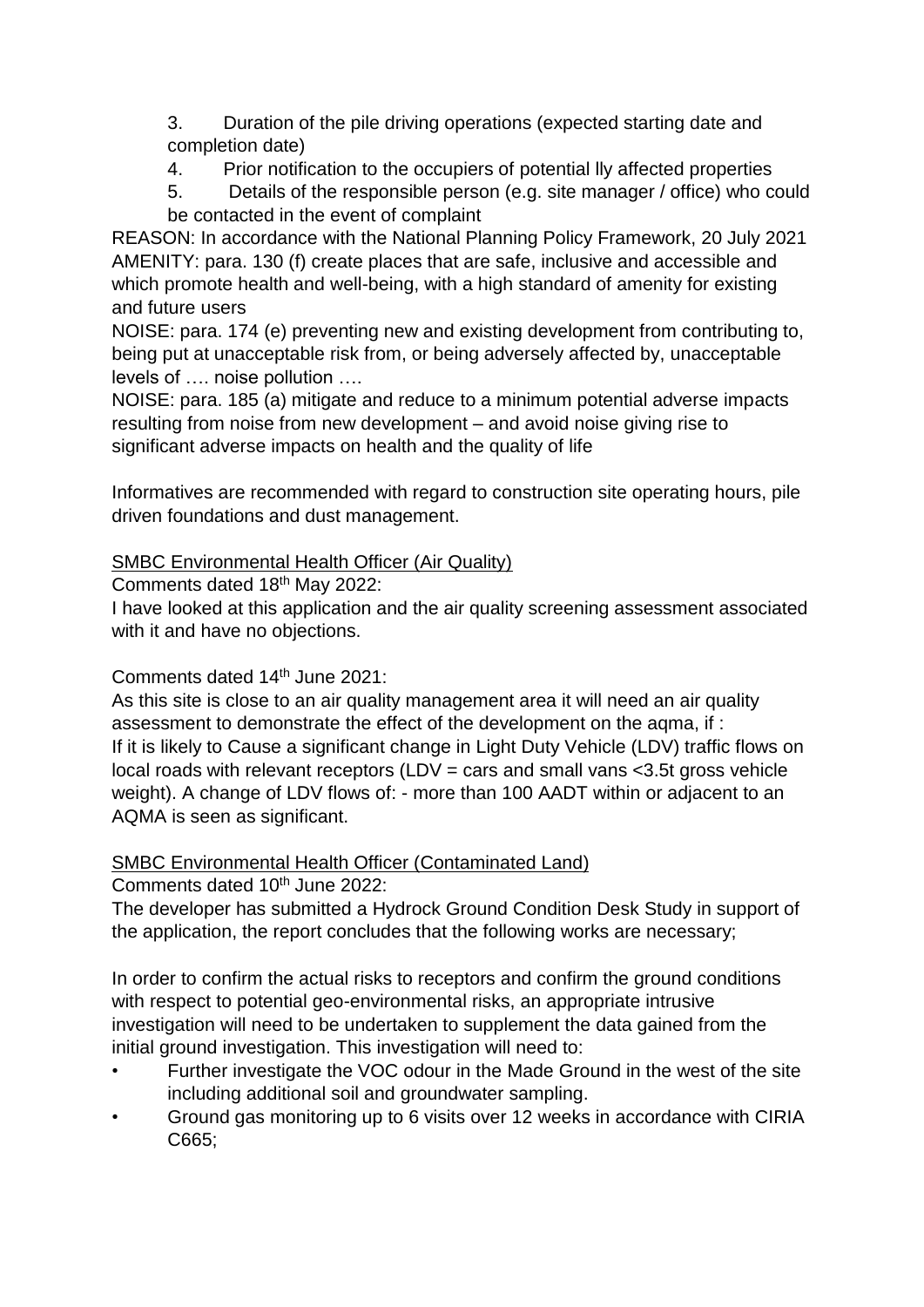- up and downstream sampling of Micker Brook to confirm the site is posing a low risk to the surface water receptor; and
- further sampling and chemical laboratory testing of the Made Ground.

A geotechnical investigation will be required to aid the geotechnical design of the proposed development and will need to:

- include deeper boreholes for detailed design of a three-storey structure;
- further determine the soil strength/density profile beneath the site;
- determine CBRs to assist with pavement design;
- allow further sampling for geotechnical laboratory testing;
- allow further soil classification to allow geotechnical characterisation; and
- obtain information in terms of Aggressive Chemical Environment for Concrete Class (ACEC Class).

Following investigation, assessment will be required to:

- update the Ground Model;
- update the Geotechnical Risk Register;
- provide Geotechnical Design recommendations;
- update the Conceptual Site Model (CSM), including identification of plausible pollution linkages;
- undertake generic quantitative risk assessment of potential chemical contaminants to establish 'suitability for use' under the current planning regime;
- discuss potential environmental liabilities associated with land contamination (soil, water and gas); and
- provide outline mitigation recommendations to ensure the site is 'suitable for use'.

As such, conditions are recommended with regard to contamination investigation, remediation and validation of remediation, as well as landfill gas investigation and measures to prevent landfill gas migration.

Comments dated 5th July 2021 were to similar effect.

### SMBC Planning Policy Officer (Energy)

The Energy Statement for the above application has the following issues:

Firstly the now superseded\* target for non-residential developments is not relevant to this residential development of 66 affordable homes. The residential target is a minimum 13% reduction in carbon emissions over current Part L (equivalent to a minimum 40% reduction over 2006 Part L as stated in Core Strategy Policy SD3).

\* the Stockport non-residential target was superseded by changes to Part L in 2014 and is no longer required on non-residential development.

Secondly the energy statement is incomplete in terms of clear evidence of consideration of Low / Zero carbon technologies due to claims that the calculations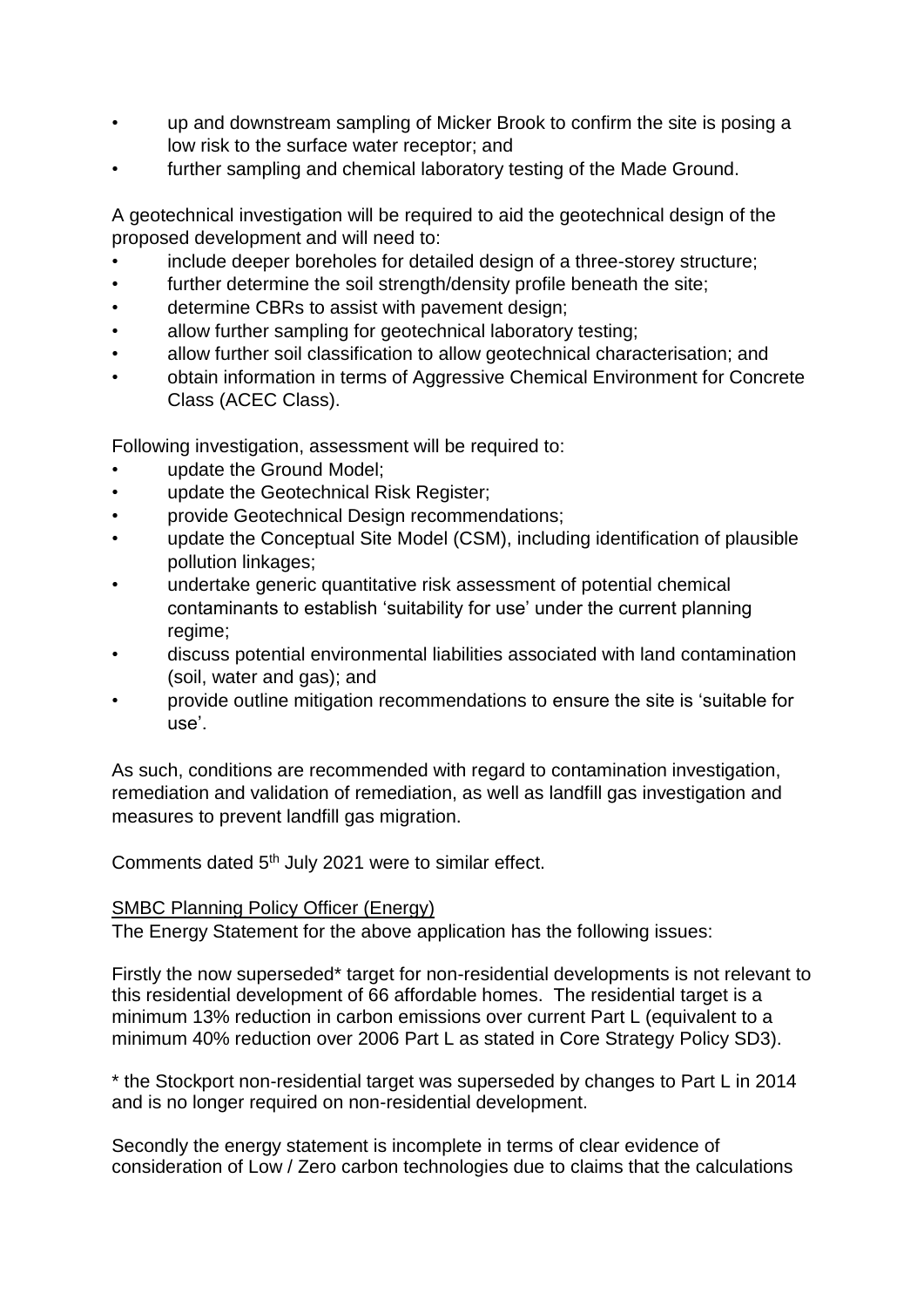for energy are not yet prepared. I would therefore suggest the following condition be applied to this decision:

'Before the development is commenced a policy compliant energy statement, in line with Council guidance, detailing consideration of low / zero carbon technologies for their technical feasibility and, where relevant, their financial viability shall be submitted to and approved in writing by the Local Planning Authority.

Reason - In the interests of evidencing policy compliance in terms of consideration of carbon emissions on site as required by Core Strategy Policy SD3.'

It should be noted that the running costs of the property would be reduced such that the cost of installing technically feasible technologies could be offset in an appropriate uplift in sale or rental value which could be marketed to potential buyers – free guidance on uplift in value and marketing of low carbon homes is attached. This would ensure that these properties contribute to the GM Zero Carbon target for 2038 and prevent the need for costly retrofit of the properties in the near future – another positive marketing factor for the development.

The requirement for low carbon buildings is reflected in Stockport Council's declaration of a climate emergency and adoption of the Climate Action Now Strategy.

SMBC Planning Policy Officer (Energy)

Comments dated 17th June 2021:

The Energy Statement for the above application has the following issues:

Firstly the now superseded\* target for non-residential developments is not relevant to this residential development of 66 affordable homes. The residential target is a minimum 13% reduction in carbon emissions over current Part L (equivalent to a minimum 40% reduction over 2006 Part L as stated in Core Strategy Policy SD3).

\* the Stockport non-residential target was superseded by changes to Part L in 2014 and is no longer required on non-residential development.

Secondly the energy statement is incomplete in terms of clear evidence of consideration of Low / Zero carbon technologies due to claims that the calculations for energy are not yet prepared. It is therefore suggested that the following condition be applied to this decision:

'Before the development is commenced a policy compliant energy statement, in line with Council guidance, detailing consideration of low / zero carbon technologies for their technical feasibility and, where relevant, their financial viability shall be submitted to and approved in writing by the Local Planning Authority.

Reason - In the interests of evidencing policy compliance in terms of consideration of carbon emissions on site as required by Core Strategy Policy SD3.'

It should be noted that the running costs of the property would be reduced such that the cost of installing technically feasible technologies could be offset in an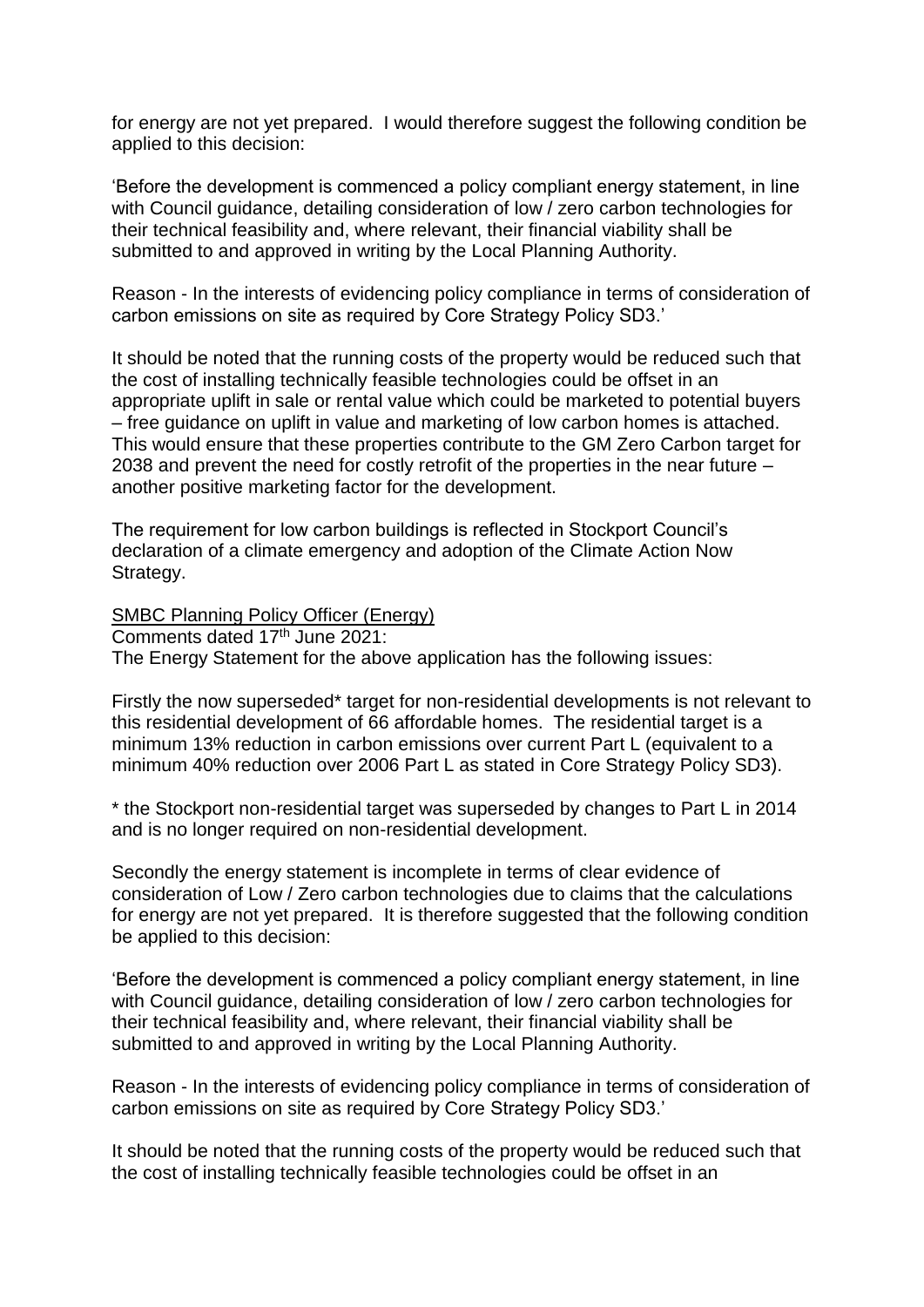appropriate uplift in sale or rental value which could be marketed to potential buyers – free guidance on uplift in value and marketing of low carbon homes is attached. This would ensure that these properties contribute to the GM Zero Carbon target for 2038 and prevent the need for costly retrofit of the properties in the near future – another positive marketing factor for the development.

The requirement for low carbon buildings is reflected in Stockport Council's declaration of a climate emergency and adoption of the Climate Action Now Strategy.

### SMBC Waste Management

Comments dated  $17<sup>th</sup>$  May 2022 and  $14<sup>th</sup>$  June 2021:

Please ensure the attached document 'SMBC Recycling Planning' is read to ensure that the site plan/usage meets with our waste storage and access requirements.

If applicable: Please also ensure that sufficient storage room is allocated for the number of waste bin(s) (capacity) required.

If opting for steel bin containers, there needs to be sufficient access, width of entrance, turning circle enough for a heavy goods sized vehicle, in order that residents have the use of the Council's waste collection services.

If the occupant(s)/owner(s) has any questions regarding waste collections under 'business use' please direct them to contact Stockport Council on 0161 217 6111.

### Greater Manchester Police Design for Security

Comments dated 17th March 2022 and 24th May 2022:

Having looked at the proposed development, we would support the application subject to the layout issues within Section 3.3 being addressed and recommend that the physical security measures within Section 4 of the Crime Impact Statement are conditioned.

### Comments dated 28th June 2021:

Thank you for the opportunity to comment on the above application, having looked at crime prevention plan that has been submitted we note that there is no indication that author of the report is a Suitably Qualified Security Consultant (SQSC).

The following are, at present, deemed to meet this definition:

- Crime Prevention Design Advisors (CPDA)
- Police Architectural Liaison Officers (ALO)

Alternatively, individual security consultants that meet the following requirements are also deemed to be suitably qualified:

They are a practising security consultant with a minimum of three years relevant experience within the last five years. This experience must clearly demonstrate a practical understanding of factors affecting security in relation to construction and the built environment, including, acting in an advisory capacity to provide recommendations for security and crime prevention.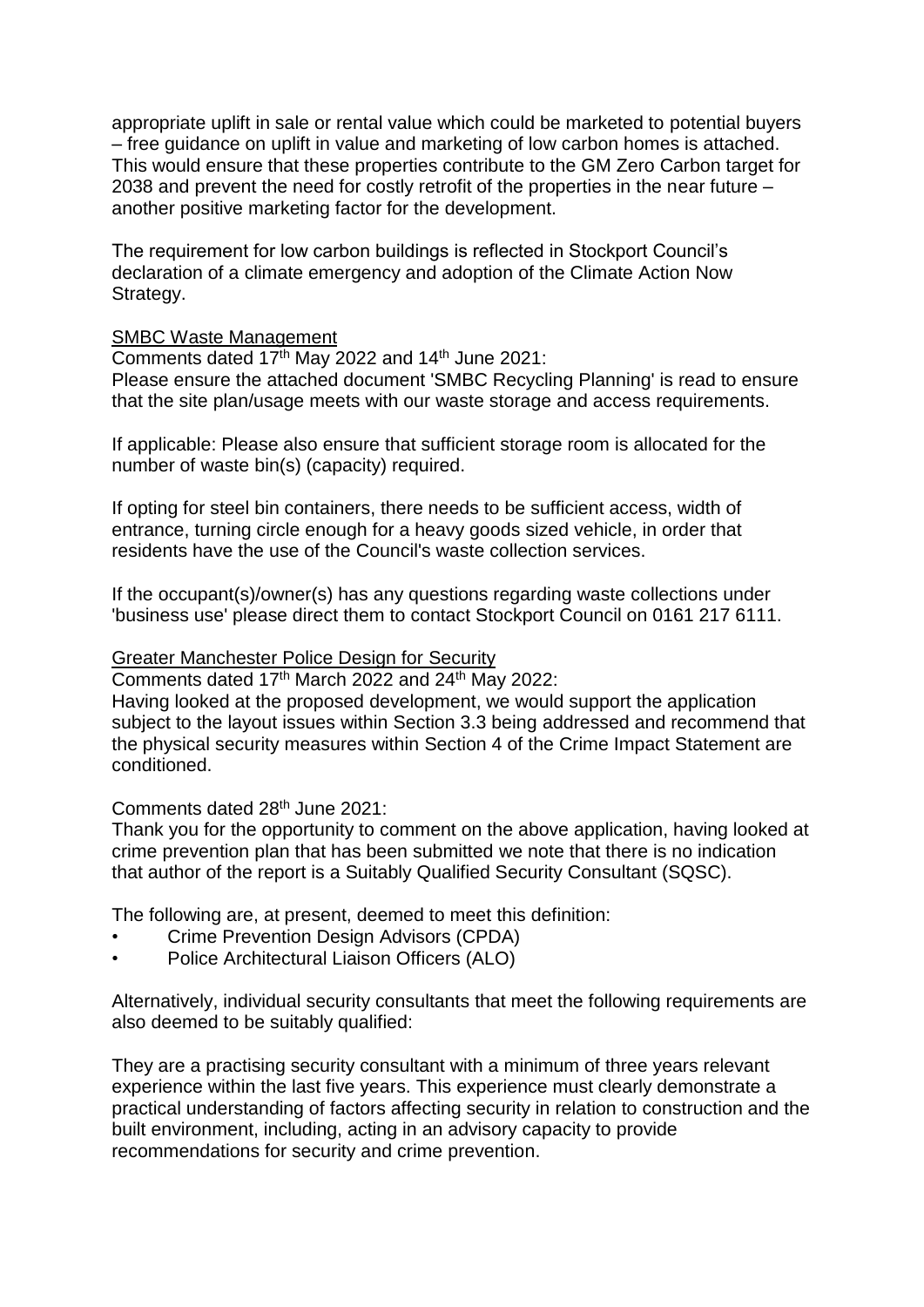Hold a recognised qualification in design and crime prevention. This qualification must incorporate Secured by Design (or an equivalent). Where the qualification incorporates Secured by Design, the training and qualification must have been provided by an organisation/company that is a member of the Secured by Design membership scheme and whose courses have the 'Police Preferred Specification' accreditation status.

Continue to maintain their qualification/status through (full) membership of a relevant industry professional body or accreditation scheme that meets the following:

1. Has a professional code of conduct, to which members must adhere to. 2. Ongoing membership is subject to peer review or the consultants SBD advice/reports are subject to regular audits by the scheme operator. Organisations, associations or scheme operators who wish to have their membership recognised as 'suitably qualified', should review their current status (and therefore their members) against the requirements above and, where they feel they are compliant, contact BRE Global with the relevant information/evidence.

Ultimately It is within the local authority planning team's gift to accept advice given by an independent professional who is qualified in the area of security and designing out crime advice however there is no indication that the author of the report does meet the above requirements, so we would highly recommend that a report to support the application is sought from a Suitably Qualified Security Consultant (SQSC) at which point we would be happy to have another look at the document and provide our comments.

Greater Manchester Police will continue to advise the local authority to seek qualified appraisal for every development but in particular major developments such as this which can have significant impact on the local area in terms of potential crime generators

# **ANALYSIS**

# **Principle of Residential Development in the Green Belt**

As the application site is within in the Green Belt, the main issues are:

- a. Whether the proposal is inappropriate development for the purposes of the framework and the effect of the proposal on the openness of the Green Belt, and
- b. If the proposal is inappropriate development, whether the harm to the Green Belt by reasons of inappropriateness, and any other harm, is clearly outweighed by other considerations, so as to amount to the very special circumstances necessary to justify it.

### Local Planning Policy

Saved UDP Policy GBA1.2 states that "Within the Green Belt, there is a presumption against the construction of new buildings unless it is for the following purposes: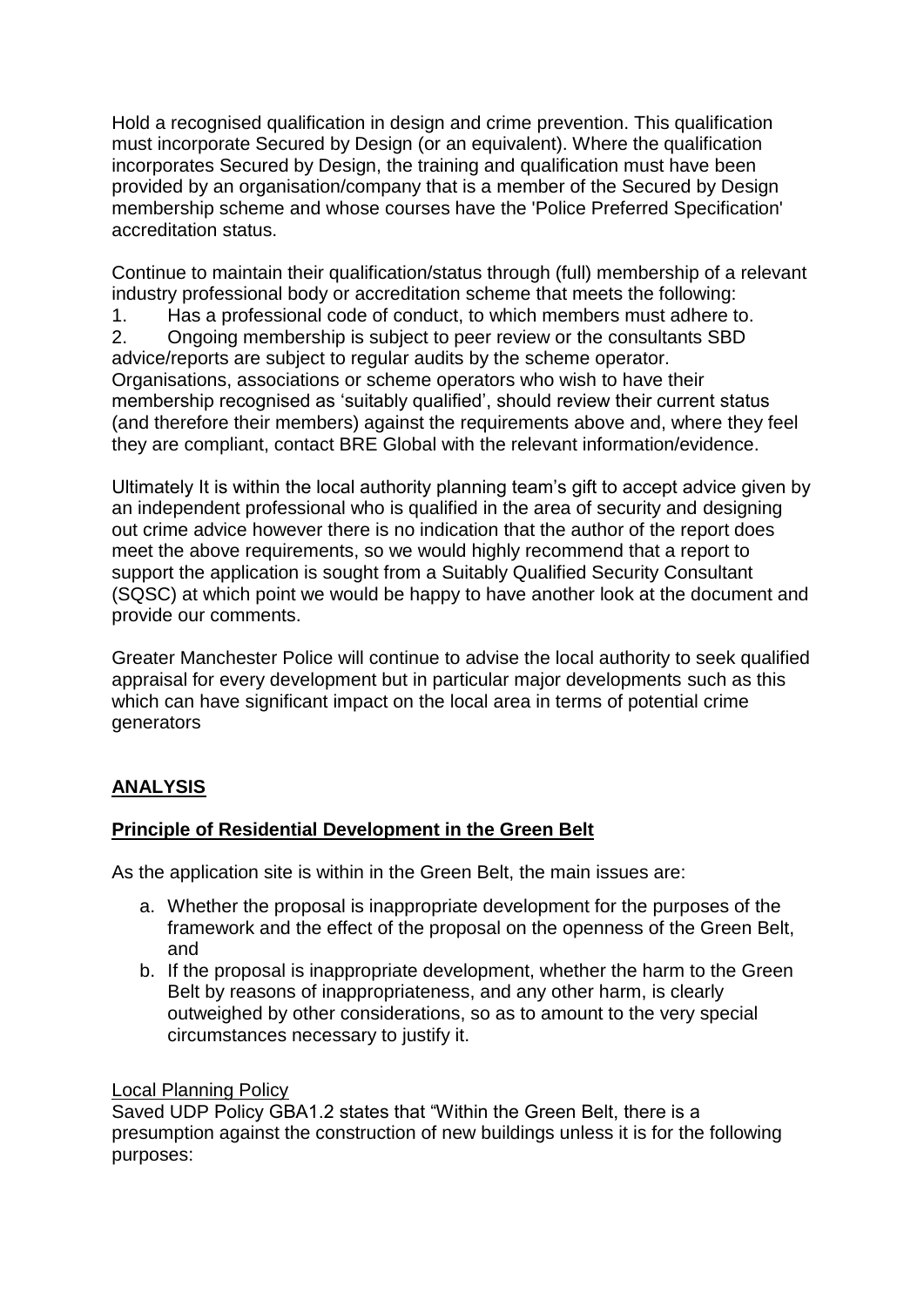(i) agriculture and forestry (unless permitted development rights have been withdrawn);

(ii) essential facilities for outdoor sport and outdoor recreation, for cemeteries, and for other uses of land which preserve the openness of the Green Belt and which do not conflict with the purposes of including land in it;

(iii) limited extension, alteration or replacement of existing dwellings (in accordance with Policy GBA1.5); or

(iv) limited infilling or redevelopment of Major Existing Developed Sites identified on the Proposals Map, in accordance with Policy GBA1.7."

Saved UDP Policy GBA1.5 confirms "that new residential development in the Green Belt will be restricted to the following categories:

• dwellings essential for the purposes of agriculture;

• re-use of buildings as provided for by Policy GBA1.6; and

• development which meets the requirements of Policy GBA1.7 "Major Existing Developed Sites in the Green Belt".

Proposals relating to existing residential uses in the Green Belt may be permitted in the following cases:

• alterations and extensions where the scale, character and appearance of the property are not significantly changed;

• rebuilding or replacement of an existing habitable dwelling where the new dwelling is of similar size and would not be more intrusive in the landscape than the one demolished; and

• subdivision to form smaller units of accommodation, subject to safeguards concerning parking, highway safety, the character and appearance of the Green Belt, and amenities. "

The proposed development does not fall within any of the exceptions and therefore for the purposes of policy GBA1.5 must be considered 'inappropriate'.

# National Planning Policy

The NPPF was published in 2012 and revised in 2019 and 2021. The NPPF post-dates the UDP Review and sets out the Government's most up to date policy position in relation to development in the Green Belt. The NPPF is a material consideration for decision-making.

Section 13 of the National Planning Policy Framework 2021 (NPPF) seeks to protect Green Belt land.

Paragraph 137 of the NPPF states the fundamental aim of Green Belt policy is to prevent urban sprawl by keeping land permanently open; the essential characteristics of Green Belts are their openness and their permanence.

Paragraph 138 of the NPPF sets out that the Green Belt serves 5 purposes, including to check unrestricted sprawl of large built up areas, to safeguard the countryside from encroachment and to preserve the setting and special character of historic towns.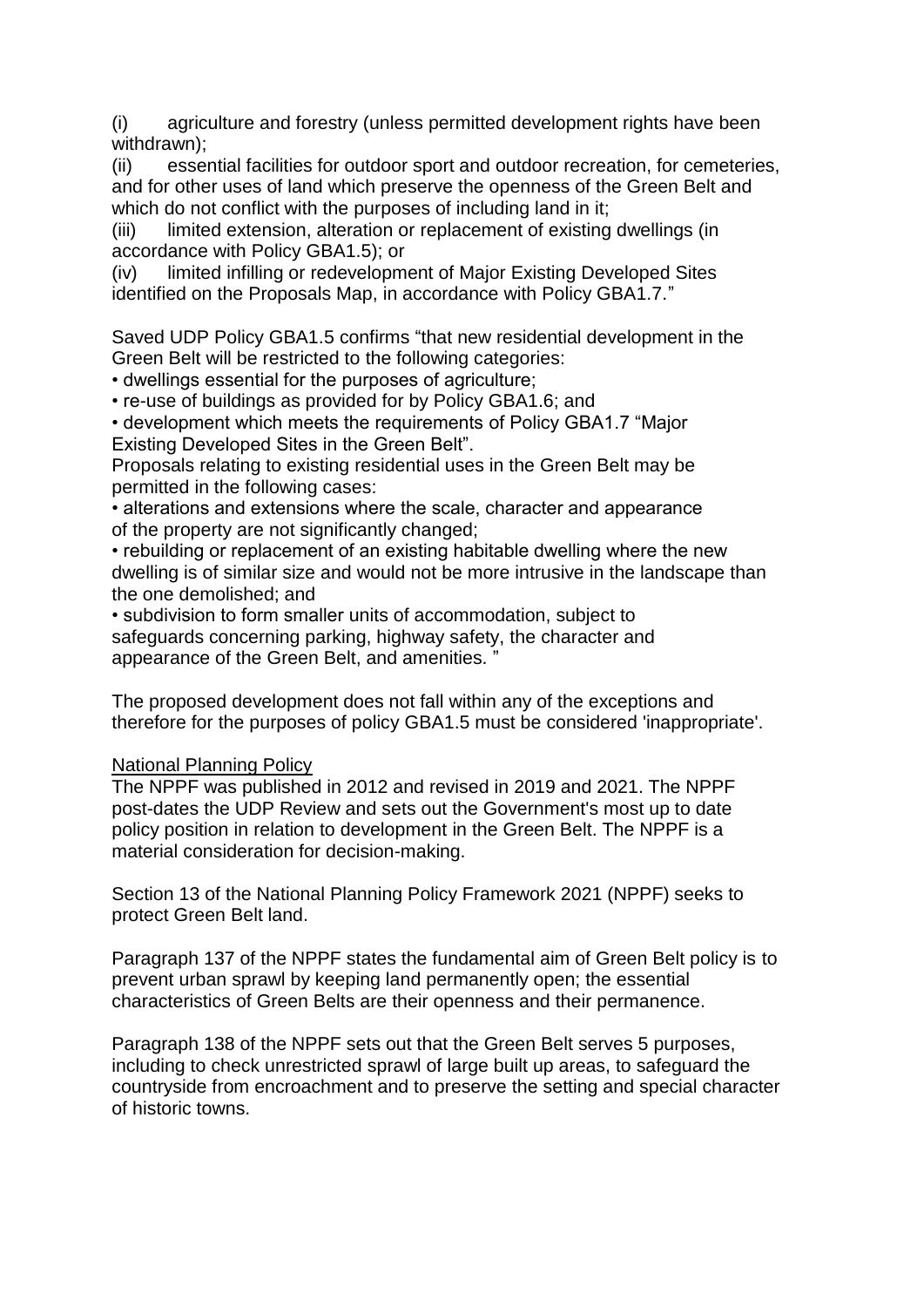Paragraph 147 of the NPPF states that inappropriate development is, by definition, harmful to the Green Belt and should not be approved except in very special circumstances.

Paragraph 148 of the NPPF states that local planning authorities should ensure that substantial weight is given to any harm to the Green Belt. 'Very special circumstances' will not exist unless the potential harm to the Green Belt by reason of inappropriateness, and any other harm resulting from the proposal, is clearly outweighed by other considerations.

Paragraph 149 of the NPPF states that construction of buildings in the Green Belt is inappropriate. Exceptions are set out, as follows:

- a) buildings for agriculture and forestry;
- b) the provision of appropriate facilities (in connection with the existing use of land or a change of use) for outdoor sport, outdoor recreation, cemeteries and burial grounds and allotments; as long as the facilities preserve the openness of the Green Belt and do not conflict with the purposes of including land within it;
- c) the extension or alteration of a building provided that it does not result in disproportionate additions over and above the size of the original building;
- d) the replacement of a building, provided the new building is in the same use and not materially larger than the one it replaces;
- e) limited infilling in villages;
- f) limited affordable housing for local community needs under policies set out in the development plan (including policies for rural exception sites); and
- g) limited infilling or the partial or complete redevelopment of previously developed land, whether redundant or in continuing use (excluding temporary buildings), which would:

– not have a greater impact on the openness of the Green Belt than the existing development; or

– not cause substantial harm to the openness of the Green Belt, where the development would re-use previously developed land and contribute to meeting an identified affordable housing need within the area of the local planning authority.

### Assessment

Paragraph 149 of the NPPF states that the construction of buildings in the Green Belt is inappropriate with some exceptions, one of which being the redevelopment of previously developed land. The proposed development would include complete redevelopment of previously developed land, however it would not meet the first strand of Paragraph 149(g) as the proposed development would clearly result in a greater impact on the openness of the Green Belt than the site in its current form. Despite the development re-using previously developed land and meeting an identified affordable housing need within the area, it would also not meet the second strand of Paragraph 149(g) as the proposed development would cause substantial harm to the openness of the Green Belt. Substantial harm would be caused as a result of the introduction of built form to the site, particularly noting the scale and nature of the proposed development.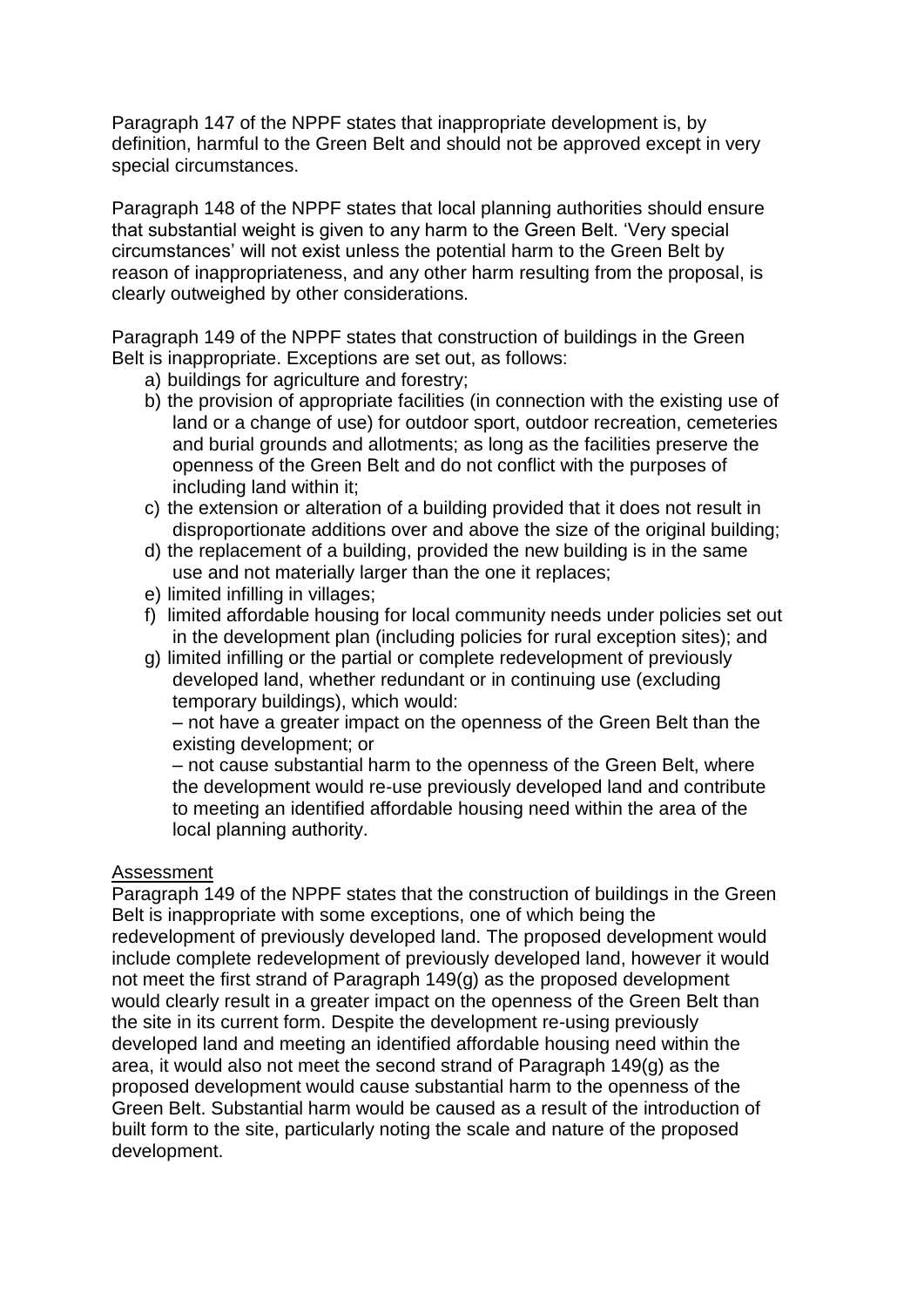The proposed development is therefore inappropriate development in the Green Belt and can only be approved in very special circumstances as set out in Paragraph 148 of the NPPF.

Paragraph 148 of the NPPF states that very special circumstances will not exist unless the potential harm to the Green Belt by reason of inappropriateness, and any other harm resulting from the proposal, is clearly outweighed by other considerations.

The Planning Policy Officer has identified that the site is within a parcel of Green Belt land that preforms very strongly against the purposes defined in the NPPF (as noted in their full comments in the "Consultee Comments" section above), and it is commented that the bar is therefore set very high for determining whether very special circumstances are present which taken singularly or together, outweigh any other identified harm.

An Appeal was dismissed on this site which related to a proposal for a restaurant (Use class A3), ref APP/C4235/A/08/2083886. The inspector gave substantial weight to the potential harm to the Green Belt and emphasised that the site is a 'constricted, suburban and consequently vulnerable site' and therefore protecting openness is of paramount importance.

As set out above inappropriate development is, by definition, harmful to the Green Belt and should not be approved except in 'very special circumstances'. Paragraph 148 of the NPPF sets out that substantial weight should be given to any harm to the Green Belt and that 'very special circumstances' will not exist unless the potential harm to the Green Belt is clearly outweighed by other considerations. The applicant has put forward a case that the proposal should be considered as being very special circumstances.

#### Very Special Circumstances

Whilst neither local nor national policy specify what demonstrating a case for 'very special circumstances' should entail there is considerable case law which suggests that adhering to the following approach is likely to be suitable:

- 1. Identify (with evidence) an essential objective that the proposal is intended to meet;
- 2. Demonstrate that that essential objective could not reasonably be met in a less harmful way (i.e. consideration of other sites outside of the Green Belt or alternative sites within the Green Belt but where less harm would be caused or which would amount to a form of development excepted by NPPF paragraph 149)
- 3. Demonstrate that the proposed development would meet the essential objective and that doing so clearly outweighs the degree of harm caused by the proposal (this should include demonstrating that the essential objective could not be achieved less harmfully by an alternative scheme at the same site).

In respect of the first point, the proposal seeks to meet an identified specialist housing need for elderly persons in the area, and these residential units would be 100% affordable (shared ownership). The comments from the Council's Strategic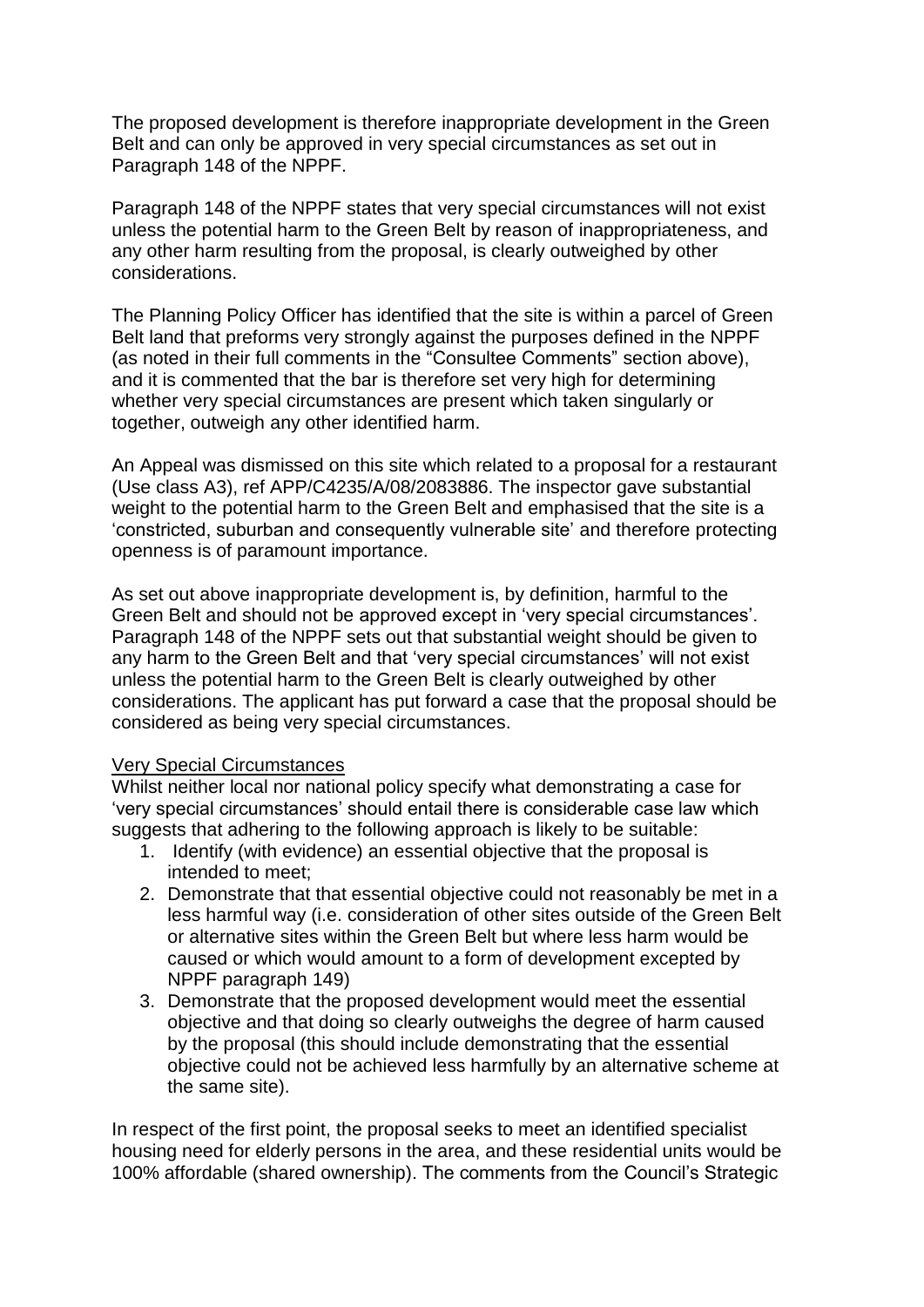Housing Lead confirm that there is a requirement for affordable housing in this location, and in particular for older persons accommodation with level access which is much needed in order that they can purchase the right size and type of accommodation to meet their particular housing needs.

In respect of the second point, a sequential test has been provided which considers a total of 9 alternative sites within the Cheadle Area Committee Area and close to its boundary, a number of which are also in the Green Belt. The Planning Policy Officer has raised concern that the areas of search within the sequential test appear quite narrow, however Officers are content that this is sufficient. The sequential test demonstrates that the proposed development could not be accommodated in a more suitable location either outside of the Green Belt or within where it could amount to a form of development excepted by NPPF paragraph 149.

In respect of the third point, it is clear that the proposed development would meet the identified specialist affordable housing need. The proposed development would not go beyond an identified housing need, and does represents an efficient use of land in terms of housing density (approximately 110 dwellings per hectare). It is also noted that the development would bring a long-term disused site back into active use, minimising risk of antisocial behaviour. It is not considered that this amount of development could be accommodated on the site in a less harmful way, noting design revisions made following pre-application advice and discussion with Officers.

#### *General Housing Need*

It is to be noted that that a contribution to general housing supply is not considered to represent a very special circumstance. The Planning Policy Officer has commented that they consider the harm caused by the development of 66 retirement dwellings is not outweighed by the lack of a 5 year housing supply in this location. The planning statement makes reference to the committed redevelopment of the Seashell Trust site, it is important to note that the Inspector gave significant weight to the development being an enabler for the special educational needs of the school to be established and not housing alone. It is demonstrated through the courts that housing alone is not a case for very special circumstances and weight must be given to the harm caused to the Green Belt.

Reference is made to appeal decision reference APP /H1515/W/20/3256968 at Ingatestone Garden Centre, Roman Road, Ingatestone Although the appeal was allowed, the Inspector emphasised that very special circumstances can not relate to housing need alone and needs to be assessed with other considerations. As flagged under par 34 of the decision;

'The single issue of unmet demand for housing and affordable housing is unlikely to outweigh the harm to constitute very special circumstances.'

Officers have not afforded significant weight to the contribution that the development would make to general housing supply, but do note that there would be minor benefits if future residents of the development have vacated other properties in the area.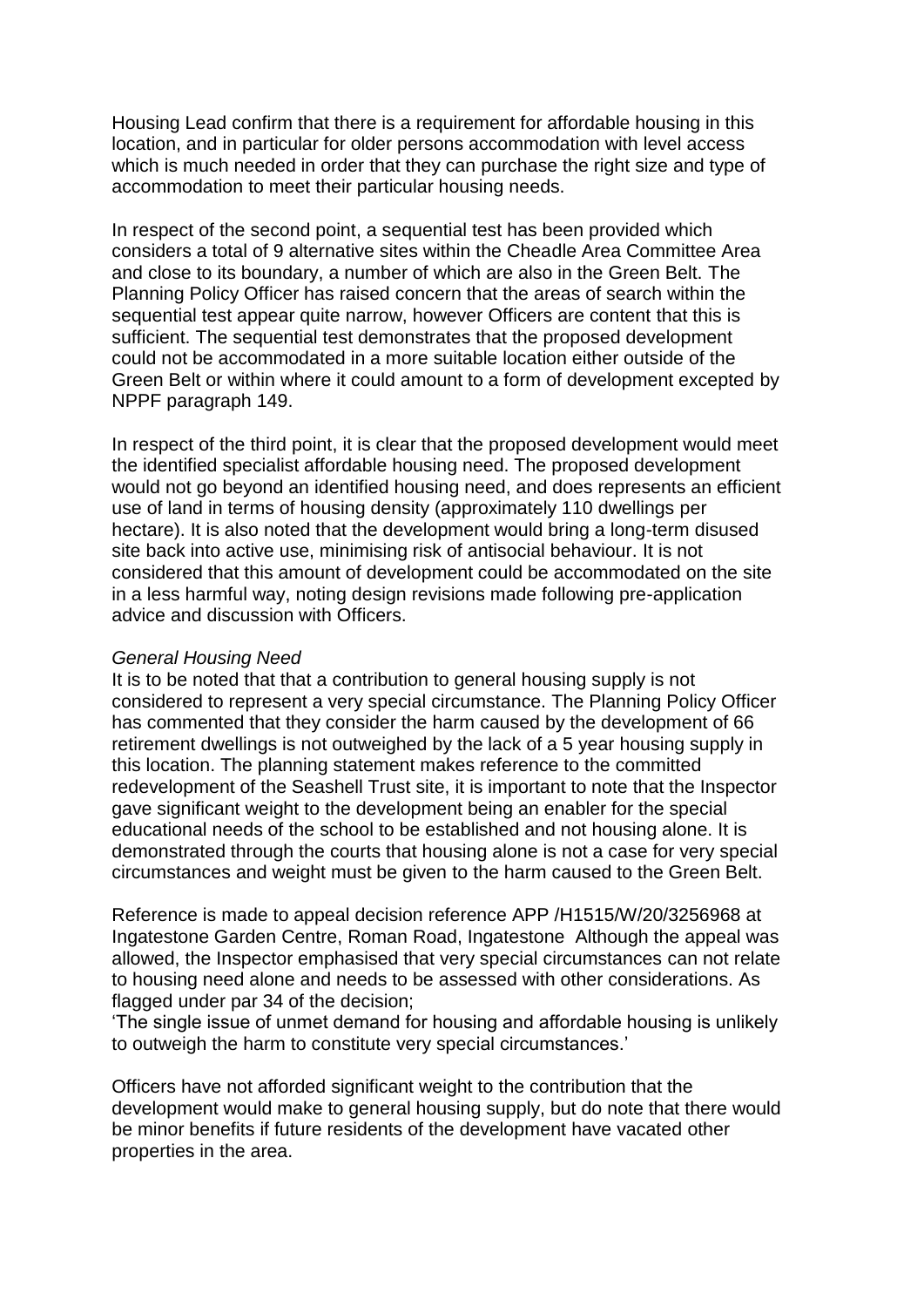It is concluded that very special circumstances exist which may outweigh identified harm, however it is to be noted that Paragraph 148 of the NPPF states that 'very special circumstances' will not exist unless the potential harm to the Green Belt by reason of inappropriateness, and any other harm resulting from the proposal, is clearly outweighed by other considerations. This will be revisited in the 'Planning Balance' section of this report in order that any other harm resulting from the proposal can be taken into account.

It is noted that neighbour objections raise concerns regarding the openness of the Green Belt, and its misuse. These comments are considered to be addressed in the assessment above. Objections also note that planning applications have previously been refused on the site, and raise concerns that approving this application would set a precedent for development within the Green Belt and lead to further proposals on Green Belt land. The planning history of the site has been considered in the assessment of this application, and comments from Planning Inspectors for appeals at the site have been noted above. Officers note the concerns that any approval granted could lead to further proposals in the Green Belt, however any application would be assessed on its own merits. Should very special circumstances be present which outweigh the harm to the Green Belt by reason of inappropriateness and any other harm, by nature, these are very unlikely to be replicated on another site.

# **Specialist Affordable Housing**

The Council's Strategic Housing Lead has commented that it is accepted that there is a requirement for affordable housing in this location, and in particular for older persons accommodation with level access which is much needed in order that they can purchase the right size and type of accommodation to meet their particular housing needs.

The Planning Policy requirement (Development Management Policy H-3) for sites in the Green Belt at least 50% of the units should be affordable. The Housing Needs Assessment in 2019 found that in terms of the tenure requirements in Cheadle Hulme North, this is 25.5% Social Rent and 74.5% shared ownership. It is noted that the proposal includes 100% affordable and that this will all be for shared ownership.

The Strategic Housing Lead has requested that the applicant demonstrates that the affordable housing quota being provided is greater than that required under planning policy, details on the financial subsidy, and that the levels of affordability under this route would be in line with the findings of the Housing Needs Survey 2019. These matters remain under negotiation, however it is noted that the local housing association Johnnie Johnson will be developing the site in conjunction with the applicant, and that they are a member of the Stockport Housing Partnership, giving a degree of comfort that this matter can be suitably resolved. The provision of the affordable housing can then be secured via condition.

It will also be necessary to impose a condition to require that each of the apartments is occupied only by a persons of 55 years of age or over, a partner of a person of 55 years of age or over, or somebody surviving a person of 55 years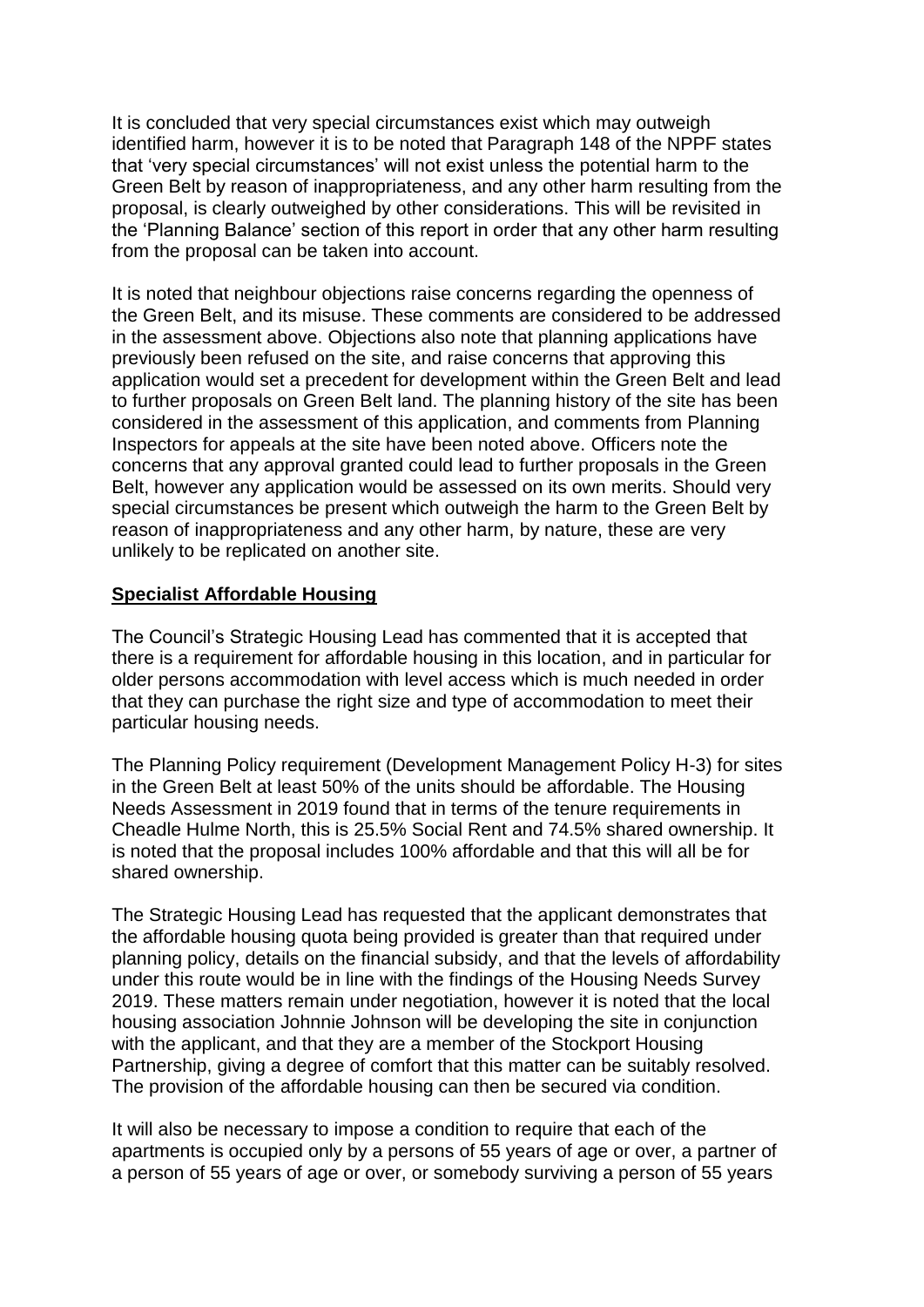of age or over, in order to ensure that the development is only used for its permitted purpose.

The Director of Public Health has commented that the proposed 100% affordable housing is very welcome in public health terms as it can be argued to contribute to addressing health inequalities and their additional pressure on the Council's public health and related budgets. Evidence is available to show that affordable housing benefits health in a variety of ways including reducing the stress of unaffordable homes, enabling better food budgets for more nutritious food, access to better quality homes that do not impact negatively on health (including management of chronic illnesses), support for domestic violence survivors to establish a safe home and mental health benefits of a less stressful inexpensive home.

Neighbour objections raise concerns that the location is not suitable for elderly residents as it lacks significant infrastructure, and that the development is not in the interests of elderly residents. The site is considered to be in a sustainable location within easy access of local amenities, and as addressed later in this report, a relocated Toucan crossing and new bus stop are proposed as a part of the development. In response to comments that the development is not in the interests of elderly residents, it should be noted that a local housing association will be developing the site in conjunction with the applicant, and that they are a member of the Stockport Housing Partnership.

#### **Impact on the Character and Appearance of the Area**

The NPPF sets out the Government's most up to date position on planning policy and confirms that the Government attaches great importance to the design of the built environment.

Core Strategy Policy CS8 and the NPPF welcome development that is designed and landscaped to a high standard and which makes a positive contribution to a sustainable, attractive, safe and accessible built and natural environment. This position is supported by Core Strategy Policy SIE-1 which advises that specific regard should be paid to the use of materials appropriate to the location and the site's context in relation to surrounding buildings (particularly with regard to height, density and massing of buildings).

Regard has also been paid to the Council's SPD "The Design of Residential Development." This SPD provides guidance as regards the implementation of Policy H-1 regarding new housing design and standards.

The site is currently vacant and has been for a period of approximately 15 years, before which it was occupied by a garden centre which ceased operation in the 1990s. In its current form, the site does not make a positive contribution to the character and appearance of the area.

The proposed development would be three storeys in height for the most part, with a two storey element to the front of the site creating an elongated L-shaped layout. The neighbouring development is characterised by two storey detached dwellings, with a two storey public house to the west. The neighbouring dwelling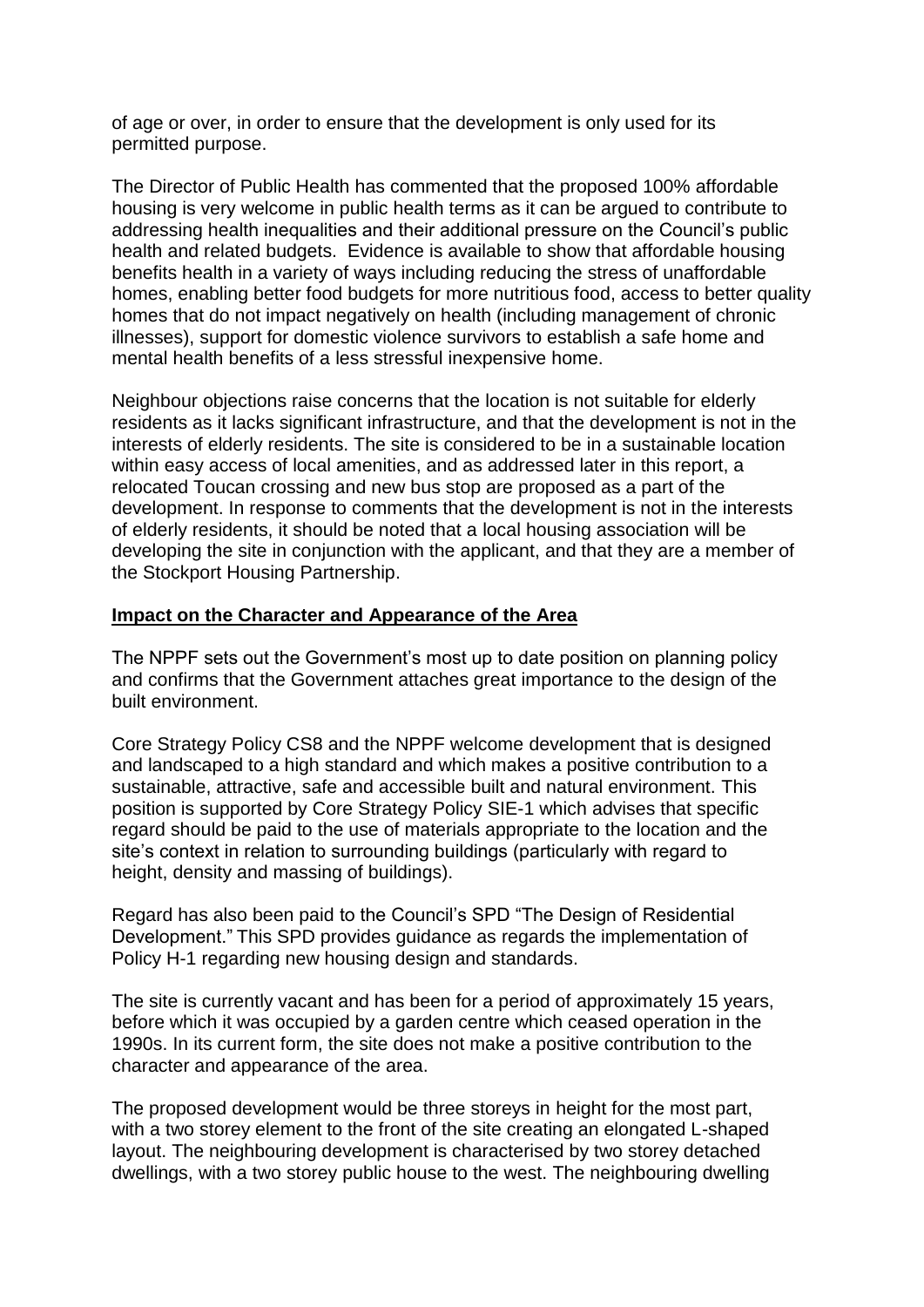north of the site fronting Ladybridge Road has first floor accommodation facilitated by dormers, and is one-and-a-half storeys in height.

Neighbour objections have been received which raise concerns that a development of three storeys is out of character with the area and that the proposed development represents overdevelopment of the site. In addition, objections have been raised in relation to the appearance of the proposed development and overbearing impacts. These matters are to be addressed in this section.

It is identified above that substantial harm would be caused to the openness of the Green Belt as a result of the introduction of built form to the site, particularly noting the scale and nature of the proposed development. This is because the site is currently vacant and it is clear that introducing any building would result in a significant adverse impact upon the openness of the Green Belt. This is worsened as a result of the scale of the proposed development, however this does not necessary equate to harm to the character and appearance of the area.

Whilst the proposed development is of substantial scale, the building would be split across two different ground levels, with the rearmost section of the building being stepped down by approximately 3m. The roof form would appear hipped at ground level, however the roof plan and sketch from an aerial view point confirm that the roof would have a flat top in a mansard roof shape. These design features serve to minimise the overall bulk of the building.

The proposed building would be three storeys in height whereas the neighbouring properties are two storey for the most part. The building would be set back from the highway, separated by the existing grass verge, boundary wall and proposed landscaping. On this basis, the proposed development is not considered to result in an overbearing impact when viewed from Ladybridge Road.

It is noted that the amount of built form proposed along Mill Lane is significant, and Officers have discussed alternative layout options with the applicant in order to minimise this, however these were not considered viable alternatives due to the impacts on the quality of the amenity space to be provided.

The Design of Residential Developments SPD advises that the plan form and building depth influence the overall building mass and can be broken down by employing recesses and projections that can animate the facade. Officers note that the form has projecting gables along the elevations, which are proposed to be finished in contrasting materials to the main building. In addition, Officers have queried with the applicant whether windows can be recessed rather than being set flush in order to create depth in the elevations, and it has been confirmed that the windows will have an 85mm reveal.

The proposed building would have large openings with a vertical emphasis, and the materials would comprise a mix of two brickwork colours and cladding panels. In initial drawing revisions, Officers advised that the blank elevation facing toward the public house to the west would require detailing to break up the appearance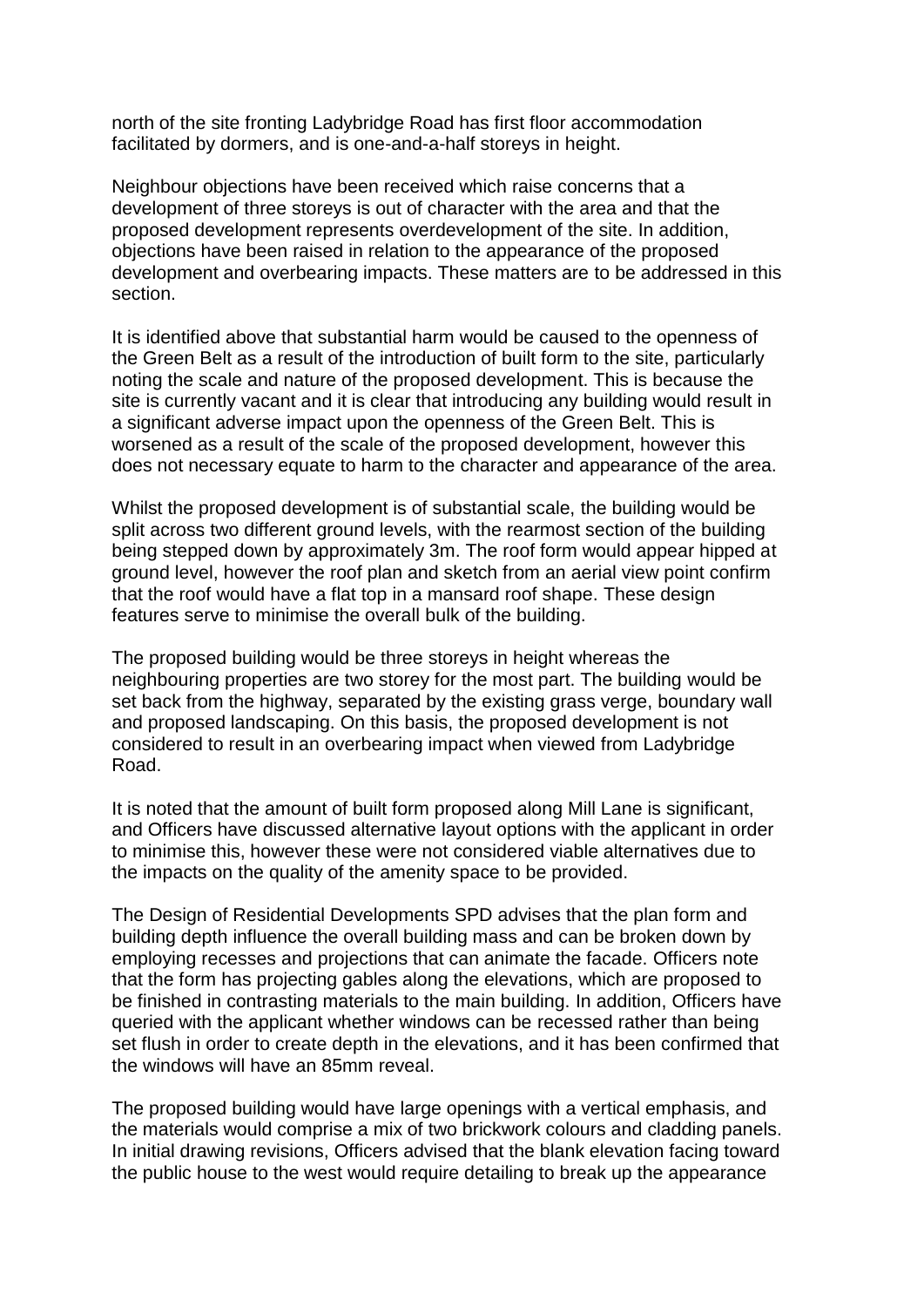of the elevation, and as a result windows serving the hallways have been added. Similarly, a glazed panel has been included between the gables to the southern side elevation.

The submitted drawings indicate that the existing wall and railings to the northern and eastern site boundaries would be retained. It is noted that some infilling and repairs will be required, and it is therefore recommended that a condition is attached to any planning permission granted to require details of these works.

It is also recommended that conditions are attached to any planning permission granted to require that details of materials and architectural details are provided in order to ensure that the proposed development is of high quality finishes, in the interest of visual amenity and in order to ensure compliance with Core Strategy Policy SIE-1.

In accordance with Core Strategy policies CS8 and SIE-1 and the NPPF, it is considered that the proposed built from would appear acceptably within the locality of this mixed area, due to the proposed siting, design, scale, massing, materials and context of the scheme.

The proposed development is considered to appropriately respond to the constraints of the site, and subject to conditions to require details of landscaping, tree planting and materials details, is considered to be in accordance with Core Strategy policy SIE-1, regarding designing quality places.

#### Landscape Character Area

The site is located on the corner of Ladybridge Road and Mill Lane, adjacent to Micker Brook, within the Ladybridge river valley, a narrow green corridor located within the Green Belt and Landscape Character Area. Appendix 12 of the UDP review states that the Ladybrook Valley "forms a very valuable recreational and ecological resource penetrating the urban area and linking the Mersey Valley with the open land to the south east of the Borough. The open valley is, however, very narrow for much of its length and it is vital to safeguard what remains of its countryside character."

Saved UDP Policy LCR1.1 states that "development in the countryside will be strictly controlled, and will not be permitted unless it protects or enhances the quality and character of the rural areas. Where it is acceptable in principle, development should:

(i) be sensitively sited, designed and constructed of materials appropriate to the landscape character area in which it is located; and (ii) be accommodated without adverse effect on the landscape quality of the particular character area."

For the purposes of Policy LCR1.1, the proposed development is taken to be acceptable in principle (noting the "Planning Balance" section at the end of this report). The description of the Landscape Character Area in Appendix 12 of the UDP has been taken into account, and it is considered that the proposed redevelopment of the previously developed site can be accommodated without adverse impact on the landscape quality of the area, and that the development is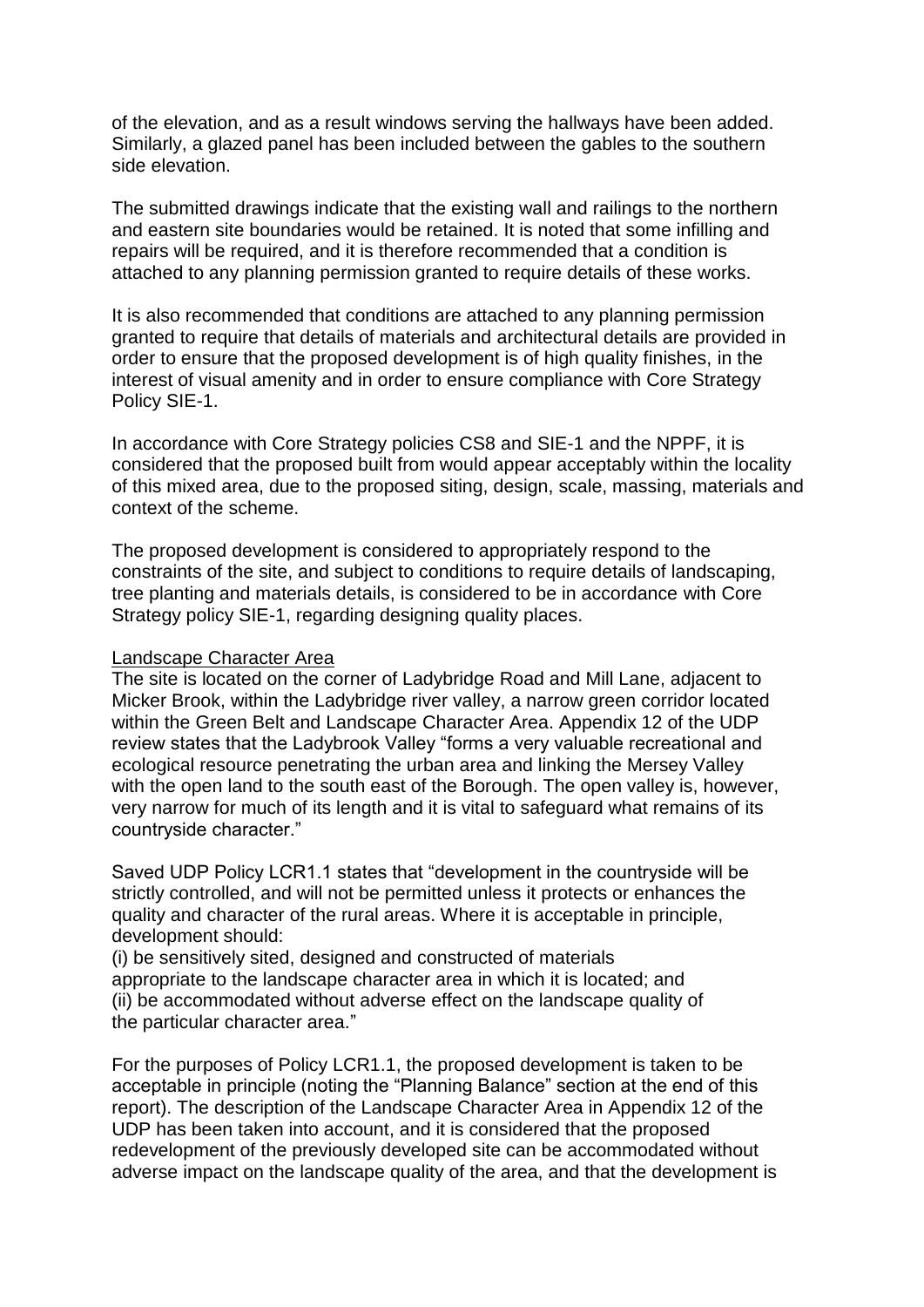sensitively sited in this regard. As set out above, the proposed design is considered to be acceptable, and conditions are to be attached to any planning permission granted to require details of materials and detailing in order to ensure that they are suitable.

Saved UDP Policy LCR1.1 states that "development proposals in the countryside should meet the following requirements, where relevant:

(iii) protect or improve existing recreational land, so as to maintain or enhance the predominantly informal recreational role of the countryside around Stockport:

(iv) not impede, and where possible, improve public access for all to the countryside;

(v) protect or enhance the natural environment in accordance with policies in Chapter 3;

(vi) conserve or enhance buildings, structures or remains which contribute to the history or character of the area, in accordance with policies in Chapter 4; and (vii) improve the appearance of the countryside, notably by removing or screening unsightly existing development, by making waterside areas more attractive or through additional landscaping."

The proposed development would not result in a loss of recreational land or impede public access to the countryside, addressing points (iii) and (iv). Through the imposition of conditions and the payment of developer contributions, the proposed development is considered to result in net gains to biodiversity and landscaping is also proposed, providing enhancement to the natural environment when considered against the sites current form, addressing point (v). The application site is previously developed land and does not include buildings to be preserved in order to address point (vi), however, as set out in the following section of this report, the proposed development is considered acceptable in relation to impacts upon heritage assets. In relation to point (vii) it is noted that in its current form, the site does not make a positive contribution to the character and appearance of the area, nor the wider countryside. For this reason, the proposed development is considered beneficial in bringing a vacant site back into active use in a way which is considered acceptable in terms of its appearance, and would also contribute additional landscaping.

In light of the above, the proposed development is considered to be acceptable when assessed against Saved UDP Policy LCR1.1.

### **Impacts upon Heritage Assets**

The Conservation Office has assessed the proposal and their comments are provided in the "Consultee Comments" section above.

The application is supported by a Heritage Assessment (in accordance with the requirements of Paragraph 189 of the NPPF). The Heritage Assessment sets out the heritage context of the site and identifies heritage assets that are in the locality. This demonstrates that the impact of the development on heritage assets will be particularly limited in respect of designated heritage assets.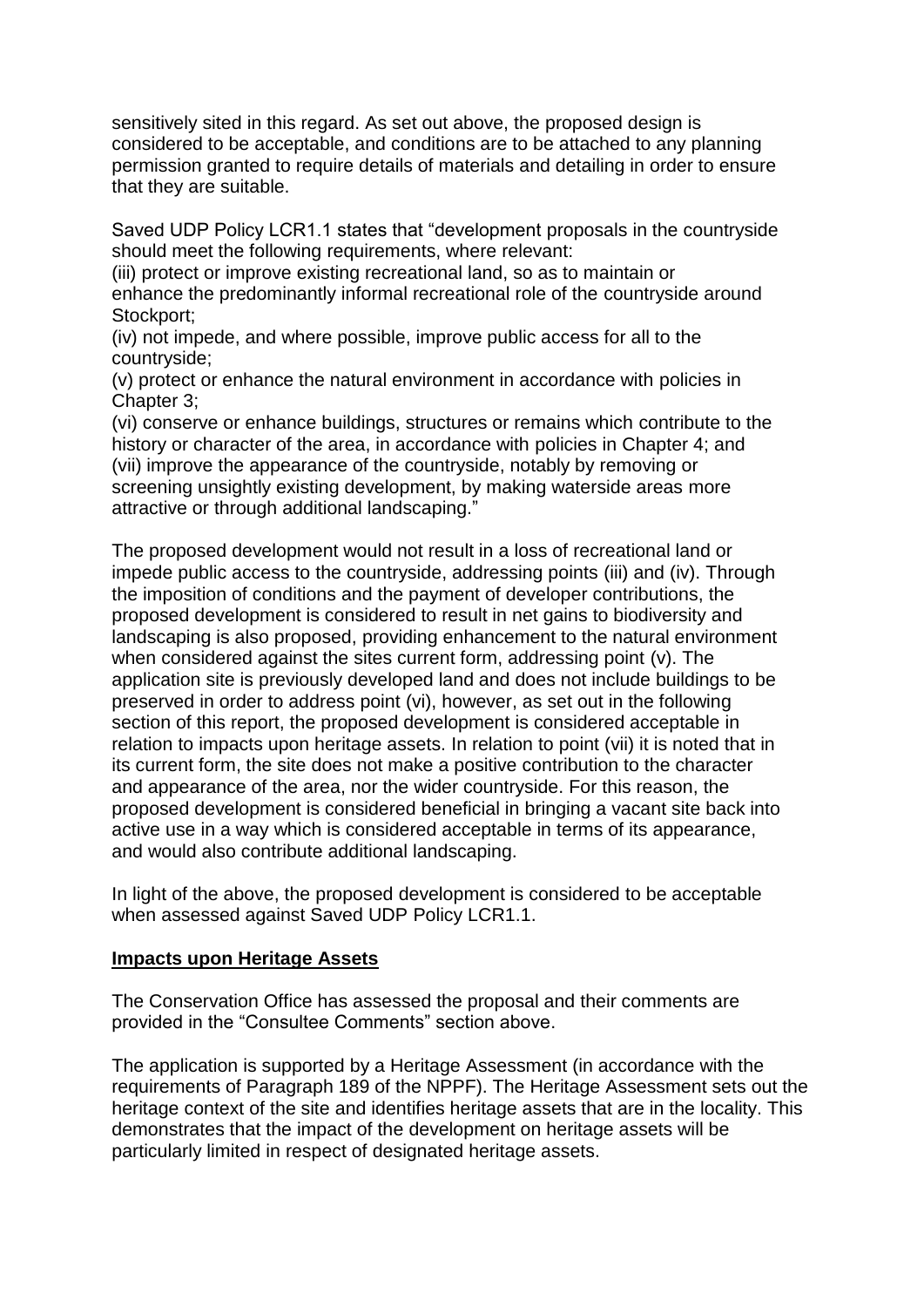The Conservation Officer has noted disappointment that the document does not make any analysis of the impact of the development on the heritage assets which are closest to the site (Ladybridge cottages on Mill Lane which are included on the GMHER and are non-designated heritage assets) located almost immediately opposite the application site. These are modest 2 storey terraced cottages and are reflective of the historic development of the area and its prevailing character. Notwithstanding this omission the application demonstrates that the height scale and mass of the proposed development has been reconsidered since pre-application stage and has been reduced. The frontage to Mill Lane, opposite Ladybridge Cottages, is shown with two blocks, one of two storeys and one of three storeys, with gables fronting Mill Lane. This design and layout has effectively broken up the scale, mass and volume of the development at this location which is welcomed. It is considered that the impact of the development on the significance of the nearby heritage assets would be acceptable, although the success of the scheme is also likely to be reliant on the quality of materials and architectural detailing. In light of the above, the Conservation Officer does not raise an objection.

Officers are in agreement that conditions should be imposed to require the submission of further details regarding materials (including samples to be assessed on site) and architectural details in the interest of visual amenity and in order to ensure compliance with Core Strategy Policies SIE-1 and SIE-3.

#### Archaeology

The Greater Manchester Archaeological Advisory Service (GMAAS) has assessed the proposal and provided their comments.

The application has been submitted with a heritage desk-based archaeological assessment (DBA) prepared by Pegasus Group (April 2021). The DBA provides an overview of the available historic documentary and cartographic information in charting the known development and land-use of the application site, and benefitted from consultation with the Greater Manchester Historic Environment Record. The report also provides a consideration of the likely impact of the development proposals upon the significance of heritage assets identified in the application area as set out in NPPF paragraph 189.

The DBA concludes that the proposed development will result in no harm to the setting of listed buildings in the vicinity of the application site. It also notes that there are records of activity in the area from the 17th century onwards, and demonstrates that the application site was occupied by a house, garden, meadow and stables by the mid-19th century. The sites of these demolished buildings are focused across the eastern and south-eastern parts of the application site, and there is potential for below-ground remains to survive intact. The DBA fails to draw out the significance of these sites of potential archaeological interest, which could have been addressed had the author consulted the Updated North West Archaeological Research Framework. One of the research strategies outlined in the Research Framework (PM6.15), for instance, highlights the need to 'undertake excavation of abandoned farms and cottages…especially where the ownership or tenancy is documented, in order to study the material culture of individual households'.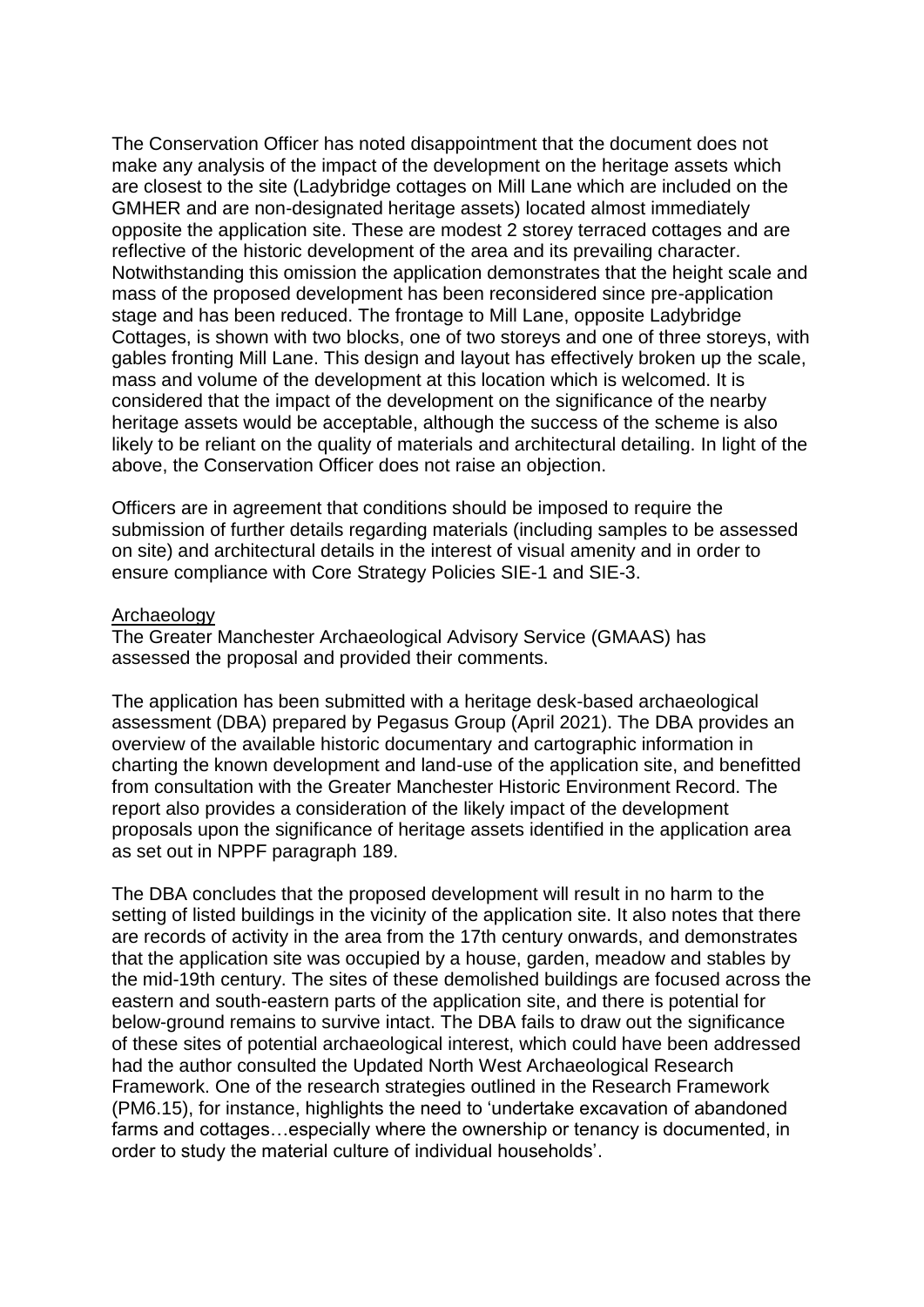Paragraph 199 of the NPPF states that local planning authorities should require developers 'to record and advance understanding of the significance of any heritage assets to be lost (wholly or in part) in a manner proportionate to their importance and the impact, and to make this impact publicly accessible.'

GMAAS accepts that any below-ground archaeological remains that do survive will not be of national importance requiring preservation in-situ, although a scheme of archaeological investigation and recording will be required prior to the removal of the archaeological remains during the proposed construction works. It is commented that a programme of archaeological works should be secured through a planning condition, which would ensure compliance with the NPPF and Core Strategy Policy SIE-3.

### **Impact upon Residential Amenity**

Development Management policy SIE-1 advises, "development that is designed and landscaped to the highest contemporary standard, paying high regard to the built and/or natural environment within which it is sited, will be given positive consideration. Specific account should be had of…" a number of factors including, "the site's context in relation to surrounding buildings and spaces (particularly with regard to the height, density and massing of buildings);" "Provision, maintenance and enhancement (where suitable) of satisfactory levels of access, privacy and amenity for future, existing and neighbouring users and residents; The potential for a mixture of compatible uses to attract people to live, work and play in the same area, facilitating and encouraging sustainable, balanced communities."

Regard has also been paid to the Design of Residential Development SPD. This SPD provides guidance as regards the implementation of Core Strategy Policy H-1 regarding new housing design and standards. The aim of the SPD, as regards the section regarding 'Space About Dwellings' (pages 32-33) is to ensure that there is sufficient space around developments, that overlooking is kept to a minimum and that which does occur is not unacceptable or out of keeping with the character of the area. The SPD is, however, a guide, and it is acknowledged within the guidance (page 33) that "rigid adherence to the standards can stifle creativity and result in uniformity of development. The Council therefore encourages imaginative design solutions and in doing so may accept the need for a flexible approach," depending upon the context.

Neighbour objections raise concerns regarding a loss of privacy, loss of light and noise impacts, which will be assessed in this section.

#### Privacy and Overshadowing

In terms of privacy both within habitable rooms and garden areas, the Council's Design of Residential Developments SPD confirms that the design and layout of a development should minimise overlooking and should not impose any unacceptable loss of privacy on the occupiers of existing dwellings.

To this aim, regarding space and privacy within habitable rooms and garden areas, the SPD suggests that for 2 storey developments there should be a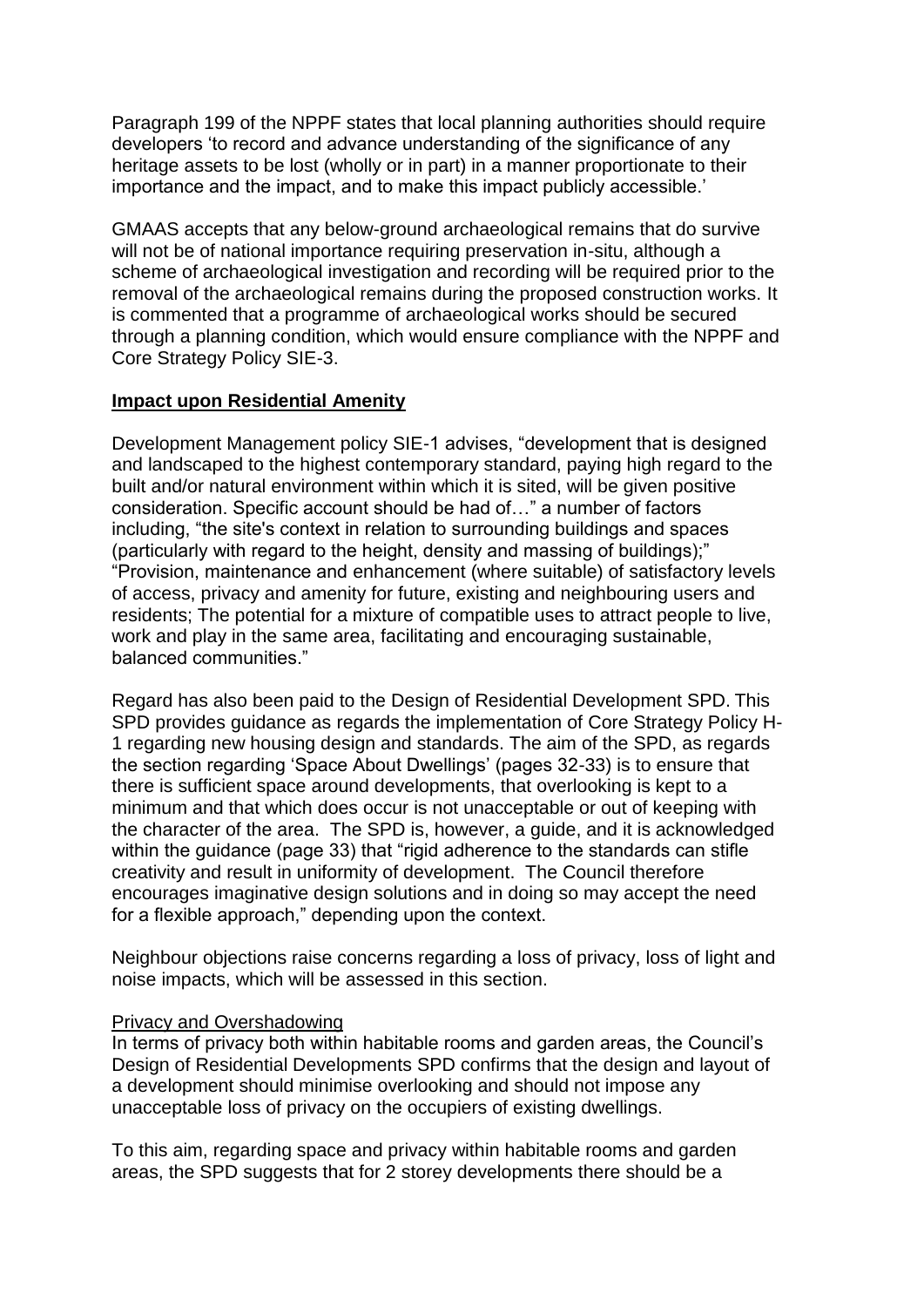distance of 21m between habitable room windows on the public or street side of dwellings, 25m between habitable room windows on the private or rear side of dwellings and 6m between any proposed habitable room window and the development site boundary. A separation distance of 12 metres is recommended between habitable room windows and a blank elevation, elevation with nonhabitable rooms or with high level windows. For every floor of accommodation in excess of 2 storeys an additional 3m should be added to the above figures.

The proposed development would be relatively well separated from the neighbouring dwellings. The closest dwellings to the site would be the dwellings to the northern side of Mill Lane, on Watersedge Road, and the dwellings to the south of the site. The site location plan and proposed site plan demonstrate the relationship between the existing buildings and the proposed.

The dwelling to the south of the site are sited approximately 8.5m south of the site boundary, however the communal garden would be sited to the other side of the boundary and the dwelling would therefore be located approximately 37m from the southern elevation of the proposed building.

The dwellings to the northern side of Mill Lane, on Watersedge Close, would be separated from the site by Mill Lane itself, and a distance in excess of 28m. The dwelling to the north west of the application site on Mill Lane (shown on OS maps as No.12) would be separated from the proposed development by a distance of approximately 20m, however the relationship between the sites would mean that any overlooking impacts would be minimised by the oblique angles of views. The part of the proposed building closest to the dwelling is a stairwell, and the dwelling would overlook the amenity space of the proposed development.

Neighbour objections raise concerns regarding overlooking which include a loss of privacy within garden spaces. It is acknowledged that the garden spaces will be overlooked to some degree, however this is not considered to be so significant as to warrant the refusal of the application as the existing dwellings north of the site already experience a degree of mutual overlooking. It is also noted that there are mature trees between the site and the dwellings to the north, however these cannot be relied on to provide sufficient screening in the long term.

Neighbour objections raise concerns regarding overshadowing as a result of the proposed development. The scale of the proposed building and the proximity to neighbours has been considered in relation to loss of light to neighbouring properties. Whilst there will be some overshadowing as a result of the proposed development, this will be limited as a result of the site levels and stepping down of the rearmost part of the building, and the separation between the proposed building and the neighbouring properties. On this basis, the impact is not considered to be significant. It is also noted that the mature trees north of the application site current result in a degree of overshadowing, however this would not be relevant at all times of the year.

It is noted that neighbour objections also raise concerns in respect of a loss of outlook. Impacts on private views cannot be afforded significant weight in the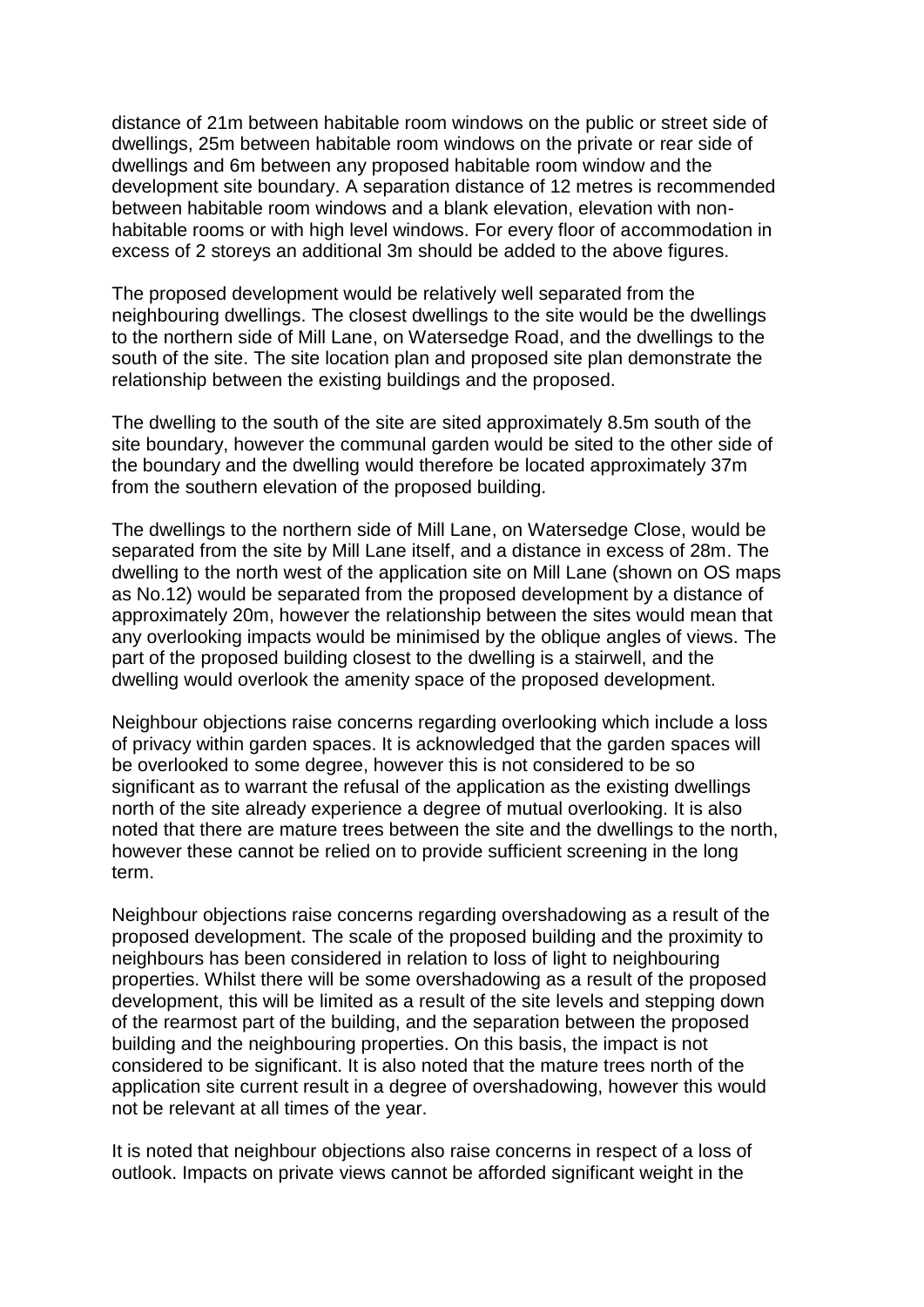#### assessment of this application.

### Amenity Space

A plan has been submitted to demonstrate that the development would include a total of 2,100sqm amenity space around the site, taking into account patio areas, circulation space and landscaping, in compliance with the guidance set out in the Design of Residential Developments SPD which seeks a provision of 1,800sqm for a development of this scale and nature. It is also noted that there would be an internal lounge/activity space measuring approximately 100sqm.

The main shared garden space would be located to the south west of the site, set at the lower site level. The garden would be separated from the car park by a change in levels. Initially climbing plants were proposed to the retaining wall which facilitates this change in levels, however through discussion with Officers the applicant has agreed that a green wall can instead be installed in this location, providing a high quality feature which can be maintained in the long term. Details of the retaining wall and its maintenance are to be required by condition.

The site area measures approximately 0.6ha and the proposed development would therefore result in a housing density of 110 dwellings per hectare (dph), much greater than that required by the indicative standards set out in Policy CS3 of the Core Strategy which seeks densities of 40-50dph outside of central locations, and a minimum of 30dph in suburban locations. Whilst neighbour objections have raised concerns regarding overdevelopment of the site, Officers are satisfied that the proposed housing density can be accommodated alongside the required amount of amenity space within the site and without resulting in significant adverse impacts upon neighbouring dwellings.

It is therefore considered that the proposed development would accord with the NPPF and the Development Plan, including Core Strategy Policy SIE-1, regarding designing quality places and residential amenity.

### Noise and Disturbance

The Environmental Health Officer for Amenity has assessed the proposal and their comments are provided in the "Consultee Comments" section above. The application has been assessed in relation to quality of life, and no objections are raised. It is noted that neighbour objections raised concerns regarding noise and disturbance., and these are addressed in this section.

#### *Prevailing Acoustic Environment*

The proposal site is not located within a daytime or night-time DEFRA Road noise mapped area, but is located within a DEFRA Rail noise mapped area. The application site is located within the 2019 Manchester International Airport, Aircraft Noise Contour area.

### *Amenity Impacts During Development*

There are a number of other residential properties in the vicinity of the site which may be sensitive to construction noise so it is recommended that an informative is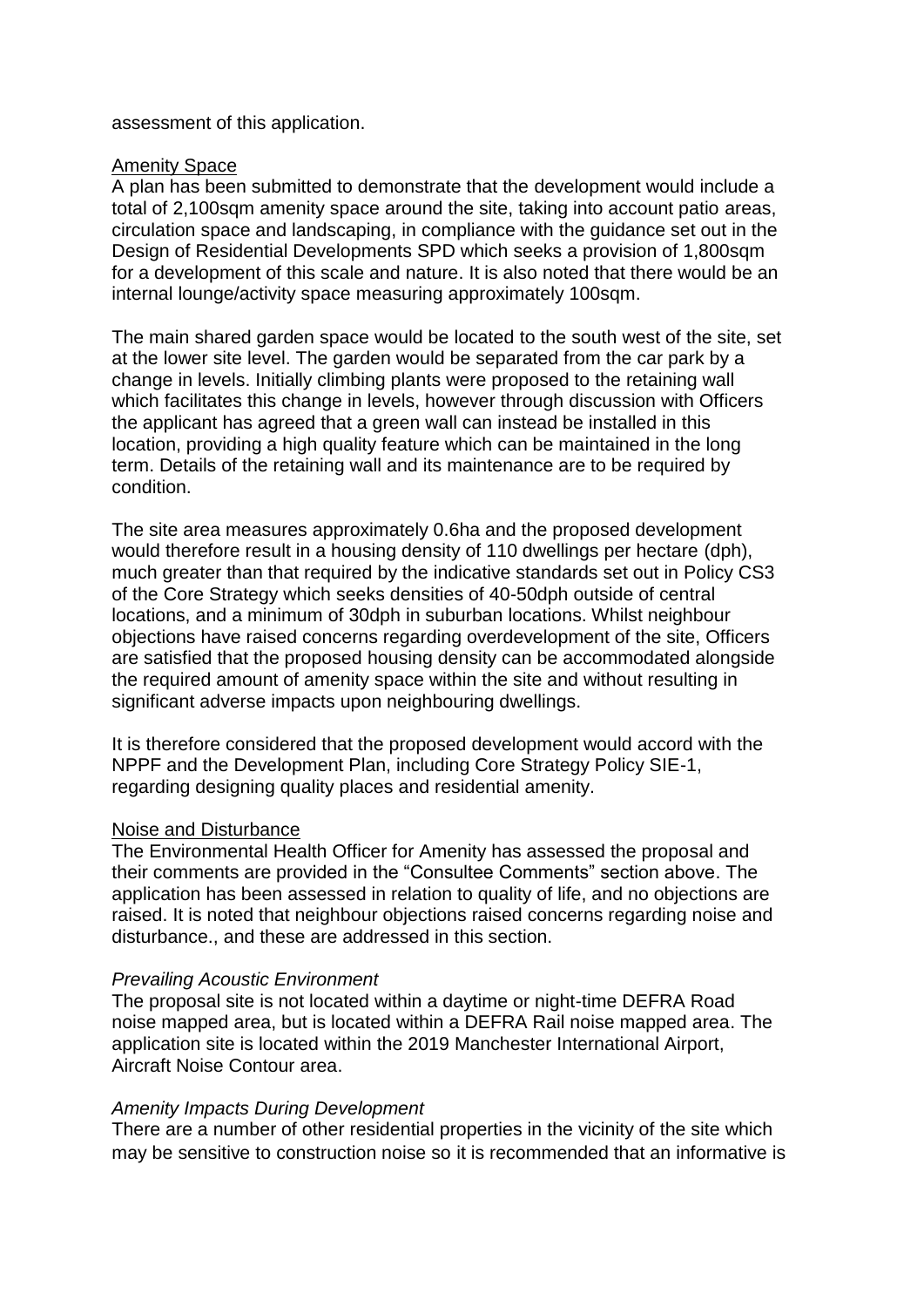attached to any planning permission granted relating to acceptable construction hours, for the attention of the applicant.

The scale of the development is likely to impact neighbouring noise sensitive properties. It is recommended that a condition requiring the submission of a Construction Environmental Management Plan is attached to any planning permission granted, and recommended condition wording has been provided.

#### *Noise Impact Assessment*

In support of the application, the applicant has submitted an acoustic report. The impact of the noise from transportation noise sources on the proposed development has been assessed in accordance with BS8233:2014 Guidance on Sound Insulation and Noise Reduction for Buildings.

The report recommends noise mitigation measures at section 8, designed to achieve BS8233: 2014 and WHO guidelines; to ensure that future occupants of the units are not adversely affected by transportation noise sources. The façade noise levels, and mitigation requirements to achieve internal guideline noise levels from road traffic noise stated in BS8233, are shown on Figures 2-4.

The report methodology, conclusion and recommendations are accepted, and it is therefore recommended that conditions are attached to any planning permission granted to require that the recommended mitigation measures are implemented prior to the occupation of the development and are retained thereafter, and that a Construction Environmental Management Plan is submitted prior to the commencement of development.

Informatives are recommended with regard to construction site operating hours, pile driven foundations and dust management.

#### Aging Well

The Director of Public Health has commented that Stockport Council has adopted an Ageing Well Strategy which takes account of the World Health Organisation guidance on appropriate place making for older people. The WHO design considerations are critical to ensuring that the needs of the growing ageing population of Stockport are addressed where practicable through new development. In particular for this site the proposed use of the Lifetime Homes standard will ensure good quality design in terms of appropriate access including for older people. In addition seating with back and arm rests in locations to support walking to bus stops and wider local facilities would be welcomed to enable older and less mobile residents to make use of seating. As noted in the "Highway Safety" section above, it is proposed that a new bus stop will be installed close to the site, improving the accessibility of this service for residents.

Regard has been had to Development Plan policies, including Core Strategy Policies C8, regarding Safeguarding and Improving the Environment, and accompanying Policy SIE-1, regarding quality places, as regards the consideration of the impact of the proposed development upon the amenities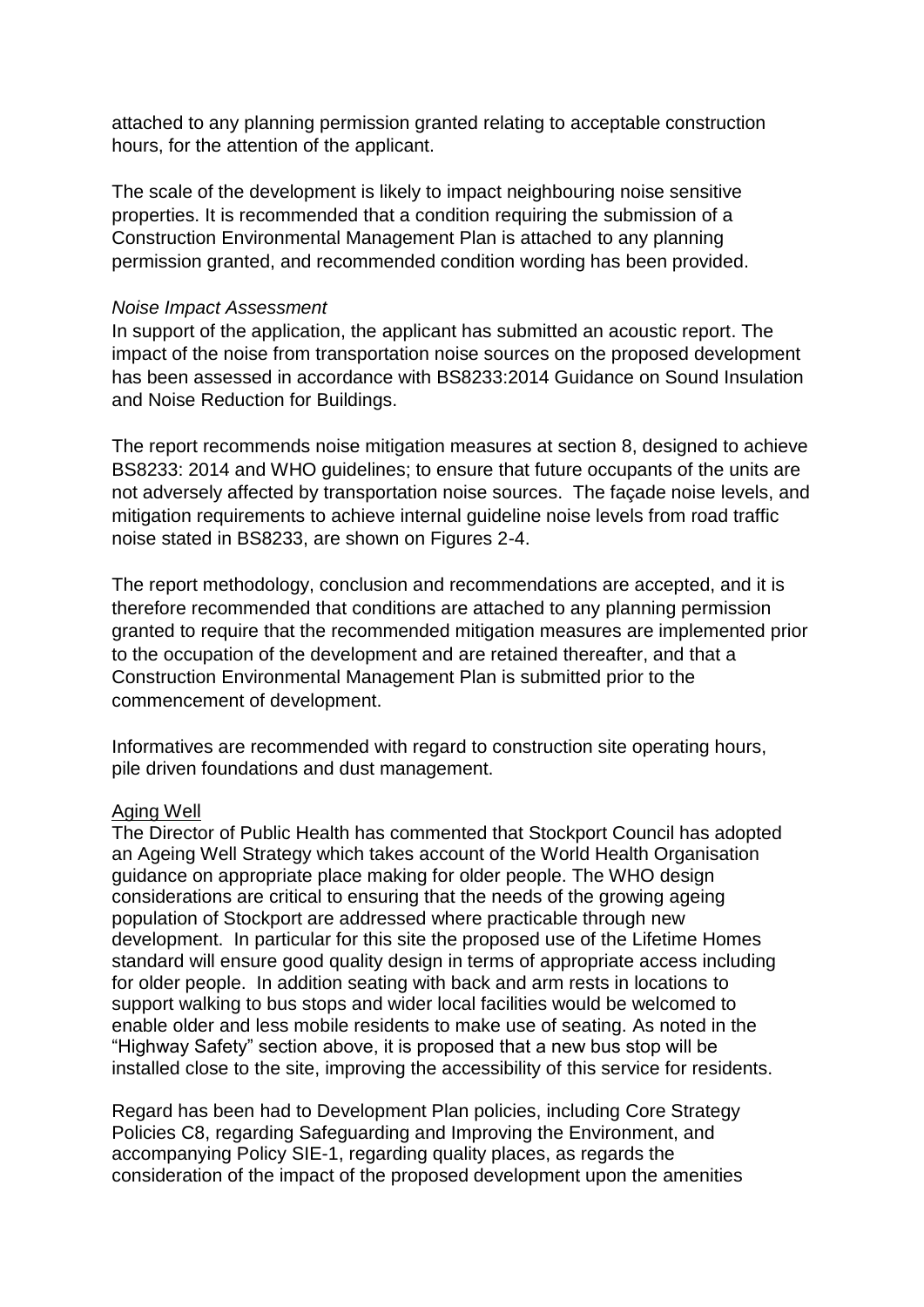afforded by the occupiers of residential properties adjacent to the application site. It is concluded that the proposed development would have an acceptable impact upon the residential amenities of the locality, in accordance with the NPPF and the development plan, including Core Strategy Policy SIE-3.

### **Highway Safety, Traffic Generation and Parking**

Core Strategy policy CS9 supported by Policy T-1 requires development to be in locations which are accessible by walking, cycling and public transport. Policy T-2 requires developments to provide car parking in accordance with the maximum standards and confirms that developers will need to demonstrate that developments will avoid resulting in inappropriate on street parking that causes harm to highway safety. Developments are expected to be of a safe and practical design (Policy T-3). The NPPF confirms at Paragraph 111 that development should only be prevented or refused on highways grounds if there would be an unacceptable impact on highway safety, or the residual cumulative impacts on the road network would be severe.

The Highways Engineer has assessed the proposal and their comments are provided in the "Consultee Comments" section above. It is noted that neighbour objections have been received in relation to access, traffic generation and parking provision, and these matters are addressed in this section.

The proposed layout incorporates a new access direct from Ladybridge Road. The existing site entrance off Mill Lane would be permanently closed off to vehicular traffic, although a pedestrian link to/from the site would be available. The application is accompanied by a Transport Assessment (TA) and supporting drawings.

#### *Sustainable Location*

The Ladybridge Road corridor is relatively well served by bus services with opportunities to access routes that connect to Stockport Town Centre, Cheadle Hulme, Wythenshawe, Manchester Airport and the local areas nearby. However there is an absence of a northbound bus stop close to the site and this concern has been expressed to the applicant. It has been agreed that the development will cover the costs of providing a new stop in a location still to be agreed but that is close to the site. This would significantly improve the opportunity to access bus services. The cost for introducing a new stop would be a matter for a legal agreement (S106), to be completed in the event that permission is to be granted.

The Highways Engineer is satisfied that the site is accessible by modes of travel other than the motor car. This will contribute towards reducing the reliance of residents and visitors on car travel and should encourage sustainable travel choices to be made and they therefore consider that this form of development is appropriate in this location.

#### *Site Access*

The new site entrance on Ladybridge Road is designed with acceptable entrance radii, carriageway width, visibility, pedestrian facilities and junction spacing. The Highways Engineer is accepting that a simple priority junction design will have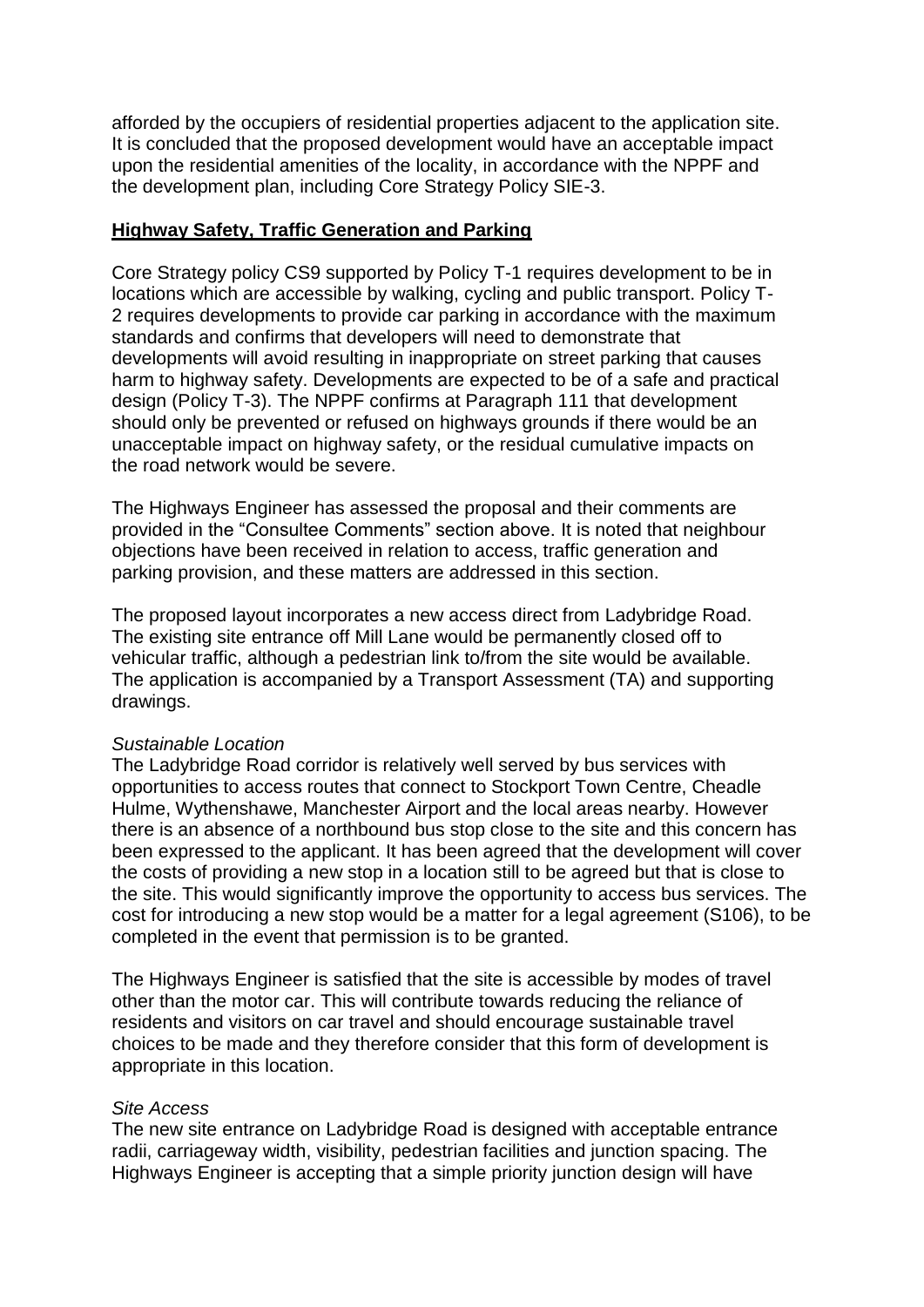adequate traffic capacity for the traffic associated with the proposed development and there is no reason to be seeking a junction design that has increased capacity in order to support the scheme.

#### *Relocated Toucan Crossing*

To facilitate the new site entrance it is necessary to relocate an existing Toucan Crossing on Ladybridge Road. The crossing is an integral part of the Ladybridge Valley pedestrian / cycle route that was recently introduced and the crossing enables safer movement and passage across Ladybridge Road. The submission shows the crossing to be moved around 15m northeast of its current location to a position where it would have adequate spacing to both the site entrance and the Mill Lane junction. The revised location would also remain within the limits of the walking and cycle route and on the desire line for persons crossing Ladybridge Road to continue along the route on either side.

As part of the relocation works the easterly footway on Ladybridge Road needs widening to 3m width for a distance of approximately 30m in a northerly direction. Widening work would be to the rear of the footway and would take place on land that is under the Council's title, replicating and extending the work that was undertaken as part of the Ladybridge Valley pedestrian  $\overline{\prime}$  cycle route. The widened footway would be formed as adopted highway and discussion over the procedure for completing this work is ongoing with relevant Council departments.

The Highways Engineer is accepting of the relocation of the crossing to facilitate the new site entrance and they are satisfied that a design standard compliant means of access to serve the site would be provided. All these works are a matter for conditional control and works associated with the Toucan crossing relocation would be delivered under the terms of a S278 Highways Agreement, with the development covering all of the associated costs.

#### *Traffic Generation*

The Highways Engineer has reviewed the submission, the detail of the site entrance and the likely volume of traffic to be generated by the development and does not consider there is any reason or evidence to judge that the proposed development would exacerbate existing accident trends or contribute to any highway safety issues.

It is noted that neighbour objections raise concerns regarding the nearby Twinning Brook Road junction. The Highways Engineer is aware that the junction suffers from operational difficulties during the peak traffic periods and the impact of the proposed development has been considered in this respect. It is reasonable to expect that around half of the predicted traffic from the site would pass by this junction to connect with areas to the north of the site and this would therefore equate to only one additional vehicle every 12 minutes in both the AM and PM peak hours. Furthermore, vehicle trips generated by the development would not be likely to use the Twining Brook Road arm of the junction as it is a residential cul-de-sac and drivers would instead travel north or south along Ladybridge Road. It is therefore totally reasonable to acknowledge and accept that the impact of development traffic on this junction would be imperceptible to other road users and that there would be no severe traffic impact.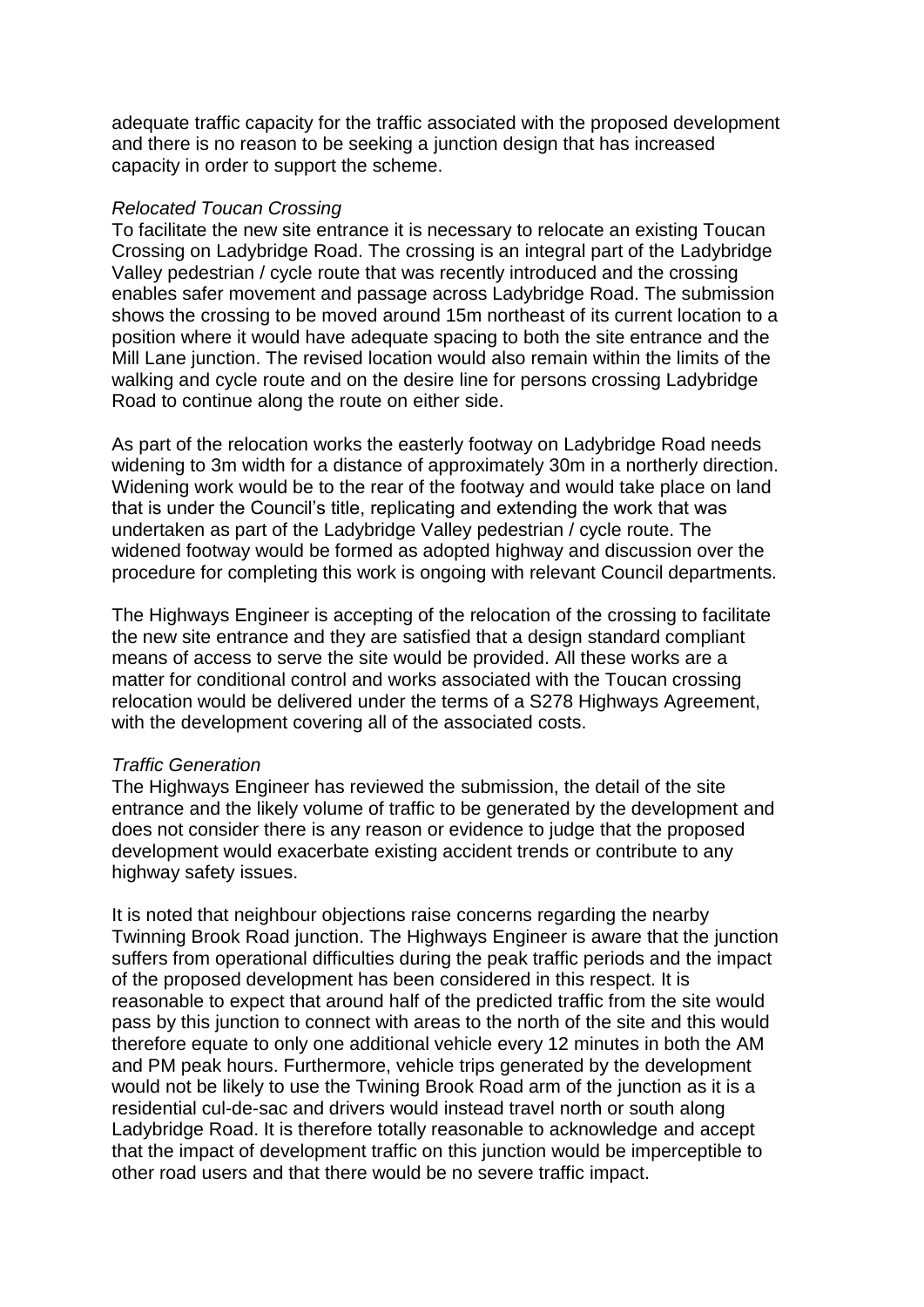In conclusion, the Highways Engineer sees no reason to consider that the development would generate a volume of traffic that would have an unacceptable impact on highway operation and safety and they are satisfied that the means of access that is proposed would be suitable and safe for the intended use.

#### *Parking and Other Features Within the Site*

Within the site provision would be made for car parking, servicing, pedestrian walkways and other requisite features.

The submission include some evidence base to justify numbers which is informed by the operator's experience and comparison with data from similar developments with comparable locations and accessibility opportunities.

Parking is proposed to satisfy what has been identified by the applicant as the realistic demands of the development. This would comprise 33 general parking spaces which includes electric vehicle (EV) charging points to 3 of the spaces and a further 6 disabled parking bays for which one would have an EV charging point.

The Highways Engineer is comfortable with the level of parking that is proposed and sees no reasonable justification to refute the assertions and evidence that have been provided. There is some, albeit limited, scope for additional / double parking within the site and this cumulatively leads them to conclude that the development should not give rise to overspill parking concerns. The Highways Engineer is also accepting of the level of disabled and EV parking that is proposed as these satisfy Council standards.

It is noted that a travel plan will, as required, be implemented as part of the development and this will aid managing parking demand to meet supply rather than simply over supplying space and hardstanding area, reducing the need to have access to a car and promoting opportunities to travel in a sustainable manner.

In conclusion, the Highways Engineer has no concerns with the proposed parking arrangements and does not consider that an objection on parking grounds could be justified or sustained.

With respect to cycle and mobility scooter parking, internal space is proposed within the building to house cycles and scooters and short stay cycle parking would be provided external to the building. The detail of these features are a matter for conditional control.

The internal layout also enables and ensures there is sufficient space for a large refuse sized vehicle to enter the site, stand, manoeuvre and exit in a forward gear. This is the likely largest vehicle that would visit the site which gives comfort all smaller vehicles, for example home deliveries, will be able to safely service the site.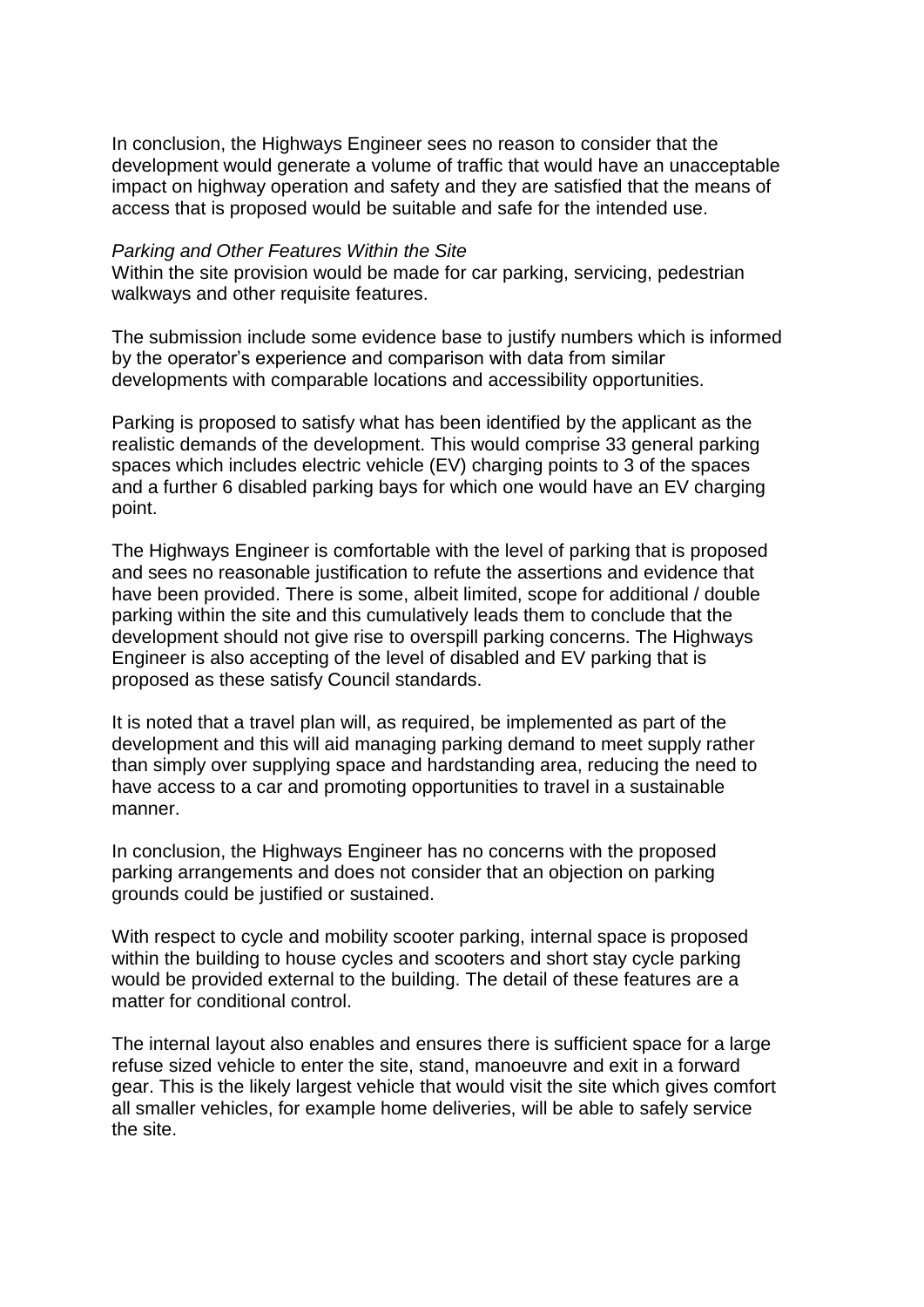The Highways Engineer identified minor issues with the layout, matters of detail that can be resolved under conditional control. These being the need to formally close the existing site entrance on the corner of Mill Lane with footway infill, ensure there is an unobstructed walkway around the building and to all doors and possible bin store relocation, for convenience, otherwise a refuse and recycling management plan and receptacle collection area would be required.

The Director of Public Health has commented that the promotion of active travel and public transport is key to maintaining physical and mental health through fostering activity, social interaction and engagement, managing healthy weight, reducing emissions from vehicles and enabling social interaction. The site is located around 1km from Cheadle Hulme centre which is accessible via walking but given the nature of the development, it would be useful to consider any need for seating provision at bus stops and on routes to local centres and facilities to ensure rest stops are available for those older residents who need them. Following discussion with the applicant, the Highways Engineer's comments note the need for inclusion within a S106 Agreement a commuted sum payment of £20,000 to cover the provision of a new bus stop on Ladybridge Road close to the site.

Transport for Greater Manchester (TfGM) was consulted on the application, and colleagues within UTC Design have provided comments in respect of the proposed relocation of the toucan crossing, which are included in full in the "Consultee Comments" section above. The proposed new position in itself appears to be acceptable given the distances between the new site access and Mill Lane, and the comments made on the requirements for the new crossing are noted.

It is commented that the existing toucan has a widened footway on the east side footway to achieve the absolute minimum width of 3.0 metres shared footway. It is also commented that the current proposals do not have this widened section so this is not acceptable as proposed, however this has been shown on the most recent plans, per the request of the Council's Highways Engineer. As advised by TfGM, all shared footways serving the toucan need to be a minimum width of 3.0 metres.

It is concluded that the proposed development can be safely accommodated on the site subject to condition to ensure that the site benefits from a safe and practical access and parking facilities. The proposal is therefore considered to be acceptable in relation to Core Strategy policies SIE-1, CS9, T-1, T-2 and T-3.

The Director of Public Health has commented that there is proposed limited provision of electric vehicle charging car parking spaces and this could be increased in light of the GM Zero Carbon target for 2038. Indeed it would be helpful if the site is designed flexibly to incorporate charging capacity as the UK moves to an electrified vehicle approach by 2030. There is evidence of the impact of traffic emissions on human health and electric vehicle charging is welcomed in air quality terms, but is one level in a hierarchy of sustainable transport choices where prioritising sustainable transport options of walking, cycling and public transport are vital to increasing activity and considerably reducing carbon emissions. Whilst this is noted, the proposed car parking provision for general use, for disabled users and for EV charging spaces has been considered acceptable by the Highways Engineer, having regard to the relevant planning policies.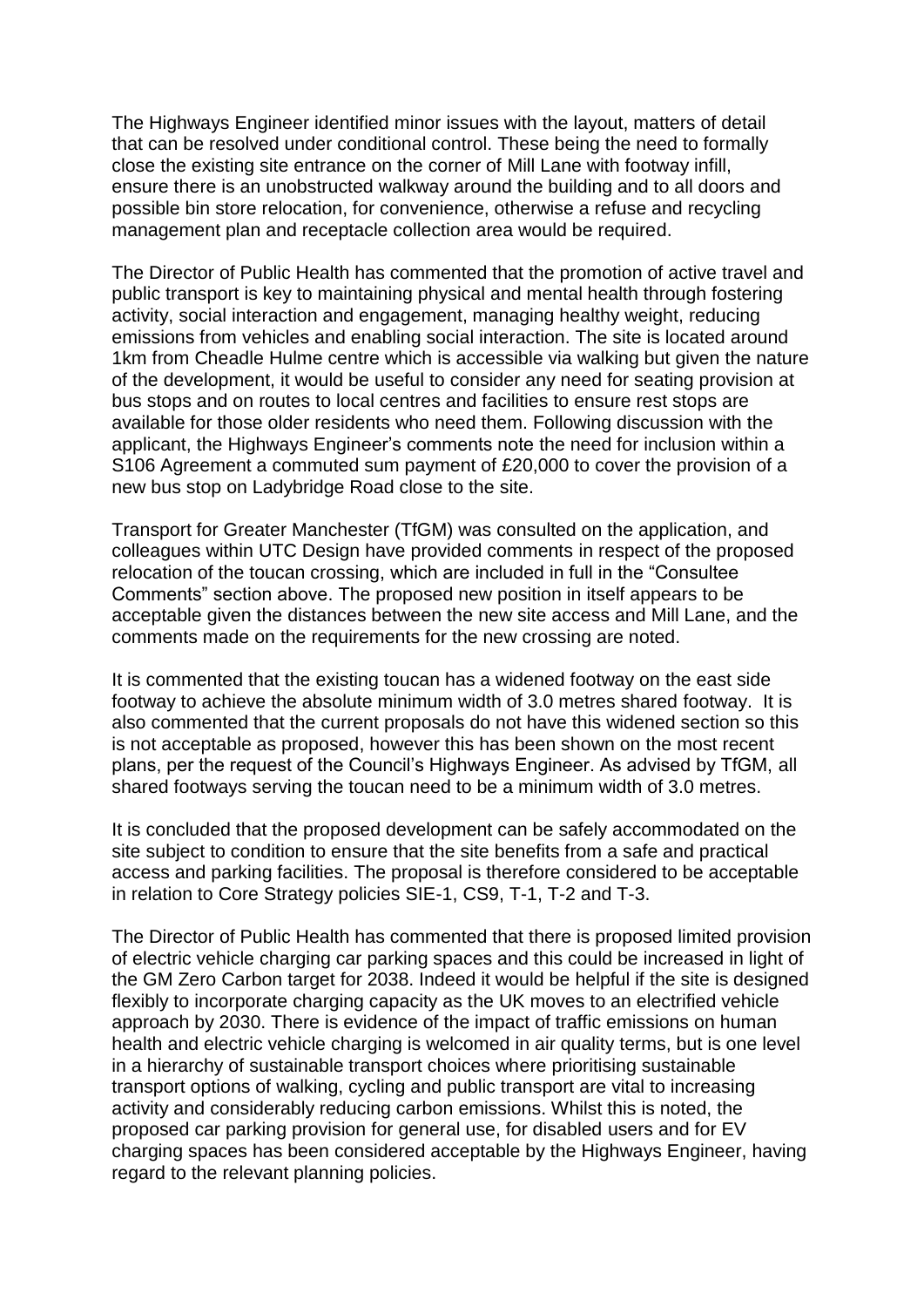### *Public Rights of Way*

The Public Rights of Way Officer has commented that the site is adjacent to the Ladybrook Cycle route, which runs along the valley to the north, exits to a shared use path at the site entrance and runs down the eastern side of the site boundary to a Toucan Crossing.

The Council will be constructing onward routes to Bramhall Park and Cheadle Hulme town centre which will be of benefit to the development (being multi user sealed surface routes) but the care must be taken not to obstruct the route during development. An informative to this effect can be attached to any planning permission granted.

### **Trees and Landscaping**

The Arboriculture Officer has assessed the proposal and their comments are provided in the "Consultee Comments" section above. The proposed development is not within a Conservation Area and there are no legally protected trees within this site or affected by this development.

The Arboriculture Officer has commented that the proposed new construction works will potentially impact on trees. A full tree survey has been submitted as part of the full planning application to show the condition and amenity levels of the existing trees and, where applicable, which trees could be retained to increase the amenity levels of the site with retained mature trees. This is a true representation of the tree population on site and is clear on the level of retained large specimen trees along the east and southern boundary.

The Arboriculture Officer's comments are based on the site layout plan and information gathered during a site inspection. Taking into account the location of the proposed works and the restricted nature of the site, it is necessary for a tree constraints plan to be conditioned and complied with for all retained trees on site to be protected in accordance with British Standards. A condition regarding tree protection and retention has been recommended.

Full details have been supplied with the planning application to show on the landscaping/site layout plan how the developers propose to off-set any loss and further enhance the site in line with current policy. However, the proposed species need to be reviewed as several of the tree species are not appropriate and so alternatives should be considered such as Quercus robur fastigiata for the frontage planting and more biodiversity rich species such as Sorbus aucuparia, crataegus monogyna or betula pendula.

The Arboriculture Officer commented that with regards to the retained trees on site, the root protection plan is required to be adhered to with all relevant fencing to be erected prior to any works commencing on site, this will need to be conditioned to allay those concerns. It is also recommended that the proposed site access is relocated to be sited further from the root protection zone of the existing trees. The access would not encroach into the root protection zone for the trees to be retained on either side of the access, and would appear to have been designed to meet this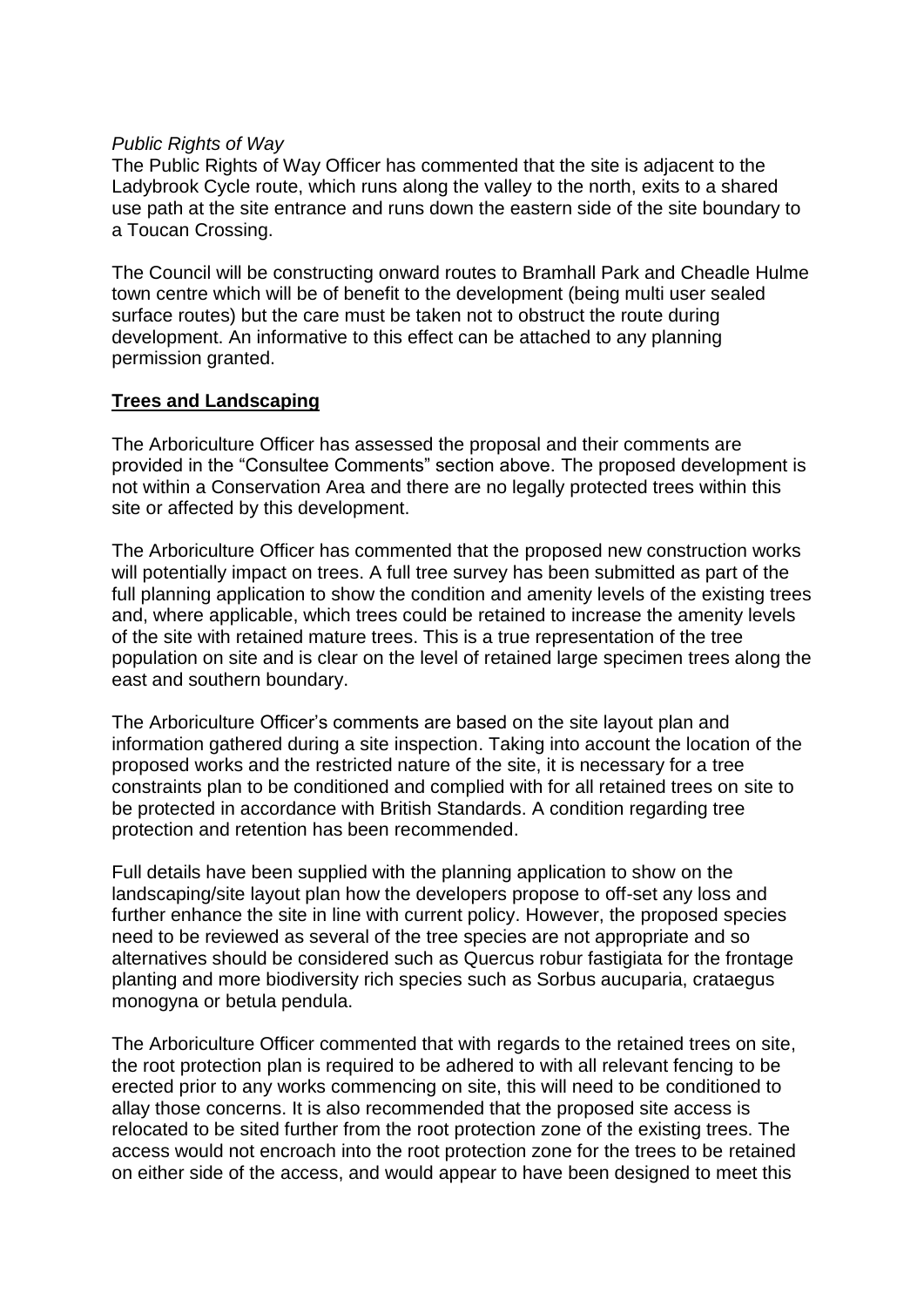purpose. On balance, Officers do not consider it necessary to require that the location of the access is amended on this basis.

In principle the design will potentially have the opportunity to have a negative impact on trees on site and could only be accepted in its current format with adherence to the root protection plan and further updated/improved landscaping scheme to enhance the development site.

An improved landscaping design should seek to increase the number of trees and diversify the species of the trees to offer better suited species and improved biodiversity, increasing wildlife benefits to an ever increasing urban area.

Consideration needs to be given to the lighting columns and tree positions along Mill Lane and increased tree planting on the Ladybridge Road frontage as well as considering a feature tree planting opportunity at the entrance to the site to add character and individuality to the site.

Finally urban tree pits should be considered throughout the car park area to improve drainage of the site and reduce run off.

It is recommended that conditions are attached to any planning permission granted regarding the protection and retention of existing trees, and regarding new planting. It is noted that neighbour comments raise concerns regarding the removal of or damage to trees and the impacts on wildlife, and this concern is considered to be addressed via the recommended conditions.

### **Biodiversity**

The Nature Development Officer has assessed the proposal and raises no objections subject to the imposition of conditions and informatives, and the use of a Section 106 legal agreement to secure developer contributions (as recommended in their comments, set out in full in the "Consultee Comments" section above). Initial comments were provided which requested the provision of additional information, and follow up comments were provided on receipt of this.

The northeast corner of the site lies within designated Green Chain, and whilst this designation is not necessarily a barrier to development, it is important that the proposals do not compromise the functionality of the Green Chain as a wildlife corridor.

Micker Brook is adjacent to the western corner of the site. From submitted plans it appears that a buffer habitat will be retained in this part of the site. This is a welcome inclusion within the scheme. The watercourse may offer suitable habitat for riparian mammals, such as otter and water vole. Otters receive the same level of legal protection as bats (outlined above) and water vole are protected under the Wildlife and Countryside Act 1981 (as amended). No signs of otter were recorded during the survey. The buffer appears to be approx. minimum 10m which is considered sufficient to avoid disturbance to the watercourse and habitat corridor – the Environment Agency usually request an 8m stand-off from watercourses.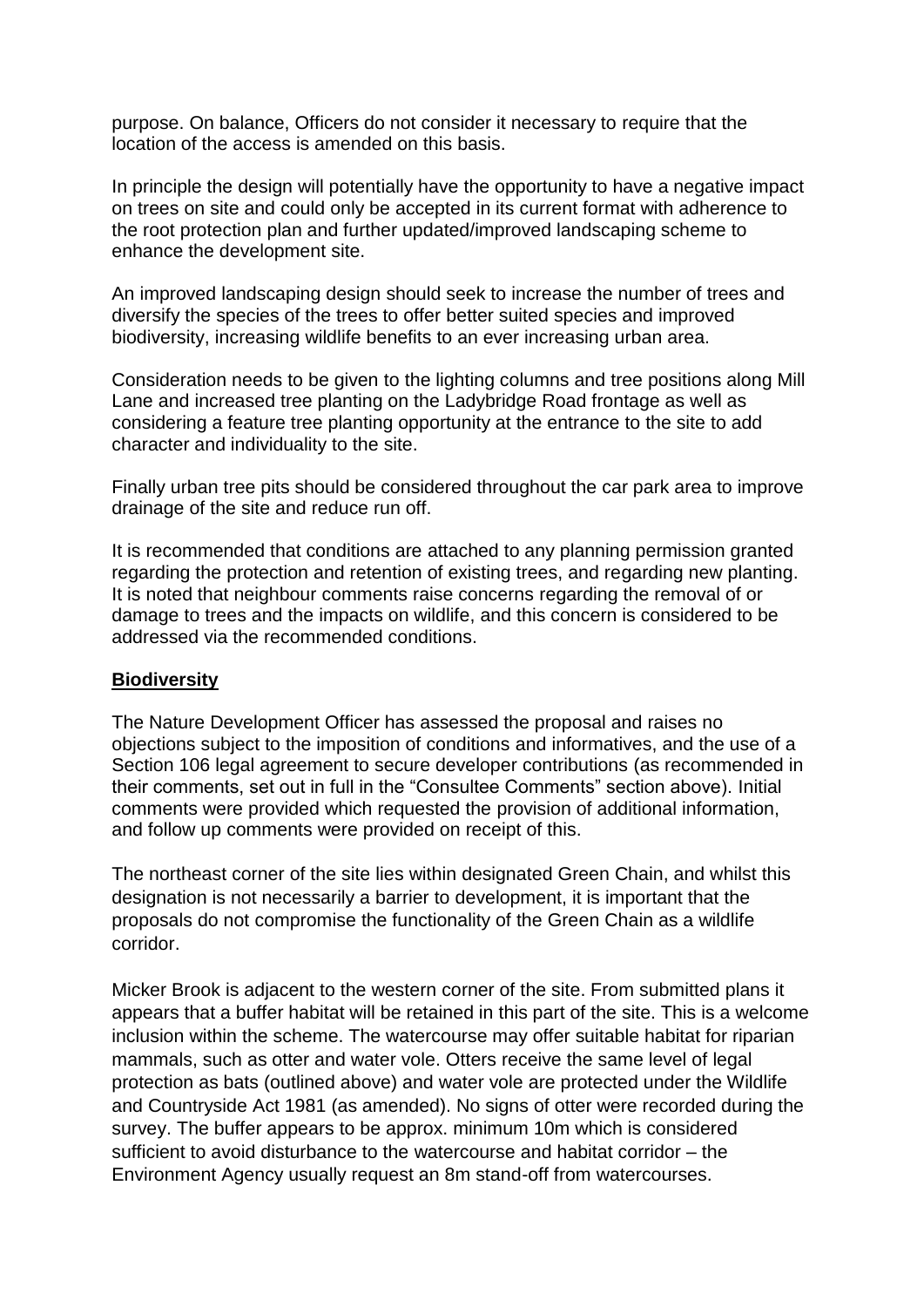An Ecological Impact Assessment report has been submitted with the application. An Extended Phase 1 habitat survey has been carried out which mapped the habitats present and assessed the potential for protected species to be present on site and impacted by the proposals. The survey was carried out in January 2021. It is acknowledged in the report that this is a sub-optimal time of year for carrying out habitat surveys, but given the habitats present on site this is not considered to be a significant limitation to the overall assessment. Habitats on site comprise hard standing, scrub, trees, ephemeral/short perennial vegetation and a derelict building. It is commented that sufficient ecological information has been submitted to allow determination of the application.

No evidence of roosting bats was recorded during the surveys. Tree T1 (horse chestnut) was identified as offering moderate bat roost potential. The ecology report states that this tree would be retained and so no further survey of the tree would be required in relation to bats. If proposals change however, and any impacts on tree T1 are anticipated, further survey work will be required in advance of works to ensure that all potential impacts on bats are adequately mitigated for and prevent breach of the relevant legislation.

Tree T6 (poplar) was identified as offering low bat roost potential. This tree will be felled as part of the proposals. The precautionary soft fell techniques (outlined in section 3.13 of the ecology report) should be implemented to reduce the risk to any bats which may be present.

An informative should be attached to any planning permission granted to state that the granting of planning permission does not negate the need to abide by the legislation in place to protect biodiversity. If at any time during works, evidence of roosting bats (or any other protected species) is discovered on site, works must cease and a suitably experienced ecologist contacted for advice.

In relation to breeding birds, a condition should be attached to any planning permission granted to ensure the protection of breeding birds and the management of works during bird breeding season.

Prior to the commencement of development, an invasive non-native species protocol shall be submitted to and approved by the Local Planning Authority, detailing methods for the containment, control and removal of Japanese knotweed on site. The measures shall be carried out strictly in accordance with the approved scheme.

It is vital that any lighting is sensitively designed so as to minimise impacts on wildlife (e.g. foraging/commuting bats) associated with light disturbance and ensures the watercourse habitat corridor is protected from light spill/remains an unlit zone. Lighting should follow the principles outlined in Bat Conservation Trust guidance in conjunction with careful landscape planting to further protect sensitive habitats from light disturbance.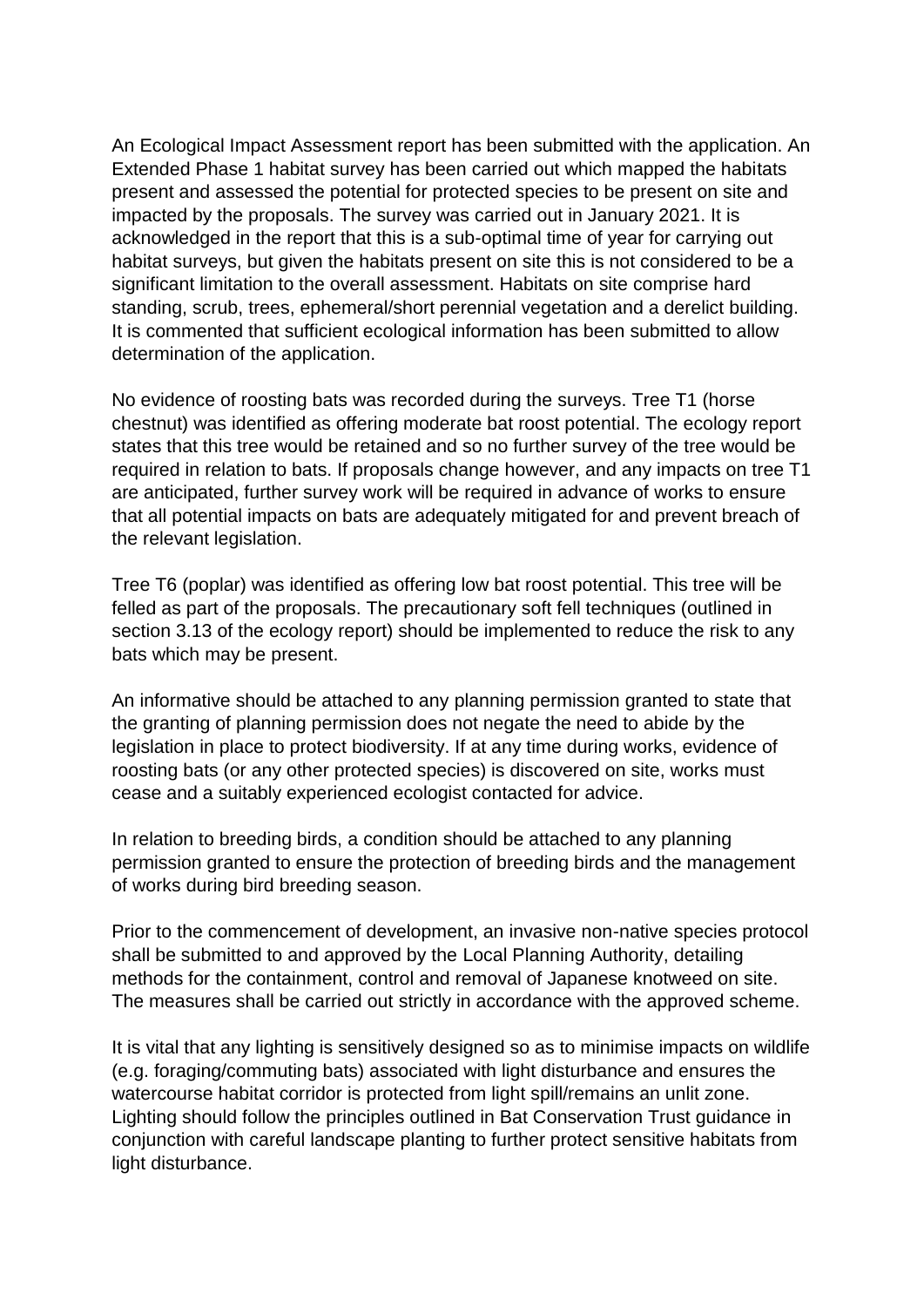The Reasonable Avoidance Measures detailed in Appendix 4 of the ecology report will minimise potential risks to wildlife (including reptiles, amphibians and hedgehog). These measures should be implemented in full during works, and this can be required by condition.

No evidence of badger or otter were recorded during the ecology survey. These species are highly mobile and can move into new areas relatively quickly. An update survey should therefore be carried out in advance of works commencing (as recommended in the ecology report) to enable any changes in baseline conditions to be identified. A condition to this effect should be attached to any planning permission granted.

Measurable gains for biodiversity are expected within development in accordance with national and local planning policy (NPPF and paragraph 3.345 of the LDF). The DEFRA metric 2.0 calculations indicate that there will be a loss of 0.37 habitat units (-22.68% BNG) and a gain of 0.49 hedgerow units through creation of 0.1km of native species rich hedgerow.

Details of the long-term management (for a minimum of 30 years) of the on-site landscaping scheme will need to be submitted to the Local Planning Authority for approval (as part of a Landscape and Ecological Management Plan (LEMP) or equivalent document) to ensure that the proposed naïve species rich hedgerow and mixed scrub and grassland habitats will reach moderate condition in accordance with the submitted metric. The Nature Development Officer has provided recommended condition wording to require the submission and implementation of the required details.

To ensure that adequate compensatory measures are delivered as part of the scheme, off-site mitigation is proposed to be undertaken at the old Sandringham Road Playing Fields. Enhancement of this site will mitigate for the proposed scrub habitat loss and also help deliver 10% BNG of Biodiversity Units. A commuted sum (of £5,885, plus any monitoring fee) will be secured via a Section 106 agreement to cover the enhancement, maintenance and monitoring costs at the receptor/offsetting site.

Biodiversity enhancements are expected as part of developments in line with local (paragraph 3.345 of the LDF) and national planning policy (NPPF). In addition to a sensitive landscaping scheme and BNG opportunities outlined above, it would also be expected that bat and bird boxes are provided on site (on retained trees and on/integrated within the new building). A condition should be attached to any planning permission granted to require that details of the proposed number, type and location of bat and bird boxes is submitted to the Local Planning Authority for assessment The measures outlined in sections 3.19 and 3.20 of the ecology report, relating to enhancements for hedgehogs should also be implemented, and these can be secured via a compliance condition.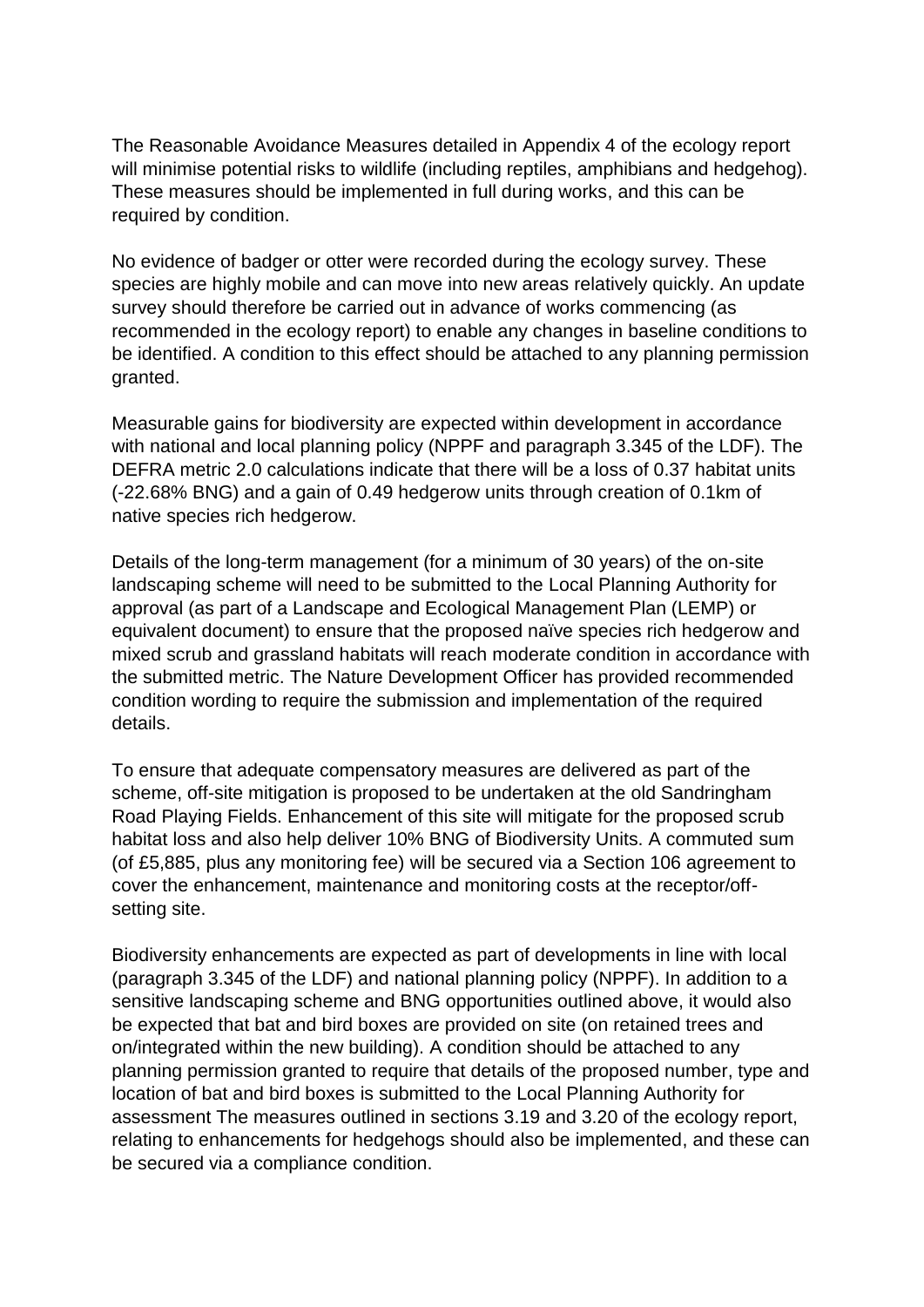Ecological conditions can change over time. It is recommended that a condition is attached to any planning permission granted to require that, in the event that works have not commenced within two years of the 2021 survey (i.e. by January 2023) an update survey work is undertaken by a suitably experienced ecologist to ensure that the ecological impact assessment and protection measures are based on sufficiently up to date survey data and so that any required amendments to proposed mitigation can be identified and incorporated into the scheme.

Subject to imposition of conditions to ensure habitat enhancement and protection of protected species, and the use of a S106 legal agreement to secure developer contribution to biodiversity net gain, the proposed development is considered acceptable in relation to Saved UDP Policy NE3.1, Core Strategy Policy SIE-3, and the NPPF.

It is noted that neighbour comments seek mitigation measures to maintain or increase biodiversity on the site and that works do not take place in bird nesting season. These matters are considered to be addressed through the recommended conditions and developer contributions toward biodiversity net gain.

The Director of Public Health has commented that Green Infrastructure *o*ffers multifaceted health benefits ranging from addressing flood risk to tackling stress and its exacerbating effect on health through provision of views of greenery and wildlife. Appropriate delivery of green infrastructure is welcome in public health terms and could help to manage urban temperatures and extreme rainfall events in the area, reducing stress and thereby maintaining immunity. The proposed native planting could also contribute to managing air quality and enabling net gain in natural capital on a site that is within the Green Belt and a Landscape Character Area as well as adjacent to Green Chain, especially along the Micker Brook. This would also enhance access for and to nature on the development providing stepping stones for habitats and species to ensure robust ecological corridors. The urban environment stores and traps heat, and Green Infrastructure is a critical tool on new development for adapting to the climate crisis where extreme summer temperature events are likely to occur more frequently.

#### **Drainage and Flood Risk**

The majority of the site is located within Flood Zone 1 (low risk) with a small area adjacent to the southwestern boundary in Flood Zone 3 (medium to high risk). The application is supported by a Flood Risk Assessment (FRA), Foul Sewage Utilities Statement and Landscape Strategy Plan.

Policy EP1.7 of the UDP Review requires all development to demonstrate that it will not be at risk of flooding and increase the risk of flooding. All development is expected to incorporate as far as practical, sustainable drainage systems. This position is reflected in policy SD-6 of the Core Strategy and the NPPF, which requires development to be designed in such a way as to avoid, mitigate or reduce the impacts of climate change. In particular, all development is expected to incorporate Sustainable Drainage Systems so as to manage surface water run off from the site.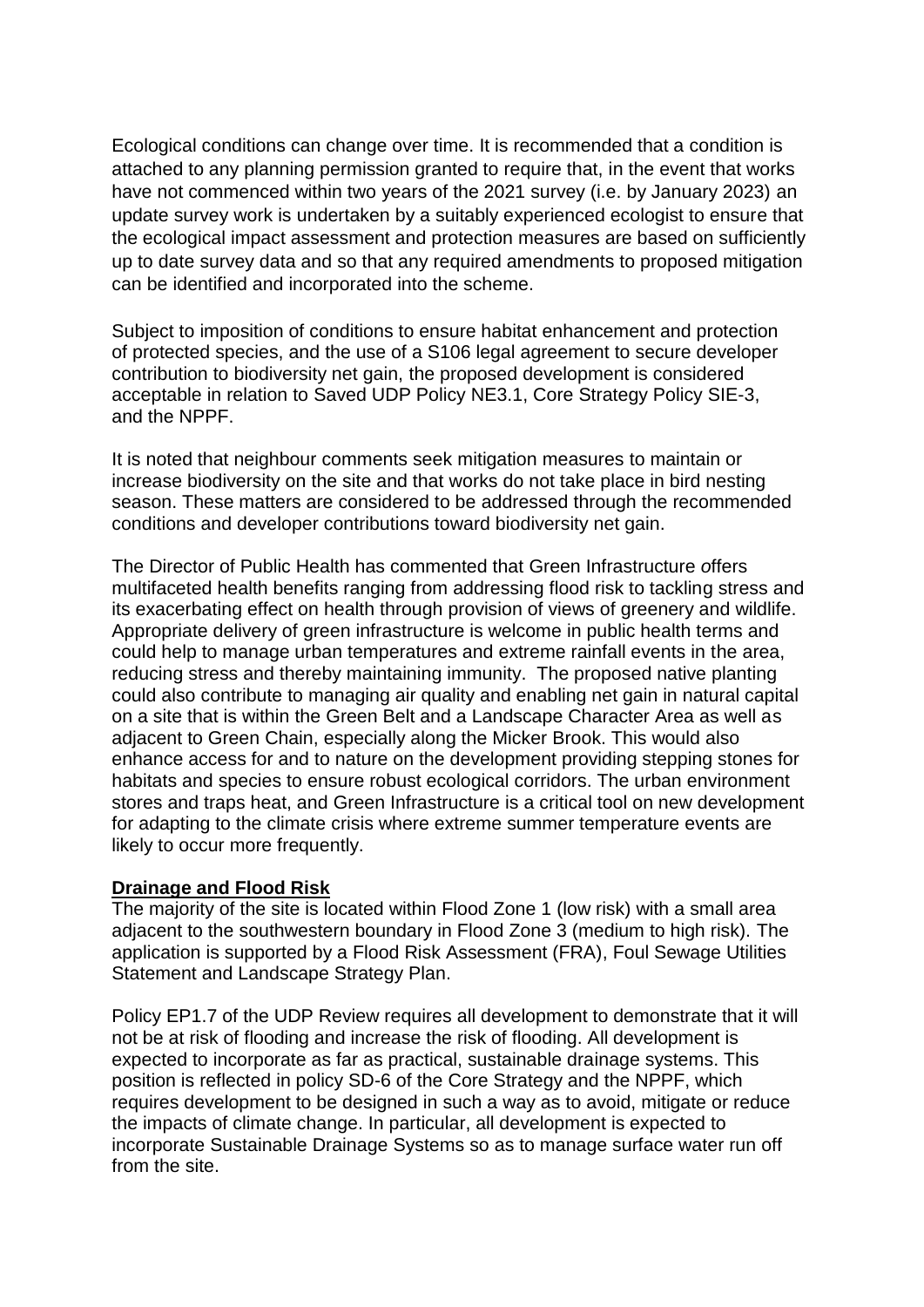The Environment Agency has reviewed the flood risk assessment submitted with the application and are satisfied that it demonstrates that the proposed development will not be at an unacceptable risk of flooding or exacerbate flood risk elsewhere. The proposed development must proceed in strict accordance with the FRA and the mitigation measures identified, specifically including finished floor levels being required to be set at a nominal height above the finalised ground levels to allow for any overland flood flow from a drainage failure. It is recommended that a condition is attached to any planning permission granted to ensure this. An informative is also requested regarding other permissions which may be required.

United Utilities has assessed the application and has commented that in accordance with the National Planning Policy Framework (NPPF) and the National Planning Practice Guidance (NPPG), the site should be drained on a separate system with foul water draining to the public sewer and surface water draining in the most sustainable way.

In the absence of a finalised foul and surface water drainage scheme, it is requested that a condition is attached to any planning permission granted to require that details of a sustainable surface water drainage scheme and foul water drainage scheme are submitted and approved prior to the commencement of development and implemented prior to occupation.

Without effective management and maintenance, sustainable drainage systems can fail or become ineffective. United Utilities seeks to minimise the risk of a sustainable drainage system having a detrimental impact on the public sewer network should the two systems interact. It is therefore recommended that a condition is attached to any planning permission granted to require the submission of a management and maintenance regime for any sustainable drainage system that is included as part of the proposed development.

United Utilities also provided comments regarding water supply and United Utilities' property, assets and infrastructure.

The Lead Local Flood Authority has assessed the submitted documents and has commented that the submitted FRA and drainage strategy are acceptable in principle. It is noted that Section 5.7 of the report indicates the specific SuDS components to be incorporated, however, the report is quite generic and there are no drainage details. In addition, the landscape layout does not identify the detention basin, swales, permeable paving etc discussed in the FRA.

It is commented that the applicant should submit a drainage design and layout to show the arrangement of the sustainable drainage components, outfall to watercourse etc identified within the FRA. This should address Section 5.6 of the report which mentions correspondence with the LPA and a 30% reduction of runoff. This should be clarified as a 50% reduction for brownfield sites would normally be expected. The requirement for a detailed drainage design and layout to be submitted is considered to be addressed via the conditions recommended by United Utilities as set out above.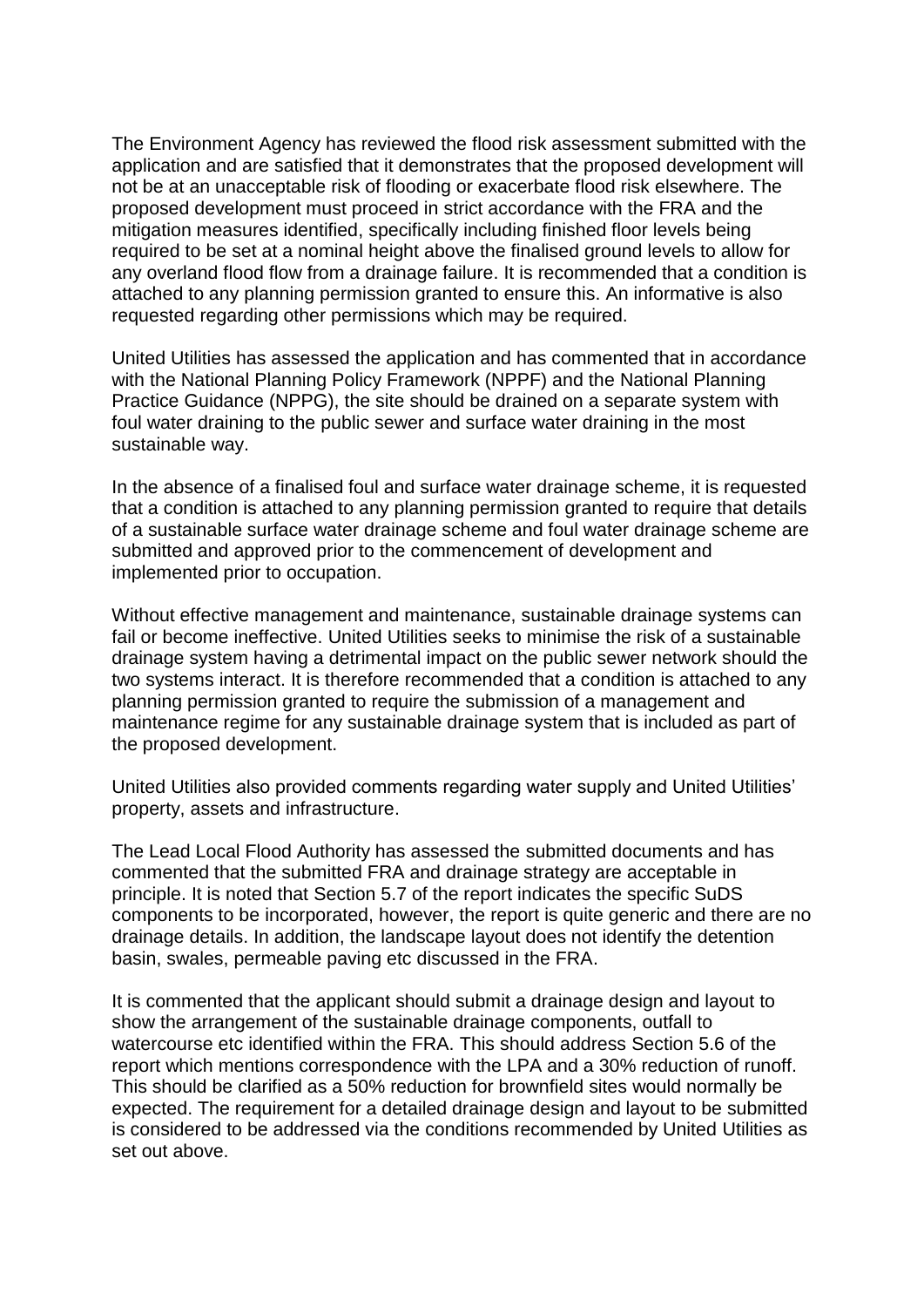Neighbour comments have been received which seek assurance that surface water run off would not impact the water quality of the Micker Brook. This is a matter which can be addressed through the submission of a detailed drainage scheme, as required by the recommended condition.

### **Other Matters**

### Manchester Airport Safeguarding

The Safeguarding Officer for Manchester Airport has been consulted on the proposal. No objections are raised subject to the imposition of conditions to require measures to prevent birds being attracted to the site and to restrict permitted development rights to require that all exterior lighting is capped at the horizontal with no upward light spill and to prevent the use of reflective materials and solar panels, . Informatives are recommended with regard to dust and smoke clouds, upward facing lighting, and cranes and tall equipment.

The application is therefore considered to be acceptable in terms of safeguarding aerodromes and aviation facilities, pursuant to saved policy EP1.9 and Core Strategy policy SIE-5.

### Recreational Open Space Provision/Maintenance Contributions

In accordance with saved UDP policy L1.2, Core Strategy DPD policy SIE-2, the Open Space Provision and Commuted Payments SPD and the NPPG, there is a requirement for the provision and maintenance of formal recreation and children's play space and facilities within the Borough to meet the need of residents of the proposed development.

In accordance with the SPD, developer contributions of £151,368 will be required based on the number of bedrooms and therefore the number of predicted occupants. The population capacity of the proposed development is 168 people (3 person capacity for the 36no. 2 bed apartments, and 2 person capacity for the 30no. 1 bed apartments), and the contribution for formal open space provision and maintenance is £901pp. Contributions are not sought for children's open space provision and maintenance as the development would be subject to an age restriction.

#### Design for Security

The Design for Security Consultant for Greater Manchester Police has commented that they would support the application subject to the layout issues within Section 3.3 being addressed and recommend that the physical security measures within Section 4 of the Crime Impact Statement are secured via condition.

The layout issued within Section 3.3 of the report identifies matters for further consideration such as an evaluation of boundary treatments, and access around the site. Whilst there may be a preference for boundaries to be reinforced to with additional or higher boundary treatments with dense or overhanding vegetation removed in order to restrict access, in this instance, Officers consider the benefits of the retention of the existing boundary walls and vegetation to be significant.

Issues are identified with regard to access from the car park and into/around the building. It is commented that the positioning of the office does not permit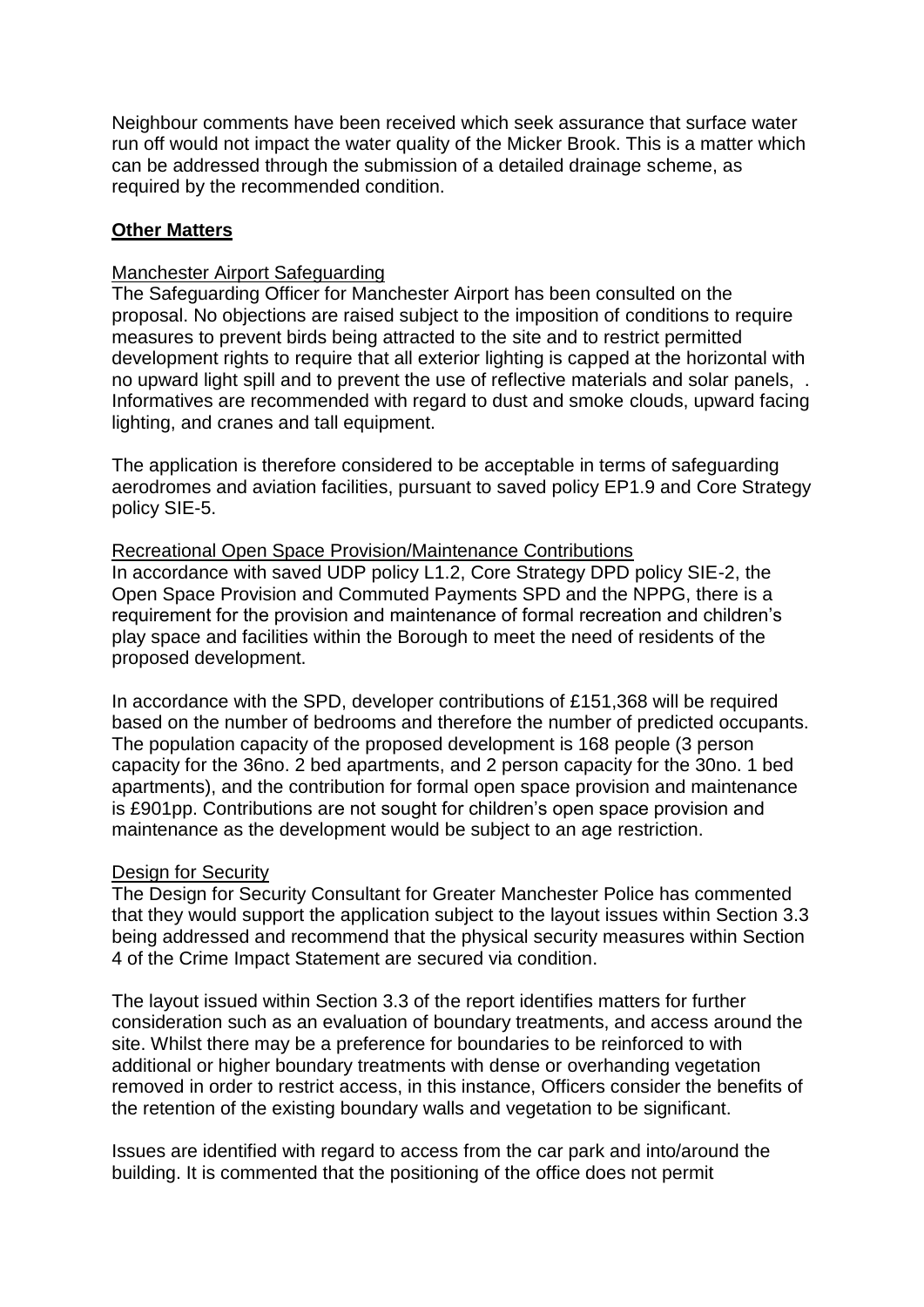overlooking or monitoring of the parking area, however this does not raise significant concerns for Officers as this car park is separated from the communal gardens as a result of a change in levels, and visitors would need to pass reception to enter the building. Comments are made regarding internal arrangements and processes for access into the building, however these are not matters for planning control.

It is recommended that effective lighting and CCTV are installed to ensure safety and security around the site, however these are not matters which could reasonably be required via the imposition of planning conditions.

As advised by the Design for Security Consultant, it is recommended that a condition is attached to any planning permission granted to require that the physical security measures set out at Section 4 of the Crime Impact Statement are implemented in the interests of designing out crime in and in the interests of amenity, pursuant to Core Strategy Policy SIE-1 and the NPPF.

#### **Energy**

The Planning Policy Officer for Energy has commented the submitted Energy Statement is not adequate. Two key issues have been identified, primarily that the residential target is a minimum 13% reduction in carbon emissions over current Part L (equivalent to a minimum 40% reduction over 2006 Part L as stated in Core Strategy Policy SD3), and that the energy statement is incomplete in terms of clear evidence of consideration of Low / Zero carbon technologies due to claims that the calculations for energy are not yet prepared.

They therefore recommend that a condition is attached to any planning permission granted to require the submission of a policy compliant energy statement in order to ensure compliance with Core Strategy Policy SD-3.

#### Contaminated Land

The Environmental Health Officer for Contaminated Land has assessed the proposal. They have reviewed the Hydrock Ground Desk Study 2021 submitted in support of the application, which makes reference to a previous investigation undertaken at the proposed development site. The report concludes that in order to confirm the actual risks to receptors and confirm the ground conditions with respect to potential geo-environmental risks, additional appropriate intrusive investigation will need to be undertaken to supplement the data gained from the initial ground investigation.

As such, conditions are recommended with regard to contamination investigation, remediation and validation of remediation, as well as landfill gas investigation and measures to prevent landfill gas migration, in order to ensure compliance with Core Strategy Policy SIE-3.

### Air Quality

The Environmental Health Officer for Air Quality has assessed the submitted Air Quality Screening report and raises no objections. The proposal is therefore considered to be acceptable in this regard, in compliance with Core Strategy Policies T-3 and SIE-3.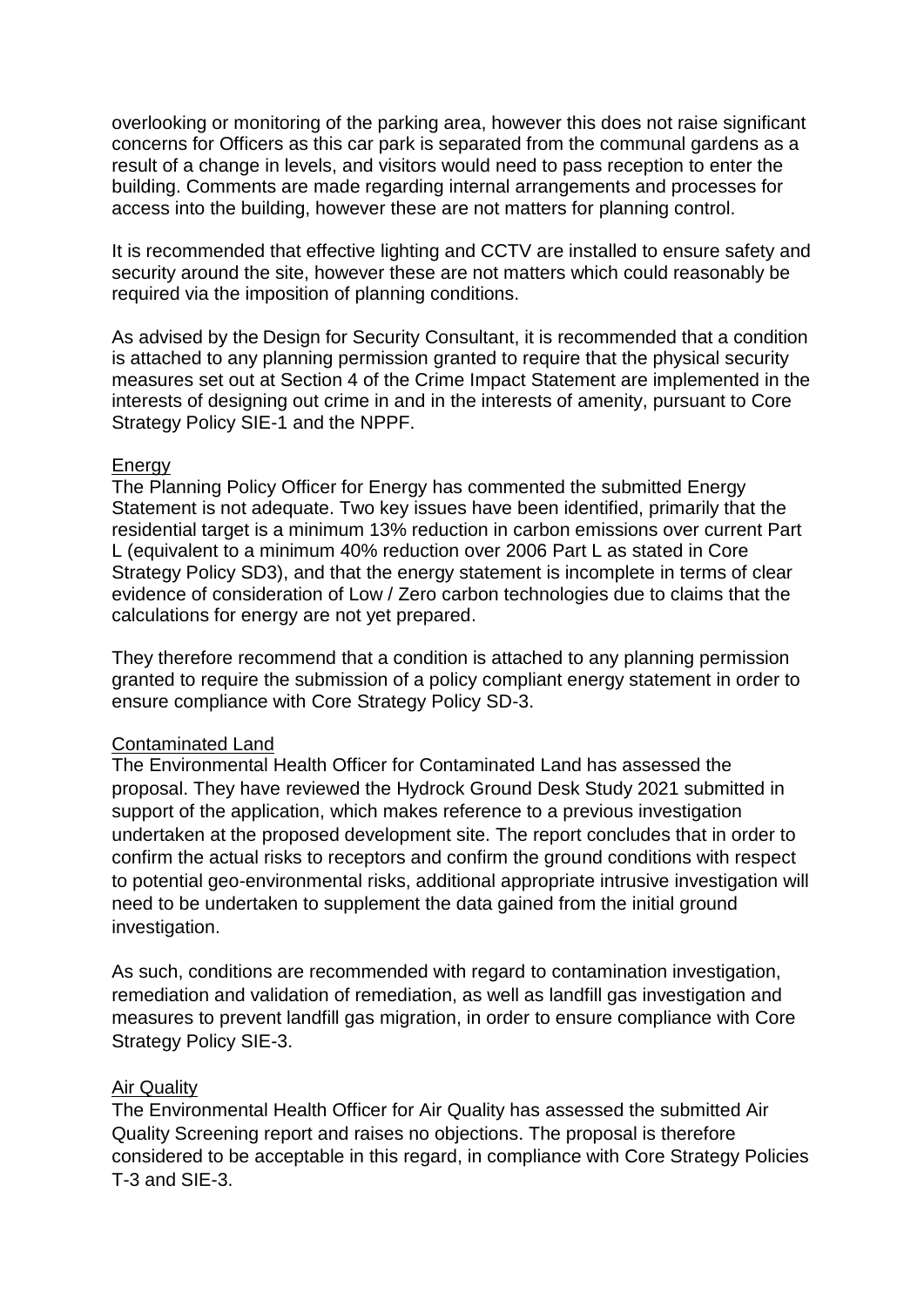### Waste Management

The Waste Management Officer has assessed the proposal and has commented that the document 'SMBC Recycling Planning' should be read to ensure that the site plan/usage meets with the Council's waste storage and access requirements.

It is requested that Officers ensure that sufficient storage room is allocated for the number of waste bins at the required capacity.

If opting for steel bin containers, there needs to be sufficient access, width of entrance, turning circle enough for a heavy goods sized vehicle, in order that residents have the use of the Council's waste collection services.

These are matters which can be addressed via conditions, in line with those requested by the Highways Engineer.

### Other Matters

It is noted that neighbour comments query the ownership of the site and any covenants on the land. An ownership certificate has been submitted as a part of the application form. Any covenants on the land would not a matter for planning control.

Neighbour objections have also been received which raise concerns regarding the impact of the proposed development on property values. This is not a material planning consideration and can therefore not be given weight in this assessment.

### **CONCLUSION**

### Planning Balance

Section 38(6) of the Planning and Compulsory Purchase Act 2004 requires that applications should be determined in accordance with the Development Plan unless material considerations indicate otherwise.

As the application site is within in the Green Belt, the main issues are:

- a. Whether the proposal is inappropriate development for the purposes of the framework and the effect of the proposal on the openness of the Green Belt, and
- b. If the proposal is inappropriate development, whether the harm to the Green Belt by reasons of inappropriateness, and any other harm, is clearly outweighed by other considerations, so as to amount to the very special circumstances necessary to justify it.

Paragraph 147 of the NPPF states that inappropriate development is, by definition, harmful to the Green Belt and should not be approved except in very special circumstances.

Paragraph 148 of the NPPF states that local planning authorities should ensure that substantial weight is given to any harm to the Green Belt. 'Very special circumstances' will not exist unless the potential harm to the Green Belt by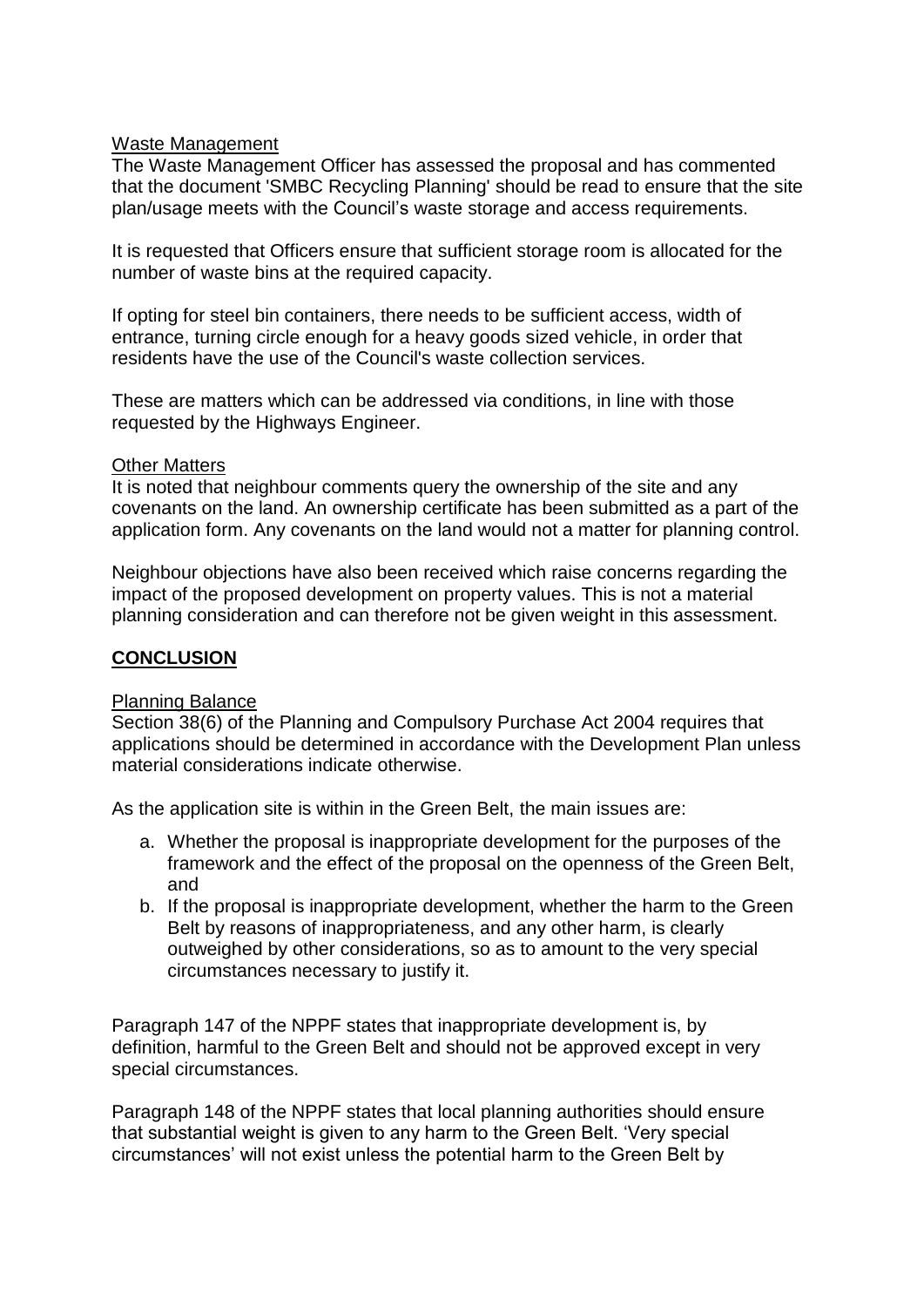reason of inappropriateness, and any other harm resulting from the proposal, is clearly outweighed by other considerations.

Paragraph 149 of the NPPF states that construction of buildings in the Green Belt is inappropriate. Exceptions are set out, including the following: "limited infilling or the partial or complete redevelopment of previously developed land, whether redundant or in continuing use (excluding temporary buildings), which would:

– not have a greater impact on the openness of the Green Belt than the existing development; or

– not cause substantial harm to the openness of the Green Belt, where the development would re-use previously developed land and contribute to meeting an identified affordable housing need within the area of the local planning authority."

The proposed development would include complete redevelopment of previously developed land, however it would not meet the first strand of Paragraph 149(g) as the proposed development would clearly result in a greater impact on the openness of the Green Belt than the site in its current form. Despite the development re-using previously developed land and meeting an identified affordable housing need within the area, it would also not meet the second strand of Paragraph 149(g) as the proposed development would cause substantial harm to the openness of the Green Belt. Substantial harm would be caused as a result of the introduction of built form to the site, particularly noting the scale and nature of the proposed development.

Given the previous appeal decisions' description of the importance of this site in Green Belt terms and the evidence on the value of the site in Green Belt terms, and given that, whilst previously developed land, the site does not currently contain any buildings, any new buildings are likely to have a significant impact on openness. It is therefore concluded that the harm to the openness of the Green Belt is substantial and, therefore, it should be considered inappropriate development.s

The proposed development is therefore inappropriate development in the Green Belt and can only be approved in very special circumstances as set out in Paragraph 148 of the NPPF.

As set out above inappropriate development is, by definition, harmful to the Green Belt and should not be approved except in 'very special circumstances'. Paragraph 148 of the NPPF sets out that substantial weight should be given to any harm to the Green Belt and that 'Very special circumstances' will not exist unless the potential harm to the Green Belt is clearly outweighed by other considerations.

Harm to the Green Belt is identified though inappropriateness which is harmful by definition and harm to openness as a result of the development itself has been identified. No other significant harm has been identified in respect of appearance, heritage considerations, biodiversity, highway safety, drainage and biodiversity, amongst other matters. It is noted that the development would be policy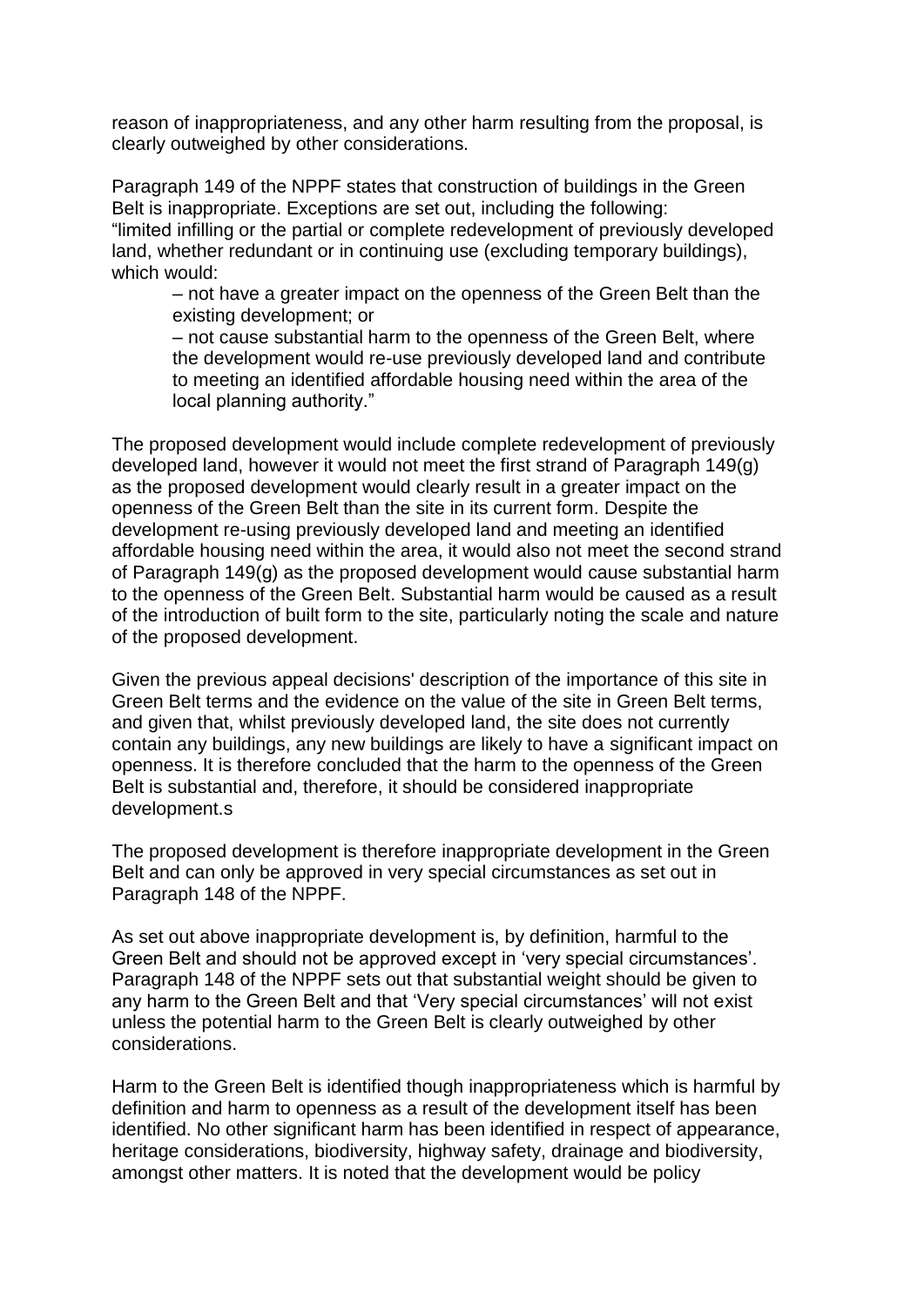compliant in these regards, including developer contributions to be paid in respect of open space, biodiversity net gain and highways improvements.

The applicant has put forward a case that the proposal should be considered as being very special circumstances. As set out above, Officers consider that there are very special circumstances which weigh in favour of the proposal as follows:

- a. The proposal seeks to meet an identified specialist housing need for elderly persons in the area, and these residential units would be 100% affordable (shared ownership). The comments from the Council's Strategic Housing Lead confirm that there is a requirement for affordable housing in this location, and in particular for older persons accommodation with level access which is much needed in order that they can purchase the right size and type of accommodation to meet their particular housing needs.
- b. A sequential test has been provided which considers a total of 9 alternative sites within the Cheadle Area Committee Area and close to its boundary, a number of which are also in the Green Belt. The sequential test demonstrates that the proposed development could not be accommodated in a more suitable location either outside of the Green Belt or within where it could amount to a form of development excepted by NPPF paragraph 149.
- c. It is clear that the proposed development would meet the identified specialist affordable housing need. The proposed development would not go beyond an identified housing need, and does represents an efficient use of land. It is not considered that this amount of development could be accommodated on the site in a less harmful way, noting design revisions made following pre-application advice and discussion with Officers.

The proposal is considered to result in substantial harm to the openness of the Green Belt through the introduction of built form to the site and would therefore not be considered appropriate development in the Green Belt under the second strand of Paragraph 149(g) of the NPPF. The very special circumstances present, taken together, are considered to clearly outweigh the harm identified, in compliance with Paragraph 148 of the NPPF.

The National Planning Policy Framework (NPPF) advises that "the purpose of the planning system is to contribute to the achievement of sustainable development." On balance, it is considered that the proposed scheme serves to balance the three overarching economic, social and environmental objectives of the planning system, to achieve a sustainable form of development.

## Summary

In considering the planning merits against the NPPF, the proposal would, as a whole, represent a sustainable form of development; and therefore, Section 38(6) of the Planning and Compulsory Purchase Act 2004 would require that the application be granted subject to conditional control and a Section 106 Agreement to secure developer contributions toward open space, biodiversity net gain and highways improvement (new bus stop).

## **RECOMMENDATION**

Grant subject to: